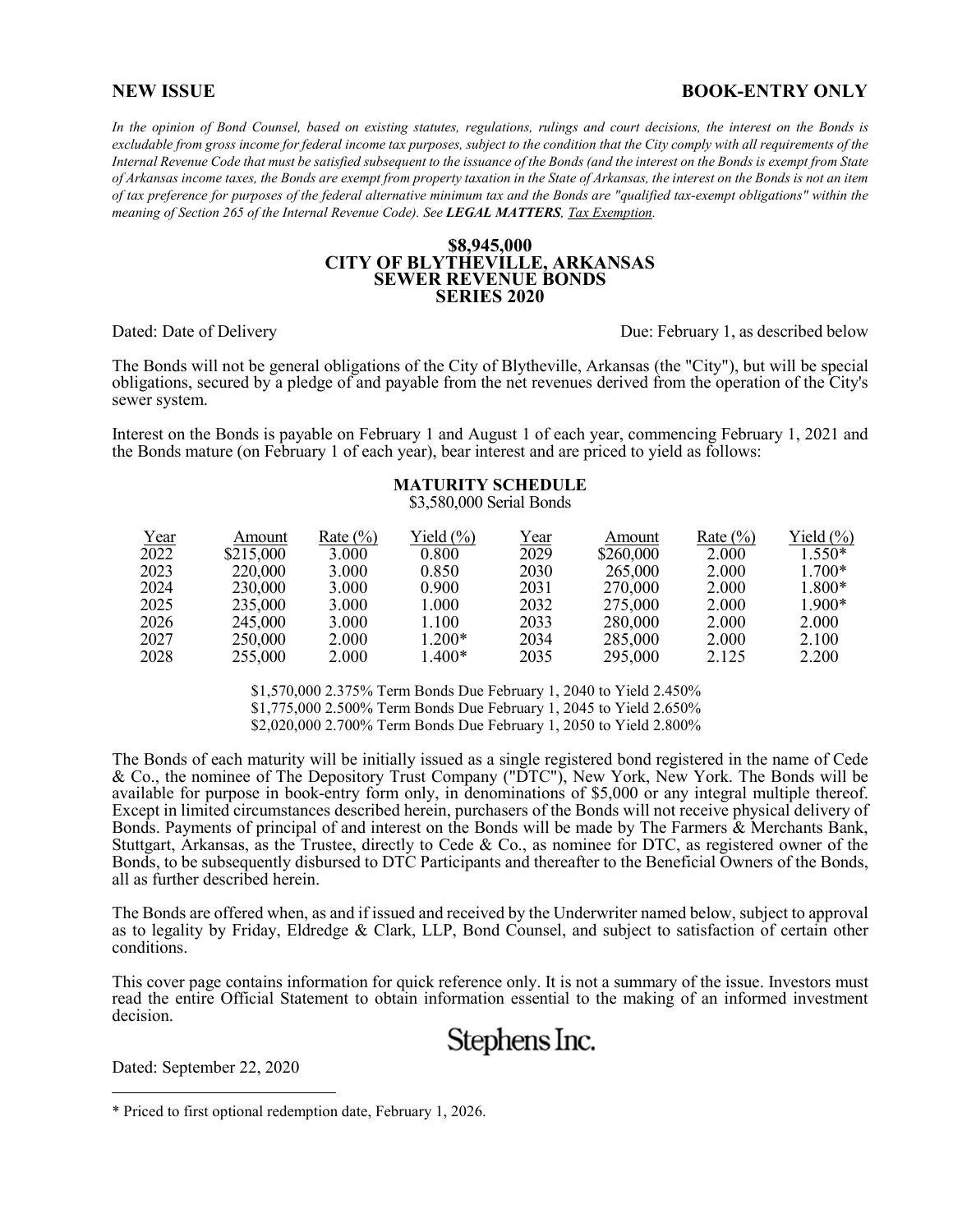No dealer, broker, salesman or any other person has been authorized by the City or the Underwriter to give any information or to make any representations other than those contained in this Official Statement in connection with the offering of the Bonds described herein and, if given or made, such information or representations must not be relied upon as having been authorized by the City. Neither the delivery of this Official Statement nor any sale hereunder shall under any circumstances create any implication that there has been no change in the business, operations or financial condition of the City since the date hereof. This Official Statement does not constitute an offer or solicitation in any state in which such offer or solicitation is not authorized, or in which the person making such offer or solicitation is not qualified to do so, or is made to any person to whom it is unlawful to make such offer or solicitation.

The Bonds have not been registered under the Securities Act of 1933, as amended, nor has the Authorizing Ordinance described herein been qualified under the Trust Indenture Act of 1939, as amended, in reliance upon certain exemptions in such laws from such registration and qualification.

#### CONTENTS OF OFFICIAL STATEMENT

| ۰.<br>I |
|---------|
|---------|

| INTRODUCTION TO THE OFFICIAL STATEMENT                                                                                                                                             | $\mathbf{1}$            |
|------------------------------------------------------------------------------------------------------------------------------------------------------------------------------------|-------------------------|
| <b>THE BONDS</b>                                                                                                                                                                   | $\overline{2}$          |
| Book-Entry Only System<br>Generally<br>Redemption<br>Purpose for Bonds<br>Security<br>COVID-19 Disclosure                                                                          | 24567<br>$\overline{7}$ |
| THE CITY AND THE COUNTY                                                                                                                                                            | 7                       |
| Location<br>Population<br>Transportation<br>Government<br><b>Medical Facilities</b><br><b>Financial Institutions</b><br>Education<br>Economy<br>Litigation<br>County Economic Data | 7<br>8888899<br>9       |
| THE SYSTEM                                                                                                                                                                         | 10                      |
| General<br>Users<br>Litigation<br>Rates                                                                                                                                            | 10<br>10<br>10<br>10    |
| THE AUTHORIZING ORDINANCE                                                                                                                                                          | 13                      |
| Rates and General Covenants to Operate<br>Funds and Disposition of Revenues                                                                                                        | 14<br>14                |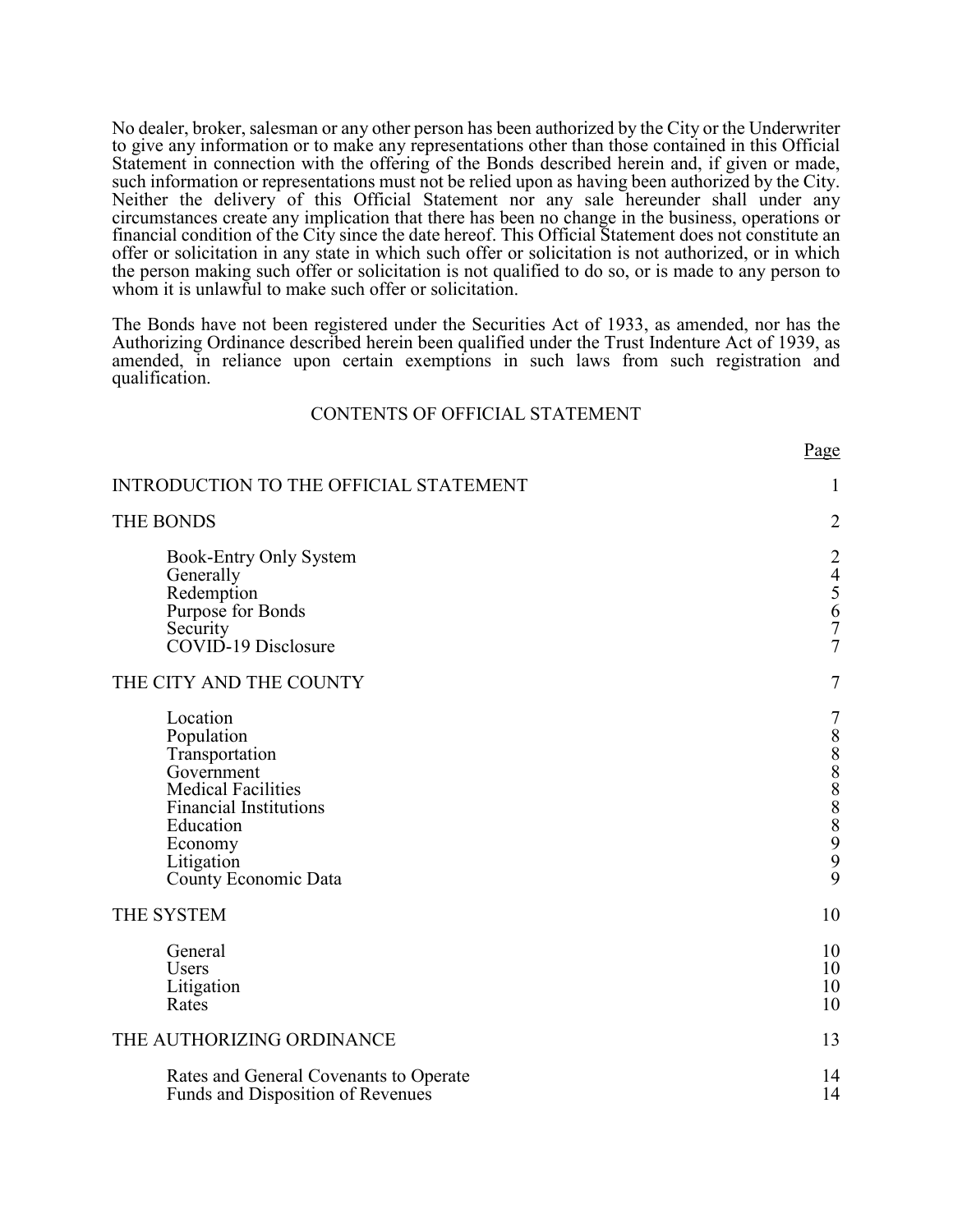| Parity Bonds<br><b>Accounts and Records</b><br>Maintenance; Insurance<br>Defeasance<br>Default and Remedies<br>Amendment of Authorizing Ordinance<br>The Trustee<br>Investments<br>Nonarbitrage                                                                                                                                                                                                      | 16<br>16<br>16<br>17<br>17<br>18<br>18<br>19<br>19                                                               |
|------------------------------------------------------------------------------------------------------------------------------------------------------------------------------------------------------------------------------------------------------------------------------------------------------------------------------------------------------------------------------------------------------|------------------------------------------------------------------------------------------------------------------|
| CONTINUING DISCLOSURE AGREEMENT                                                                                                                                                                                                                                                                                                                                                                      | 20                                                                                                               |
| Past Compliance<br>Purpose of the Continuing Disclosure Agreement<br>Definitions<br>Provision of Annual Report<br><b>Content of Annual Reports</b><br>Reporting of Listed Events<br>Termination of Reporting Obligation<br>Dissemination Agent<br>Amendment; Waiver<br><b>Additional Information</b><br>Default<br>Duties of Trustee and Dissemination Agent and Right of Indemnity<br>Beneficiaries | 20<br>20<br>21<br>21<br>22<br>$\begin{array}{c} 22 \\ 23 \end{array}$<br>23<br>$\frac{24}{25}$<br>24<br>24<br>25 |
| <b>FINANCIAL INFORMATION</b>                                                                                                                                                                                                                                                                                                                                                                         | 26                                                                                                               |
| <b>DEBT SERVICE COVERAGE</b>                                                                                                                                                                                                                                                                                                                                                                         | 27                                                                                                               |
| DEBT SERVICE REQUIREMENTS                                                                                                                                                                                                                                                                                                                                                                            | 28                                                                                                               |
| <b>LEGAL MATTERS</b>                                                                                                                                                                                                                                                                                                                                                                                 | 28                                                                                                               |
| Legal Proceedings<br>Legal Opinions<br>Tax Exemption                                                                                                                                                                                                                                                                                                                                                 | 28<br>28<br>28                                                                                                   |
| <b>MISCELLANEOUS</b>                                                                                                                                                                                                                                                                                                                                                                                 | 31                                                                                                               |
| <b>Enforceability of Remedies</b><br>Underwriting<br>Information in the Official Statement                                                                                                                                                                                                                                                                                                           | 31<br>31<br>31                                                                                                   |
| EXHIBIT A - Audited Financial Statements of the System for the Fiscal Year<br>Ended December 31, 2019                                                                                                                                                                                                                                                                                                |                                                                                                                  |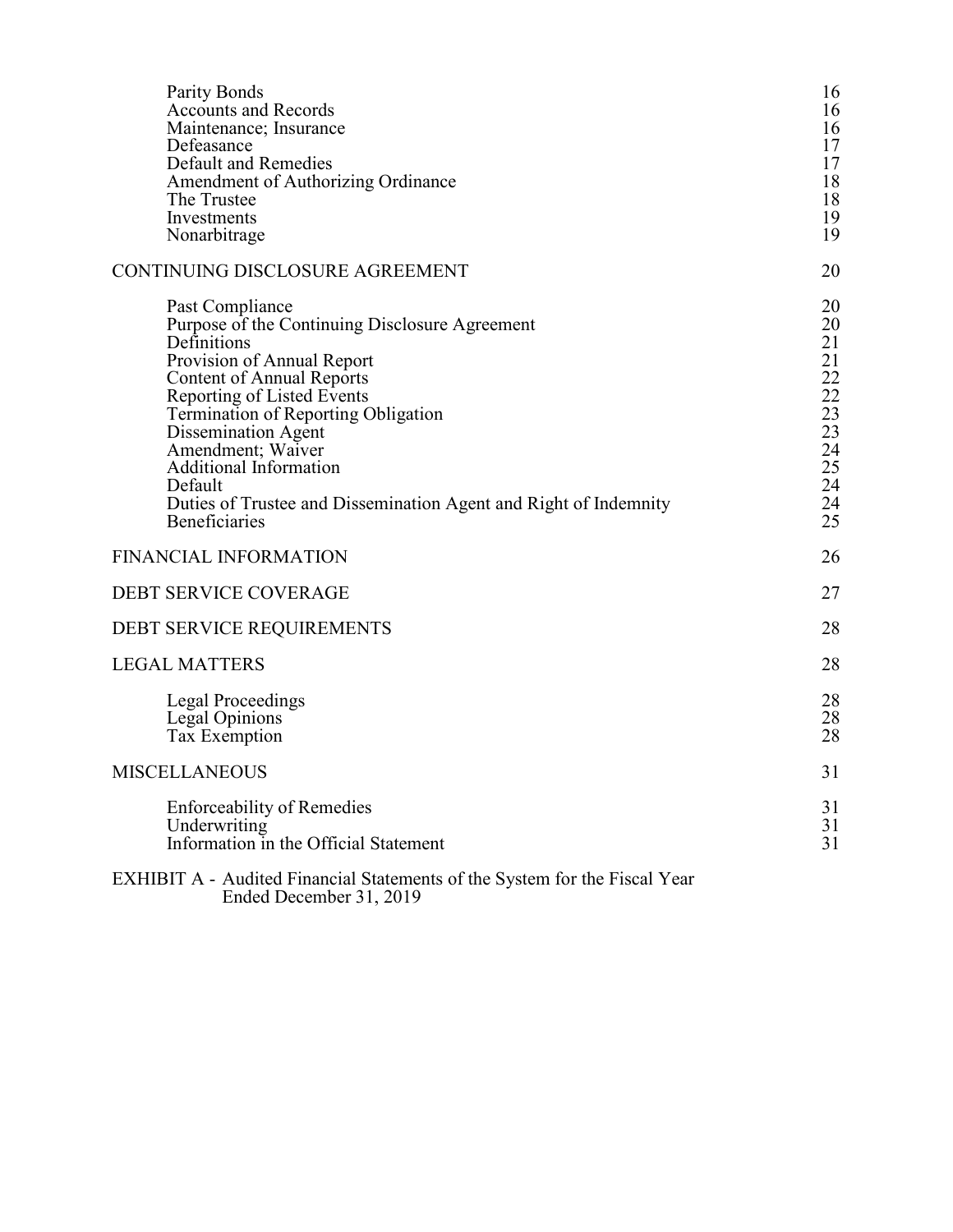# **OFFICIAL STATEMENT**

#### **\$8,945,000 CITY OF BLYTHEVILLE, ARKANSAS SEWER REVENUE BONDS SERIES 2020**

#### **INTRODUCTION TO THE OFFICIAL STATEMENT**

This Introduction is subject in all respects to the more complete information contained in this Official Statement. The offering of the Bonds to potential investors is made only by means of the entire Official Statement, including the cover page hereof and exhibit hereto. A full review should be made of the entire Official Statement, as well as the Authorizing Ordinance described herein.

This Official Statement is provided to furnish certain information in connection with the issuance by the City of Blytheville, Arkansas (the "City") of its Sewer Revenue Bonds, Series 2020, in the aggregate principal amount of \$8,945,000 (the "Bonds"). The Bonds are being issued to finance all or portion of the costs of acquiring, constructing and equipping betterments and improvements to the City's sewer system (the "Project"), to fund a debt service reserve and to pay expenses of issuing the Bonds. See **THE BONDS**, Purpose for Bonds.

The City is a city of the first class organized under the laws of the State of Arkansas (the "State") located in Mississippi County, Arkansas (the "County"), which is in the northeast portion of the State. The City is authorized and empowered under the laws of the State, including particularly Title 14, Chapter 164, Subchapter 4 of the Arkansas Code of 1987 Annotated (the "Authorizing Legislation"), to issue revenue bonds and to expend the proceeds thereof for the intended purposes. See **THE CITY AND THE COUNTY**.

The Bonds are not general obligations of the City, but are special obligations payable solely from the net revenues derived from the operation of the City's sewer system (the "System"). See **THE BONDS,** Security. The Bonds are being issued pursuant to and in full compliance with the Constitution and laws of the State, particularly the Authorizing Legislation, and Ordinance No. 1898, adopted on September 15, 2020 (the "Authorizing Ordinance"). See **THE AUTHORIZING ORDINANCE**.

The Bonds will be initially issued in book-entry form and purchasers of Bonds will not receive certificates representing their interest in the Bonds purchased. See **THE BONDS**, Book-Entry Only System. The Bonds will contain such other terms and provisions as described herein. See **THE BONDS**, Generally.

The Bonds are issuable only as fully registered bonds, without coupons, in the denomination of \$5,000 or any integral multiple thereof. Interest is payable February 1, 2021 and semiannually thereafter on each February 1 and August 1. Principal is payable at the principal office of The Farmers & Merchants Bank, Stuttgart, Arkansas, as trustee and paying agent (the "Trustee"). Interest is payable by check mailed by the Trustee to the registered owners as of the record date for each interest payment date. The record date for payment of interest on the Bonds shall be the fifteenth day of the calendar month next preceding each interest payment date. A Bond may be transferred, in whole or in part (in integral multiples of \$5,000), but only upon delivery of the Bond, together with a written instrument of transfer, to the Trustee. See **THE BONDS,** Generally.

The Bonds are subject to optional redemption on and after February 1, 2026 and are subject to extraordinary redemption from proceeds of the Bonds not needed for the purposes intended. The Bonds maturing on February 1 in the years 2040, 2045 and 2050 are subject to mandatory sinking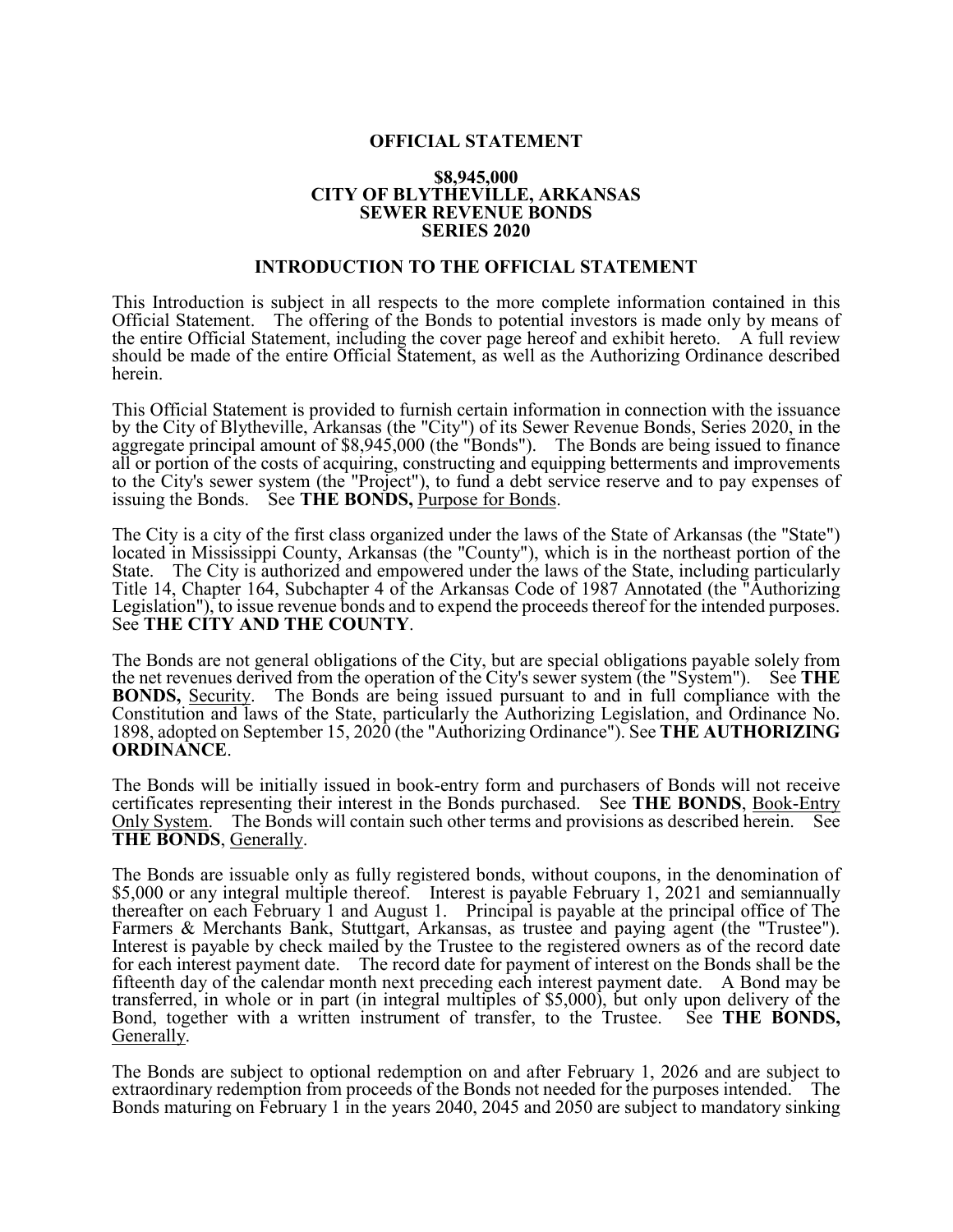fund redemption as described herein. The Trustee shall give at least thirty (30) days notice of redemption. See **THE BONDS,** Redemption.

Under existing law and assuming compliance with certain covenants described herein, (i) interest on the Bonds is excludable from gross income for federal income tax purposes, (ii) interest on the Bonds is not an item of tax preference for purposes of the federal alternative minimum tax, (iii) the Bonds are "qualified tax-exempt obligations" within the meaning of Section 265 of the Internal Revenue Code of 1986, as amended (the "Code"), (iv) interest on the Bonds is exempt from State income tax and (v) the Bonds are not subject to property taxes in the State. See **LEGAL MATTERS,** Tax Exemption.

It is expected that the Bonds will be available for delivery on or about October 28, 2020, through the facilities of The Depository Trust Company in New York, New York.

The City and the Trustee have entered into a Continuing Disclosure Agreement in order to assist the Underwriter in complying with Securities and Exchange Commission Rule 15c2-12(b)(5) (the "Continuing Disclosure Agreement"). See **CONTINUING DISCLOSURE AGREEMENT**.

This Official Statement speaks only as of its date, and the information contained herein is subject to change. Copies of the Authorizing Ordinance and the Continuing Disclosure Agreement summarized herein are available upon request from Stephens Inc., 111 Center Street, Suite 1720 Little Rock, Arkansas 72201, Attention: Public Finance.

#### **THE BONDS**

Book-Entry Only System. The Depository Trust Company ("DTC"), New York, New York, or its successor, will act as securities depository for the Bonds. The Bonds will each be issued as fully-registered securities registered in the name of Cede & Co. (DTC's partnership nominee) or such other name as may be requested by an authorized representative of DTC. One fullyregistered Bond certificate for each maturity will be issued in the principal amount of the maturity, and will be deposited with DTC.

DTC is a limited-purpose trust company organized under the New York Banking Law, a "banking organization" within the meaning of the New York Banking Law, a member of the Federal Reserve System, a "clearing corporation" within the meaning of the New York Uniform Commercial Code, and a "clearing agency" registered pursuant to the provisions of Section 17A of the Securities Exchange Act of 1934. DTC holds securities that its participants ("Direct Participants") deposit with DTC. DTC also facilitates the post-trade settlement among Direct Participants of sales and other securities transactions in deposited securities, through electronic computerized book-entry transfers and pledges between Direct Participants' accounts. This eliminates the need for physical movement of securities certificates. Direct Participants include both U.S. and non-U.S. securities brokers and dealers, banks, trust companies, clearing corporations, and certain other organizations. DTC is a wholly-owned subsidiary of The Depository Trust & Closing Corporation ("DTCC"). DTCC, is the holding company for DTC, National Securities Clearing Corporation and Fixed Income Clearing Corporation, all of which are registered clearing agencies. DTCC is owned by the users of its regulated subsidiaries. Access to the DTC system is also available to others such as both U.S. and non-U.S. securities brokers and dealers, banks, trust companies and clearing corporations that clear through or maintain a custodial relationship with a Direct Participant, either directly or indirectly ("Indirect Participants"). The DTC Rules applicable to its Participants are on file with the Securities and Exchange Commission. More information about DTC can be found at www.dtcc.com.

Purchases of Bonds under the DTC system must be made by or through Direct Participants, which will receive a credit for the Bonds on DTC's records. The ownership interest of each actual purchaser of each Bond (referred to herein as "Beneficial Owner") is in turn to be recorded on the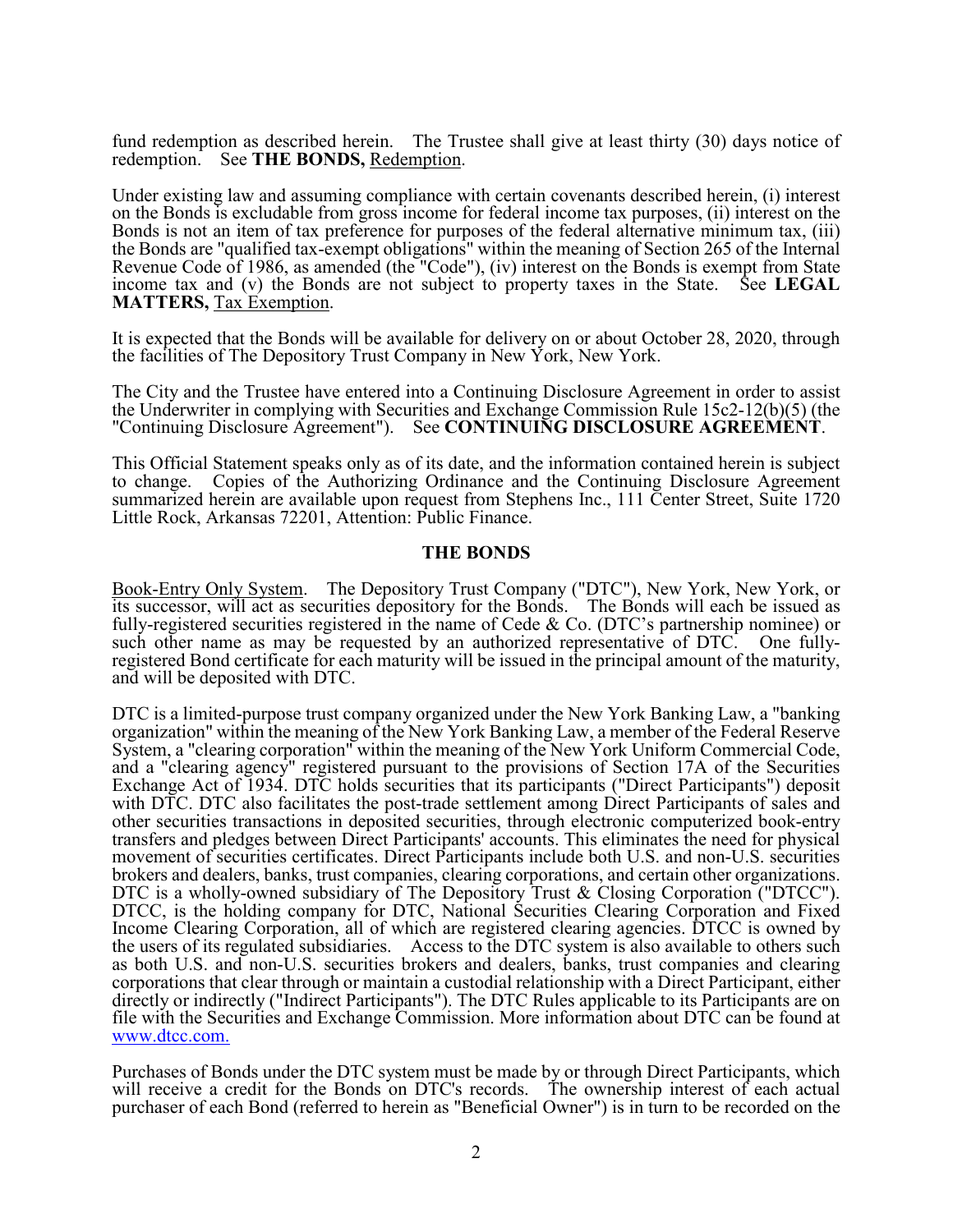Direct and Indirect Participants' records. Beneficial Owners will not receive written confirmation from DTC of their purchase. Beneficial Owners are, however, expected to receive written confirmations providing details of the transaction, as well as periodic statements of their holdings, from the Direct or Indirect Participant through which the Beneficial Owner entered into the transaction. Transfers of ownership interests in the Bonds are to be accomplished by entries made on the books of Participants acting on behalf of Beneficial Owners. Beneficial Owners will not receive certificates representing their ownership interest in Bonds, except in the event that use of the book-entry system for the Bonds is discontinued.

To facilitate subsequent transfers, all Bonds deposited by Direct Participants with DTC are registered in the name of DTC's partnership nominee, Cede & Co. or such other name as may be requested by an authorized representative of DTC. The deposit of Bonds with DTC and their registration in the name of Cede & Co. or such other DTC nominee do not effect any change in beneficial ownership. DTC has no knowledge of the actual Beneficial Owners of the Bonds; DTC's records reflect only the identity of the Direct Participants to whose accounts such Bonds are credited, which may or may not be the Beneficial Owners. Direct and Indirect Participants will remain responsible for keeping account of their holdings on behalf of their customers.

Conveyance of notices and other communications by DTC to Direct Participants, by Direct Participants to Indirect Participants and by Direct Participants and Indirect Participants to Beneficial Owners will be governed by arrangements among them, subject to any statutory or regulatory requirements as may be in effect from time to time.

Redemption notices will be sent only to Cede & Co. If fewer than all of the Bonds are being redeemed, DTC's practice is to determine by lot the amount of the interest of each Direct Participant to be redeemed.

Neither DTC nor Cede & Co. (nor any other DTC nominee) will consent or vote with respect to the Bonds unless authorized by a Direct Participant in accordance with DTC's MMI Procedures. Under its usual procedures, DTC mails an Omnibus Proxy to the City as soon as possible after the record date. The Omnibus Proxy assigns Cede & Co.'s consenting or voting rights to those Direct Participants to whose accounts the Bonds are credited on the record date (identified in a listing attached to the Omnibus Proxy).

Principal, interest and premium, if any, payments on the Bonds will be made to Cede & Co., or such other nominee as may be requested by an authorized representative of DTC. DTC's practice is to credit Direct Participants' accounts upon DTC's receipt of funds and corresponding detail information from the City or Trustee, on the payable date in accordance with their respective holdings shown on DTC's records. Payments by Participants to Beneficial Owners will be governed by standing instructions and customary practices, as is the case with securities held for the accounts of customers in bearer form or registered in "street name," and will be the responsibility of such Participant and not of DTC, the Trustee, or the City, subject to any statutory or regulatory requirements as may be in effect from time to time. Payment of principal, interest and premium, if any, to Cede  $& Co.$  (or such other nominee as may be requested by an authorized representative of DTC) is the responsibility of the Trustee, disbursement of such payments to Direct Participants will be the responsibility of DTC, and disbursement of such payments to the Beneficial Owners shall be the responsibility of Direct and Indirect Participants.

DTC may discontinue providing its services as securities depository with respect to the Bonds at any time by giving reasonable notice to the City or the Trustee. Under such circumstances, in the event that a successor securities depository is not obtained, Bonds are required to be printed and delivered. The City may decide to discontinue use of the system of book-entry transfers through DTC (or a successor securities depository). In that event, Bonds will be printed and delivered.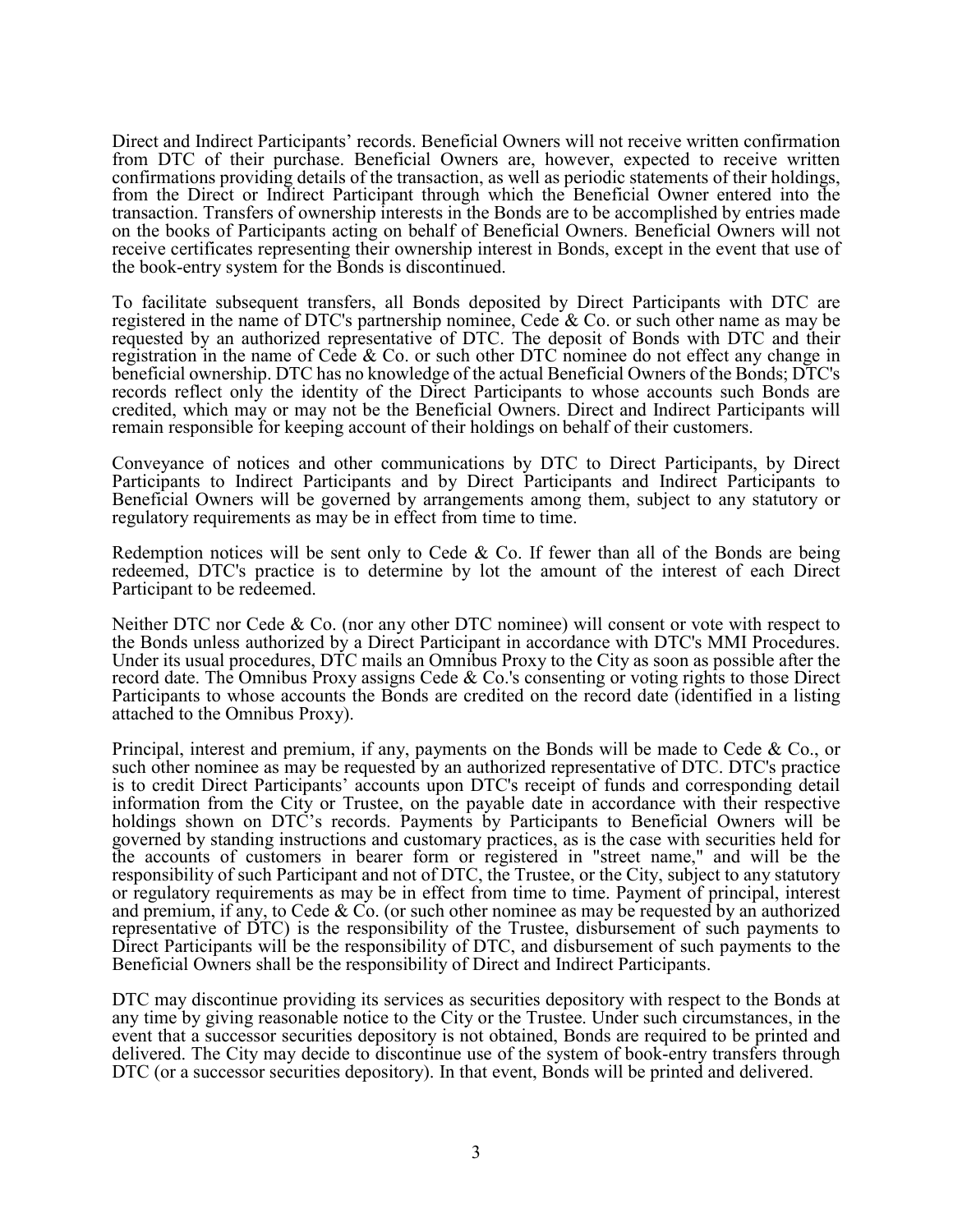The information concerning DTC and DTC's book-entry system set forth above has been obtained from DTC. Neither the Underwriter nor the City make any representation or warranty regarding the accuracy or completeness thereof.

**So long as the Bonds are in book-entry only form, Cede & Co., as nominee for DTC, will be treated as the sole owner of the Bonds for all purposes under the Authorizing Ordinance, including receipt of all principal of and interest on the Bonds, receipt of notices, voting and requesting or directing the Trustee to take or not to take, or consenting to, certain actions under the Authorizing Ordinance. The City and the Trustee have no responsibility or obligation to the Participants or the Beneficial Owners with respect to (a) the accuracy of any records maintained by DTC or any Participant; (b) the payment by any Participant of any amount due to any Beneficial Owner in respect of the principal of and interest on the Bonds; (c) the delivery or timeliness of delivery by any Participant of any notice to any Beneficial Owner which is required or permitted under the terms of the Authorizing Ordinance to be given to owners of Bonds; or (d) other action taken by DTC or Cede & Co. as owner of the Bonds.**

Generally. The Bonds shall be dated, mature and bear interest, and interest is payable on the Bonds as set forth on the cover page hereof. The Bonds are issuable in the form of registered Bonds without coupons in the denomination of \$5,000 each or any integral multiple thereof, interchangeable in accordance with the provisions of the Authorizing Ordinance. In the event any Bond is mutilated, lost or destroyed, the City shall, if not then prohibited by law, execute and the Trustee may authenticate a new Bond in accordance with the provisions therefor in the Authorizing Ordinance.

Each Bond is transferable by the registered owner thereof or by his attorney duly authorized in writing at the principal office of the Trustee. Upon such transfer a new fully registered Bond or Bonds of the same maturity, of authorized denomination or denominations, for the same aggregate principal amount will be issued to the transferee in exchange therefor.

No charge shall be made to any owner of any Bond for the privilege of registration, but any owner of any Bond requesting any such registration shall pay any tax or other governmental charge required to be paid with respect thereto. Except as otherwise provided in the immediately preceding sentence, the cost of preparing each new Bond upon each exchange or transfer and any other expenses of the City or the Trustee incurred in connection therewith shall be paid by the City. Neither the City nor the Trustee shall be required to transfer or exchange any Bonds selected for redemption in whole or in part.

The person in whose name any Bond shall be registered shall be deemed and regarded as the absolute owner thereof for all purposes, and payment of or on account of the principal or premium, if any, or interest of any Bond shall be made only to or upon the order of the registered owner thereof or his legal representative, but such registration may be changed as hereinabove provided. All such payments shall be valid and effectual to satisfy and discharge the liability upon such Bond to the extent of the sum or sums so paid.

In any case where the date of maturity of interest on or principal of the Bonds or the date fixed for redemption of any Bonds shall be a Saturday or Sunday or shall be in the State a legal holiday or a day on which banking institutions are authorized by law to close, then payment of interest or principal (and premium, if any) need not be made on such date but may be made on the next succeeding business day not a Saturday or Sunday or a legal holiday or a day upon which banking institutions are authorized by law to close with the same force and effect as if made on the date of maturity or the date fixed for redemption, and no interest shall accrue for the period after the date of maturity or date fixed for redemption.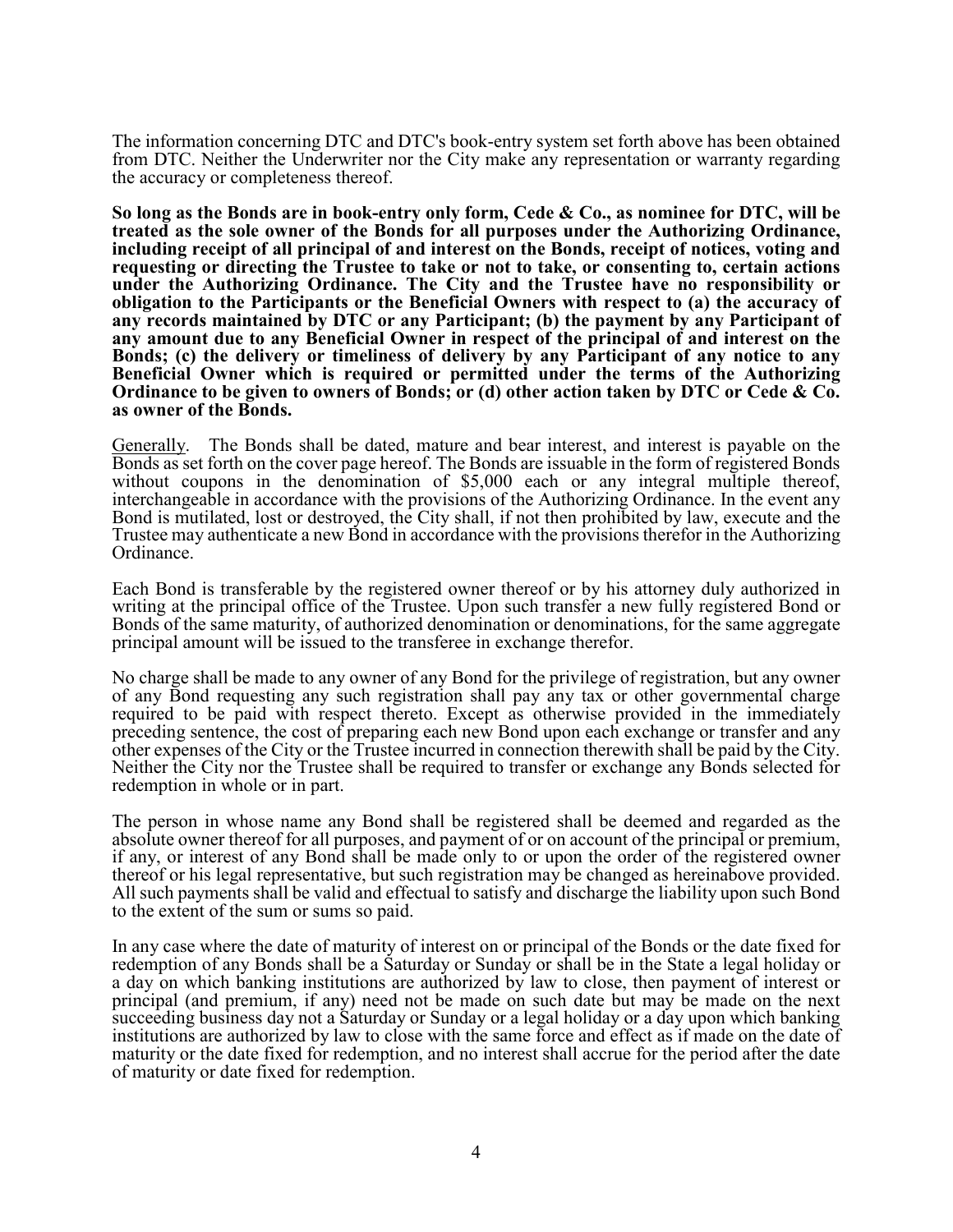Redemption. The Bonds are subject to extraordinary, optional and mandatory sinking fund redemption, as follows:

(1) Extraordinary Redemption. The Bonds must be redeemed from proceeds of the Bonds not needed for the purposes intended, on any interest payment date, in whole or in part, at a price equal to the principal amount being redeemed plus accrued interest to the redemption date, in inverse order of maturity (and by lot within a maturity in such manner as the Trustee may determine).

(2) Optional Redemption. The Bonds are subject to redemption at the option of the City from funds from any source, on and after February 1, 2026, in whole or in part at any time, at a redemption price equal to the principal amount being redeemed plus accrued interest to the redemption date. If fewer than all of the Bonds shall be called for redemption, the particular maturities to be redeemed shall be selected by the City in its discretion. If fewer than all of the Bonds of any one maturity shall be called for redemption, the particular Bonds or portion thereof to be redeemed from such maturity shall be selected by lot by the Trustee.

 (3) Mandatory Sinking Fund Redemption. To the extent not previously redeemed, the Bonds maturing on February 1 in the years 2040, 2045 and 2050 are subject to mandatory sinking fund redemption by lot in such manner as the Trustee shall determine, on February 1 in the years and in the amounts set forth below, at a redemption price equal to the principal amount being redeemed plus accrued interest to the date of redemption:

Bonds Maturing February 1, 2040

| Years           | <b>Principal Amounts</b> |
|-----------------|--------------------------|
| 2036            | \$300,000                |
| 2037            | 305,000                  |
| 2038            | 315,000                  |
| 2039            | 320,000                  |
| 2040 (maturity) | 330,000                  |

Bonds Maturing February 1, 2045

| Years           | <b>Principal Amounts</b> |
|-----------------|--------------------------|
| 2041            | \$335,000                |
| 2042            | 345,000                  |
| 2043            | 355,000                  |
| 2044            | 365,000                  |
| 2045 (maturity) | 375,000                  |

Bonds Maturing February 1, 2050

| Years | Principal Amounts |
|-------|-------------------|
| 2046  | \$380,000         |
| 2047  | 395,000           |
| 2048  | 405,000           |
| 2049  | 415,000           |
| 2050  | 425,000           |

In case any outstanding Bond is in a denomination greater than \$5,000, each \$5,000 of face value of such Bond shall be treated as a separate Bond of the denomination of \$5,000.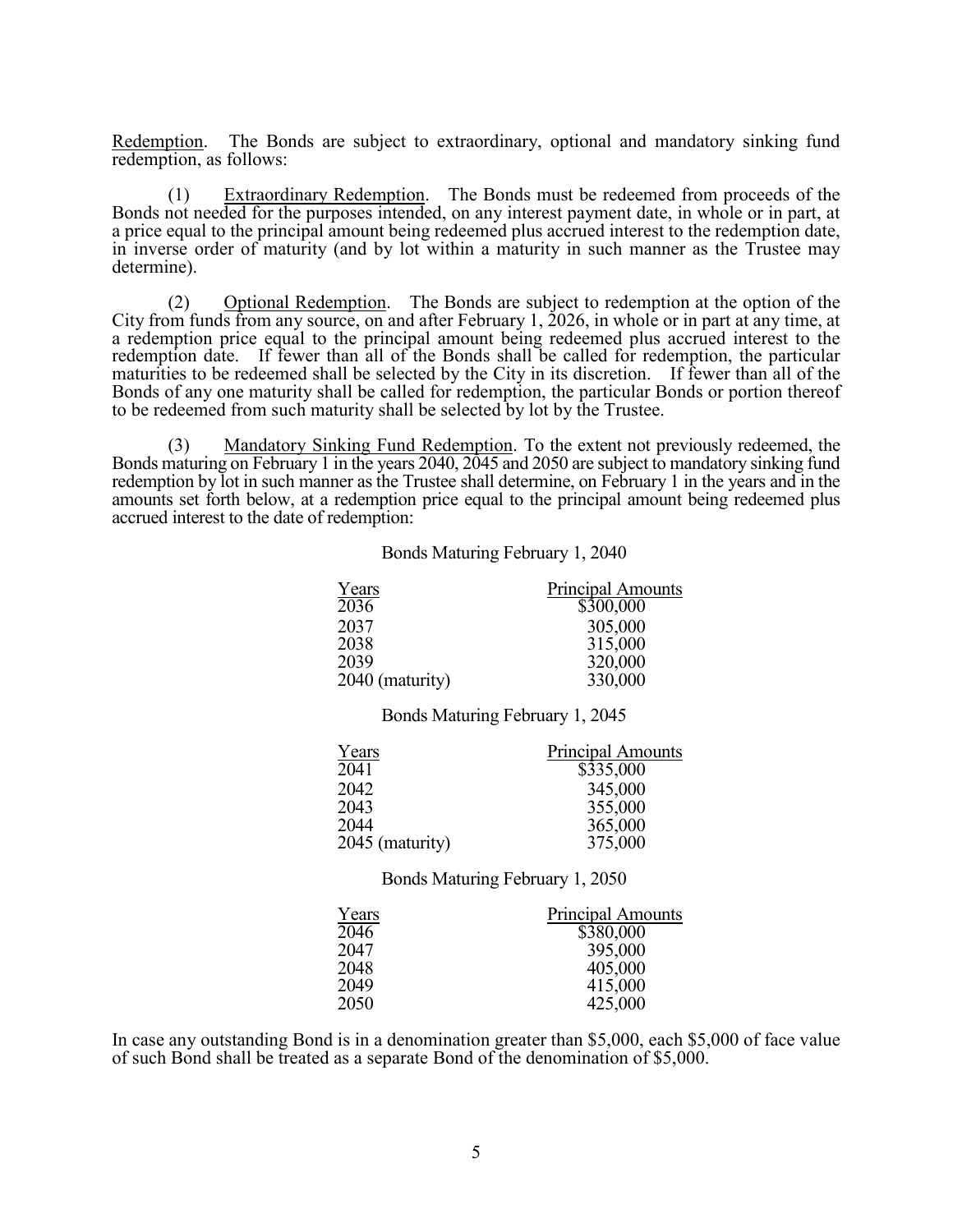The Trustee shall give notice of the call for redemption by mailing or sending via other standard means, including electronic or facsimile communication, not less than thirty (30) nor more than sixty (60) days prior to the date fixed for redemption, to the registered owner of any Bond called for redemption. Failure to mail or send an appropriate notice of any such notice to one or more registered owners of Bonds to be redeemed shall not affect the validity of the proceedings for redemption of other Bonds as to which notice of redemption is duly given. After the date specified in such call, the Bond or Bonds so called will cease to bear interest provided funds for their payment have been deposited with the Trustee.

Notwithstanding the above, so long as the Bonds are issued in book-entry only form, if fewer than all the Bonds of an issue are called for redemption, the particular Bonds to be redeemed will be selected pursuant to the procedures established by DTC. So long as the Bonds are issued in bookentry only form, notice of redemption will be given only to Cede & Co., as nominee for DTC. **The Trustee will not give any notice of redemption to the Beneficial Owners of the Bonds**.

Purpose for Bonds. The Bonds are being issued to finance all or a portion of the costs of the Project, to fund a debt service reserve and to pay expenses of issuing the Bonds.

The Project includes particularly, without limitation, a new sequencing batch reactor treatment plant, a new force main and two new pumping stations. Work on the Project is expected to be completed by December 31, 2022.

The sources and uses of funds to accomplish the Project are estimated by the City as follows:

| SOURCES: | Principal Amount of Bonds<br>Net Original Issue Discount                                    | \$8,945,000<br>(4.695)                      |
|----------|---------------------------------------------------------------------------------------------|---------------------------------------------|
|          | <b>Total Sources</b>                                                                        | \$8,940,305                                 |
| USES:    | Project Costs<br>Debt Service Reserve<br>Costs of Issuance<br><b>Underwriter's Discount</b> | \$8,525,000<br>219,640<br>129,703<br>65,962 |
|          | <b>Total Uses</b>                                                                           | \$8,940,305                                 |

 $S<sub>STD</sub>$ 

The payment of Underwriter's discount and the costs of issuing the Bonds relating to the payment of professional fees will be contingent on the Bonds being issued. See **MISCELLANEOUS**, Underwriting, for a description of the Underwriter's discount. The Underwriter will also be reimbursed for certain costs of closing and delivering the Bonds. The City will deposit the principal amount of the Bonds, plus original issue premium, less original issue discount, Underwriter's discount, debt service reserve deposit, and certain issuance costs, into a special fund established with the Trustee and designated "Sewer Revenue Bond Construction Fund, Series 2020" (the "Construction Fund"). Moneys contained in the Construction Fund will be disbursed by the City solely in payment of costs of the Project, paying necessary expenses incidental thereto and paying expenses of issuing the Bonds. Disbursements shall be on the basis of requisitions which shall contain at least the following information: the person to whom payment is being made; the amount of the payment; and the purpose by general classification of the payment. For a description of how the Bond proceeds are to be invested pending use and the provisions governing those investments, see **THE AUTHORIZING ORDINANCE**, Investments.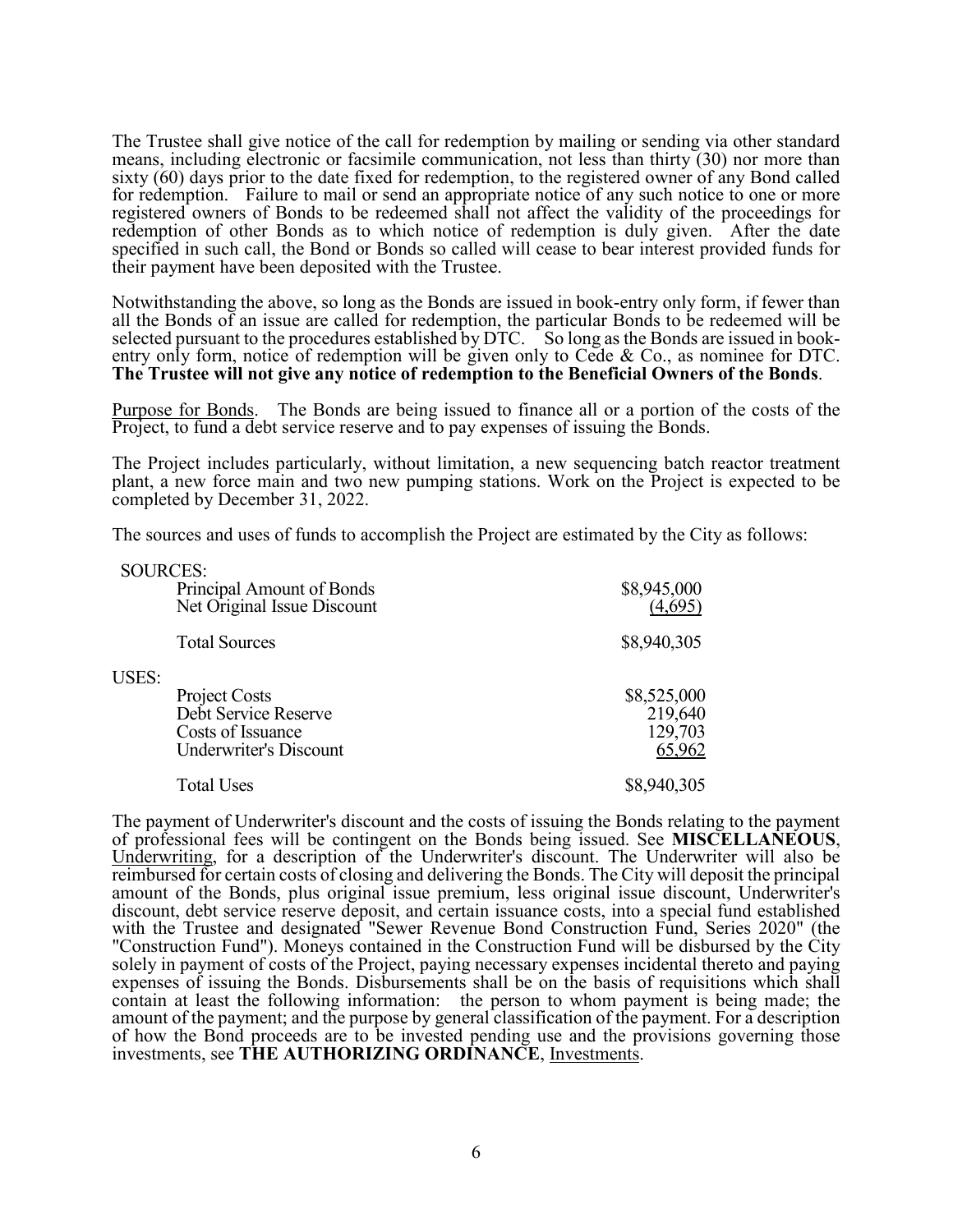Security. The Bonds are not general obligations of the City but are special obligations, secured by a pledge of the net revenues derived from the operation of the System. There is a Debt Service Reserve securing the Bonds in an amount equal to one-half of the maximum annual debt service requirement on the Bonds (based on a year ending February 1). The Bonds are secured under the Authorizing Ordinance. For a summary of the terms of the Authorizing Ordinance, see **THE AUTHORIZING ORDINANCE** herein. The City may issue additional bonds on a parity of security with the Bonds. See **THE AUTHORIZING ORDINANCE**, Parity Bonds.

COVID-19 Disclosure. The World Health Organization has declared a pandemic following the global outbreak of COVID-19, a respiratory disease caused by a new strain of coronavirus. On March 13, 2020, President Trump declared a national emergency to unlock federal funds and assistance to help states and local governments fight the pandemic. Arkansas Governor Asa Hutchinson (the "Governor") has declared a state of emergency due to the outbreak of COVID-19 in the State. There has been significant volatility in the financial markets in the United States attributed to concerns about the duration of the pandemic and its continued economic impact. If market declines and/or volatility continues, the ability to sell or trade securities in the financial markets could be materially constrained.

In an attempt to slow the spread of COVID-19 in the State, the Governor has taken numerous and wide-spread actions designed to mandate or encourage "social distancing." Developments with respect to COVID-19 and the State's responses to COVID-19 (including governmental mandates) continue to occur at a rapid pace, including on a daily basis, and the swift spread of the outbreak may continue to increase in severity for an unknown period of time.

The full impact of COVID-19 on the City is not known. For the first six months of 2020, the City's sales and use tax collections decreased by 2% compared to the same time period in 2019, and collections of revenues of the System decreased by 3% compared to the same time period in 2019. However, the City believes its current liquidity and the current liquidity for the System are sufficient to maintain essential services and pay current and future debt obligations of the City and of the System. The City is not aware of any major businesses in the City that have closed due to COVID-19 that would have a materially adverse effect on collections of revenues within the City. City officials do not foresee any future financial difficulties for the City as a result of COVID-19.

The City has implemented changes to working conditions to protect employees and the general public such as staggered work shifts, social distancing, and requiring employees to wear masks. The City has been awarded a Department of Justice Emergency Supplemental Grant in the amount of \$50,805.00, and the City has applied for a COVID Emergency Grant for the Fire Department as well as an Office of Emergency Management State Relief Grant. The funding from these grants will be used to reimburse the City for expenditures related to COVID-19.

#### **THE CITY AND THE COUNTY**

Location. The City is located approximately 190 miles northeast of Little Rock, Arkansas and 69 miles north of Memphis, Tennessee. The City lies within an area which is considered by a number of seismologists to be subject to major earthquake damage in the event of an earthquake along and in proximity of the New Madrid Fault. Whether an earthquake might occur while any of the Bonds are outstanding, the extent of damage to properties located within the City and the effect upon the City's ability to pay debt service cannot be predicted.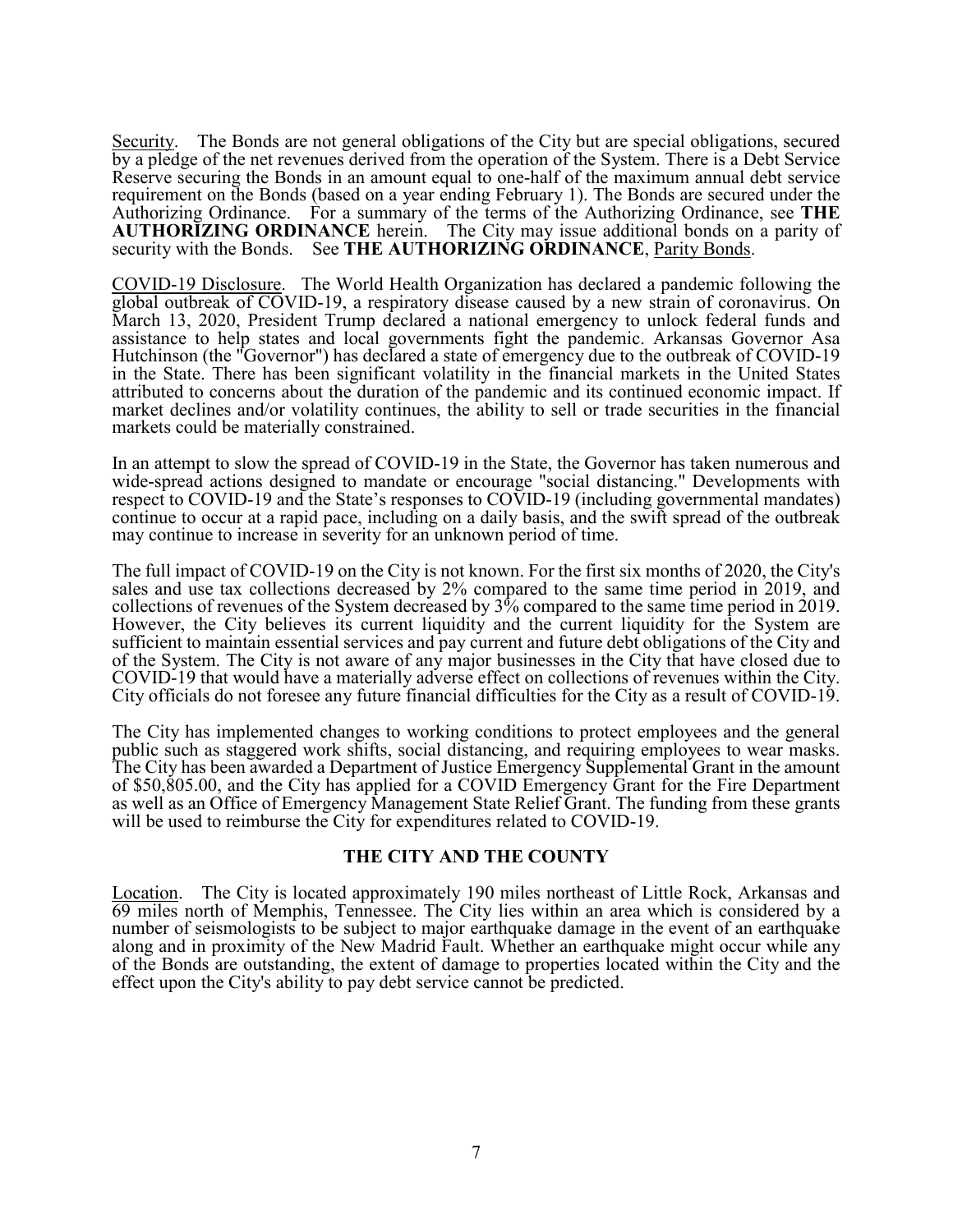Population. The population trends for the City and County since 1970 are set forth below:

| <u>Year</u> |                       | County |
|-------------|-----------------------|--------|
| 1970        | $\frac{City}{24,752}$ | 62,060 |
| 1980        | 23,844                | 59,517 |
| 1990        | 22,906                | 57,525 |
| 2000        | 18,272                | 51,979 |
| 2010        | 15,620                | 46,480 |
| 2019*       | 13,455                | 40,651 |
|             |                       |        |

#### \*Estimate as of July 1

Transportation. The City is served by State Highway Nos. 18, 239, 312 and 151, U.S. Highway No. 61 and Interstate Highway No. 55. Several motor freight carriers and the Burlington Northern/Santa Fe Railroad make daily shipments from the City to major cities across the United States. A barge terminal and port are located ten miles east of the City.

The Blytheville Municipal Airport has a 5,000-foot, paved runway. In addition, the Arkansas International Airport (formerly Eaker Air Force Base) has an 11,000 foot runway. The nearest commercial service is located 69 miles away in Memphis, Tennessee.

Government. The government of the City operates under the Mayor-City Council form of government, pursuant to which a Mayor is elected for four-year terms and six city council members are elected for four-year terms. The current Mayor and City Council members of the City, their principal occupations and the years their terms expire are as follows:

| Name           | Occupation                  | Term Expires        |
|----------------|-----------------------------|---------------------|
| James Sanders  | Mayor                       | December $31, 2022$ |
| Vera James     | Retired                     | December 31, 2022   |
| Barbara McAdoo | <b>Small Business Owner</b> | December 31, 2020   |
| R. L. Jones    | Pastor                      | December 31, 2020   |
| John Musgraves | Nucor Steel                 | December 31, 2022   |
| John Mayberry  | Bail Bonds, Teacher, Pastor | December 31, 2020   |
| Matt Perrin    | Director of Operations,     | December 31, 2022   |
|                | Blytheville KIPP School     |                     |

Medical Facilities. The City is served by one hospital (with approximately 99 beds) and approximately 10 physicians and surgeons.

Financial Institutions. The City is served by Farmers Bank & Trust Company, which has its principal offices in the City. The City is also served by a branch of Southern Bancorp Bank.

Education. Primary and secondary education for the City's inhabitants are provided by a public school system. Located within the City are three elementary schools and three middle schools/high schools in the public school system.

Arkansas Northeastern College is located in the City. Arkansas State University, located in Jonesboro, Arkansas, is approximately 53 miles from the City.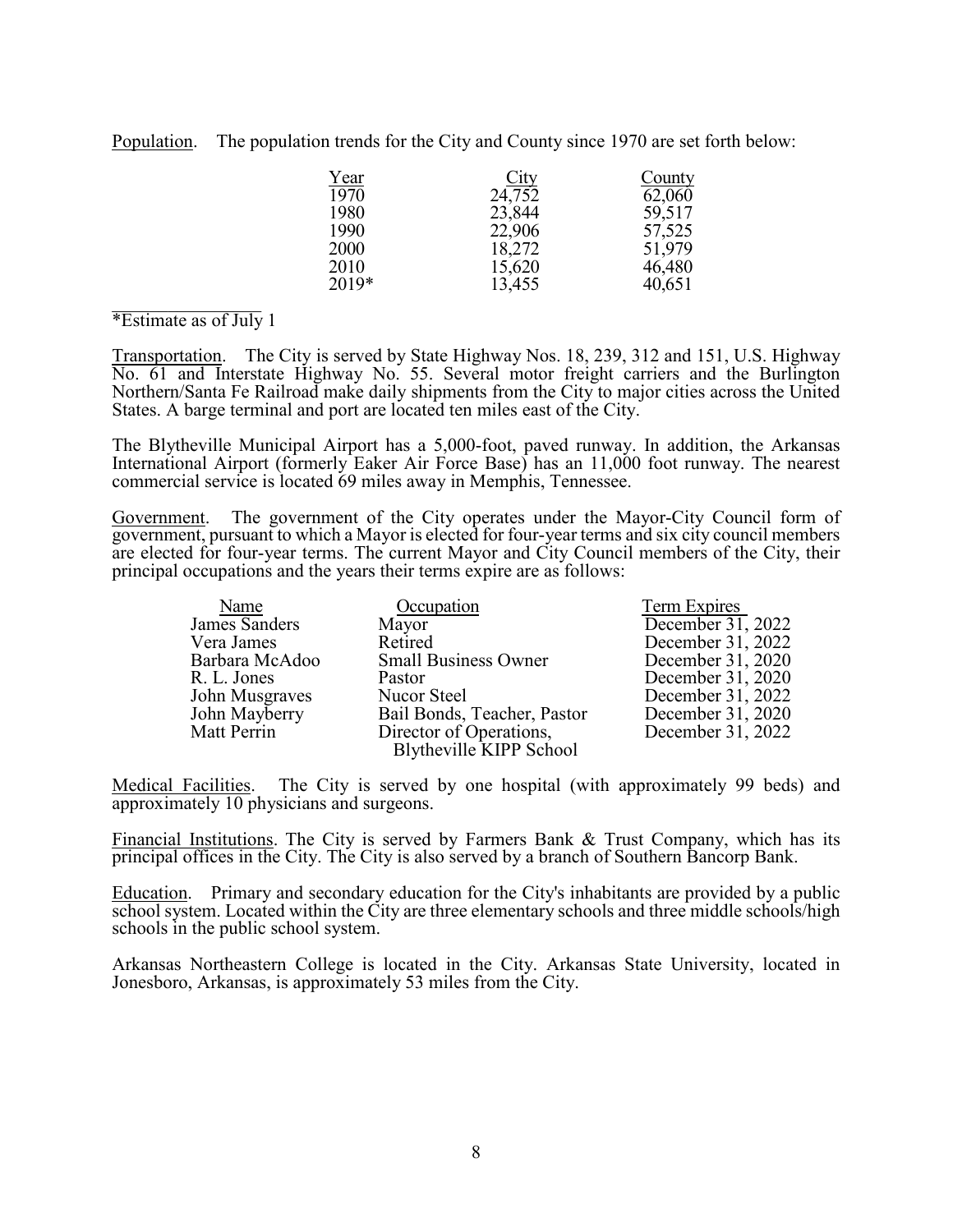Economy. The economy of the City is a mixture of industry, agriculture and commercial trade. Set forth below are the characteristics of the major industries (with 100 or more employees) within or near the City.

|                                    |                       | Number of        |
|------------------------------------|-----------------------|------------------|
| Company                            | Product               | <b>Employees</b> |
| Nucor Yamato                       | <b>Steel Producer</b> | 875              |
| Nucor Steel Hickman                | <b>Steel Producer</b> | 870              |
| Mississippi County Hospital System | Hospital              | 450              |
| Blytheville Public Schools         | Education             | 418              |
| Tenaris                            | Pipe Producer         | 225              |
| Arkansas Northeastern College      | Education             | 250              |
| Walmart                            | Retailer              | 240              |
| Nibco                              | Manufacturer          | 200              |
| City of Blytheville                | Government            | 190              |
| Zekelman Ind./Atlas Tube           | Pipe Producer         | 130              |
| Primetals                          | Steel Manufacturer    | 125              |
| Lowe's                             | Home Goods Retailer   | 100              |

Litigation. There is no material litigation or administrative proceeding pending or threatened against the City.

County Economic Data. Per capita personal income estimates for the County are as follows:<sup>(1)</sup>

|      | Per Capita      |
|------|-----------------|
| Year | Personal Income |
| 2014 | \$28,742        |
| 2015 | 28,844          |
| 2016 | 28,609          |
| 2017 | 29,581          |
| 2018 | 31,428          |
|      |                 |

Total personal income estimates for the County are as follows: $^{(1)}$ 

|      | Total           |
|------|-----------------|
| Year | Personal Income |
| 2014 | \$1,271,845,000 |
| 2015 | 1,260,921,000   |
| 2016 | 1,226,709,000   |
| 2017 | 1,244,569,000   |
| 2018 | 1,296,065,000   |
|      |                 |

[Remainder of page intentionally left blank]

 $\overline{\phantom{0}}$ 

<sup>(1)</sup> Source: Bureau of Economic Analysis, United States Department of Commerce.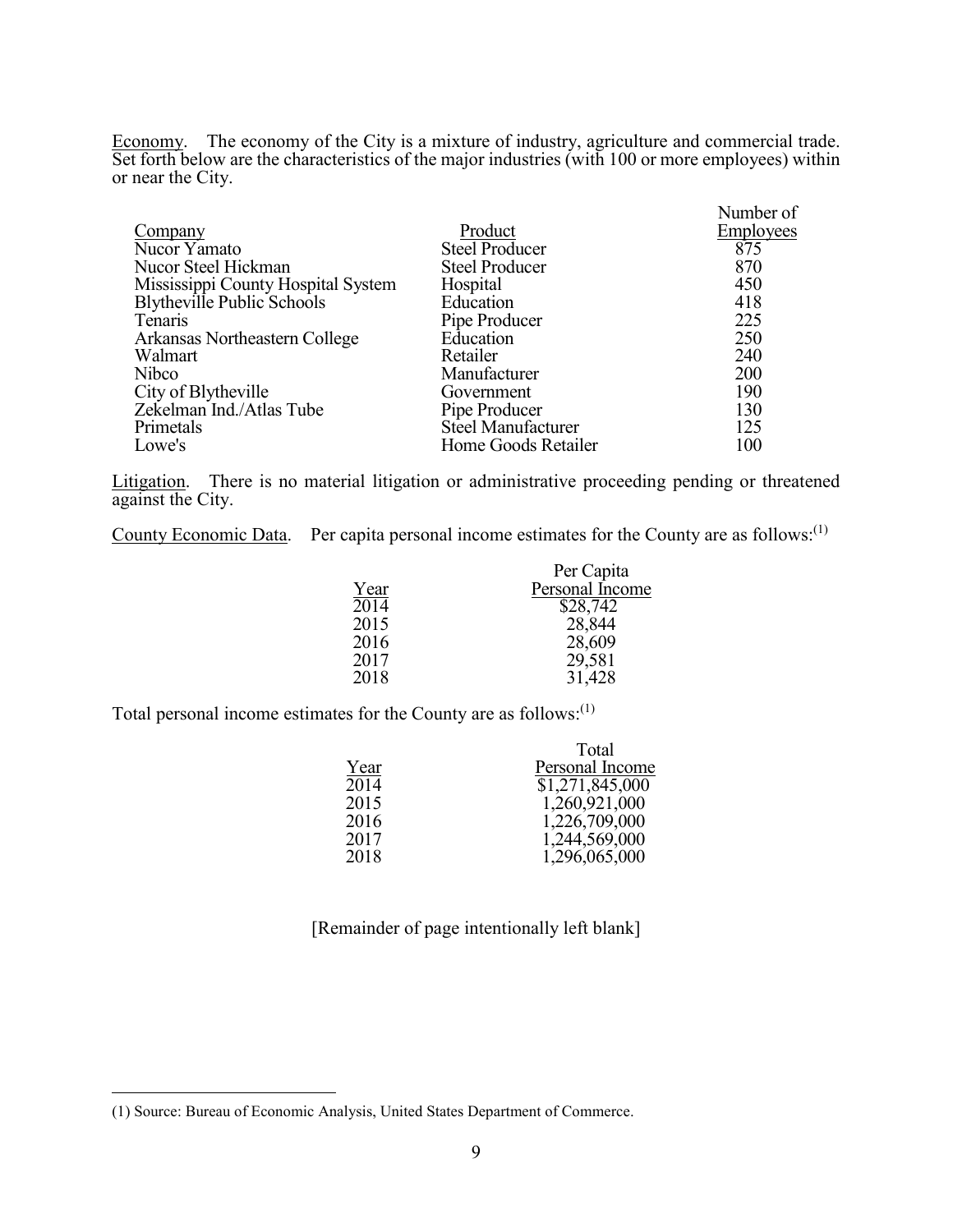Set forth below are the annual average unemployment rates for the County and the State since 2015 according to the Arkansas Department of Workforce Services:

|                   |        | <b>Annual Average</b><br>Unemployment Rate $(\%)$ |  |
|-------------------|--------|---------------------------------------------------|--|
|                   |        |                                                   |  |
| Year              | County | <b>State</b>                                      |  |
| $\overline{2015}$ | 9.0    | 5.0                                               |  |
| 2016              | 6.8    | 4.0                                               |  |
| 2017              | 5.9    | 3.7                                               |  |
| 2018              | 5.6    | 3.6                                               |  |
| 2019              | 5.1    | 3.5                                               |  |
| 2020*             | 12.6   | 8.2                                               |  |
|                   |        |                                                   |  |

 $*$  As of June 2020

#### **THE SYSTEM**

General. The System is composed of 269.8 miles of collection lines, 56 pumping stations and 3 treatment plants. The treatment plants have a treatment capacity of 1.6 million gallons per day ("MGD"), 1.4 MGD and 800,000 gallons per day. The System is owned by the City and operated under the direct control of the City Council. Operation and management of the System is provided by a utility staff under the direction of a general manager. Gary Carr, age 60, is the manager of the System and has served in that role for the last 4 years. The System employs 10 persons.

Users. The average number of sewer users by category for each of the past five (5) years is as follows:

|                     | Residential | Commercial | Total |
|---------------------|-------------|------------|-------|
| $\frac{Year}{2015}$ | 5,694       | 575        | 6,269 |
| 2016                | 5,555       | 563        | 6,118 |
| 2017                | 5,472       | 559        | 6,031 |
| 2018                | 5,410       | 546        | 5,956 |
| 2019                | 5,365       | 550        | 5,915 |
|                     |             |            |       |

No user of the System accounts for more than 5% of gross revenues of the System. The following were the largest users of the System in 2019:

- 1. Nibco
- 2. Blytheville School District
- 3. Mississippi County Hospital System
- 4. Pear Tree Park Apartments
- 5. Arkansas Northeastern College

Litigation. There is no material litigation pending or threatened against the System.

Rates. Set forth below are the current monthly rates for the System.<br>CLASS I RESIDENTIAL

This classification shall include all residences, mobile homes, and apartment units, each individual unit in a housing project and in multi-family dwellings, and churches now served or served hereafter by the System.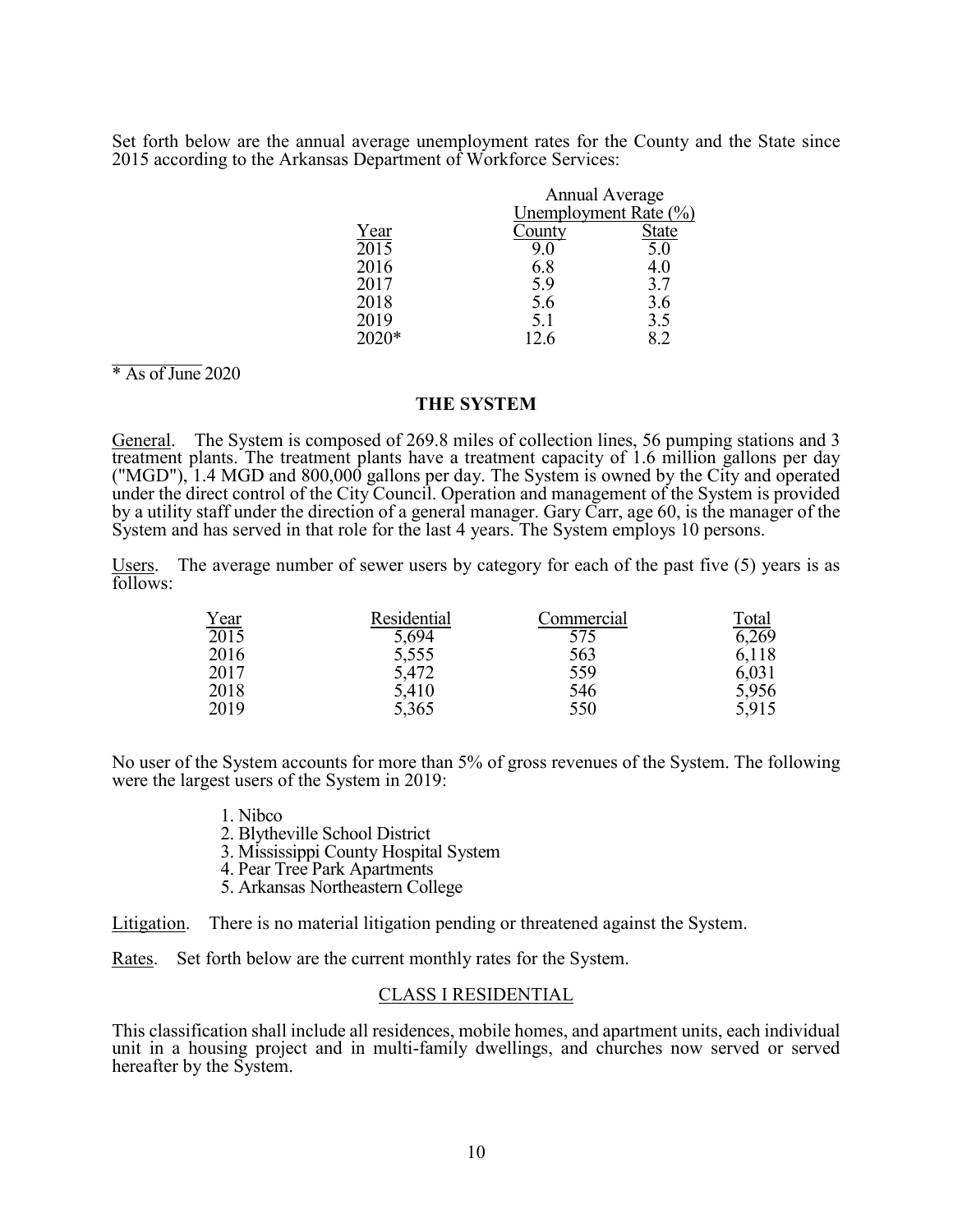Subclass IA. Each Class I user which is billed by the City's Water Department for 3,000 gallons per month or less shall pay a monthly rate of \$16.97.

Subclass IB. Each Class I user which is billed by the City's Water Department for more than 3,000 gallons per month, but less than 6,000 gallons per month shall pay a monthly rate of \$19.32.

Subclass IC. Each Class I user which is billed by the City's Water Department for more than 6,000 gallons per month, but less than 9,000 gallons per month shall pay a monthly rate of \$22.21.

Subclass ID. Each Class I user which is billed by the City's Water Department for more than 9,000 gallons per month, but less than 12,000 gallons per month shall pay a monthly rate of \$24.52.

Subclass IE. Each Class I user which is billed by the City's Water Department for more than 12,000 gallons per month, but less than 15,000 gallons per month shall pay a monthly rate of \$26.83.

Subclass IF. Each Class I user which is billed by the City's Water Department for more than  $15,000$  gallons per month, but less than 20,000 gallons per month shall pay a monthly rate of \$29.14.

Subclass IG. Each Class I user which is billed by the City's Water Department for 20,000 gallons or more per month shall pay a monthly rate of \$31.39.

#### CLASS I COMMERCIAL

This classification shall include all commercial and industrial users whose monthly water consumption for the preceding calendar year was less than 5,000 gallons. Each Class I Commercial customer shall pay a monthly rate of \$36.28.

#### CLASS II COMMERCIAL

This classification shall include all commercial and industrial users whose monthly water consumption for the preceding calendar year was 5,000 to 10,000 gallons. Each Class II Commercial customer shall pay a monthly rate of \$39.87.

#### CLASS III COMMERCIAL

This classification shall include all commercial and industrial users whose monthly water consumption for the preceding calendar year was 10,000 to 15,000 gallons. Each Class III Commercial customer shall pay a monthly rate of \$43.86.

#### CLASS IV COMMERCIAL

This classification shall include all commercial and industrial users whose monthly water consumption for the preceding calendar year was 15,000 to 20,000 gallons. Each Class IV Commercial customer shall pay a monthly rate of \$48.24.

#### CLASS V COMMERCIAL

This classification shall include all commercial and industrial users whose monthly water consumption for the preceding calendar year was 20,000 to 25,000 gallons. Each Class V Commercial customer shall pay a monthly rate of \$53.07.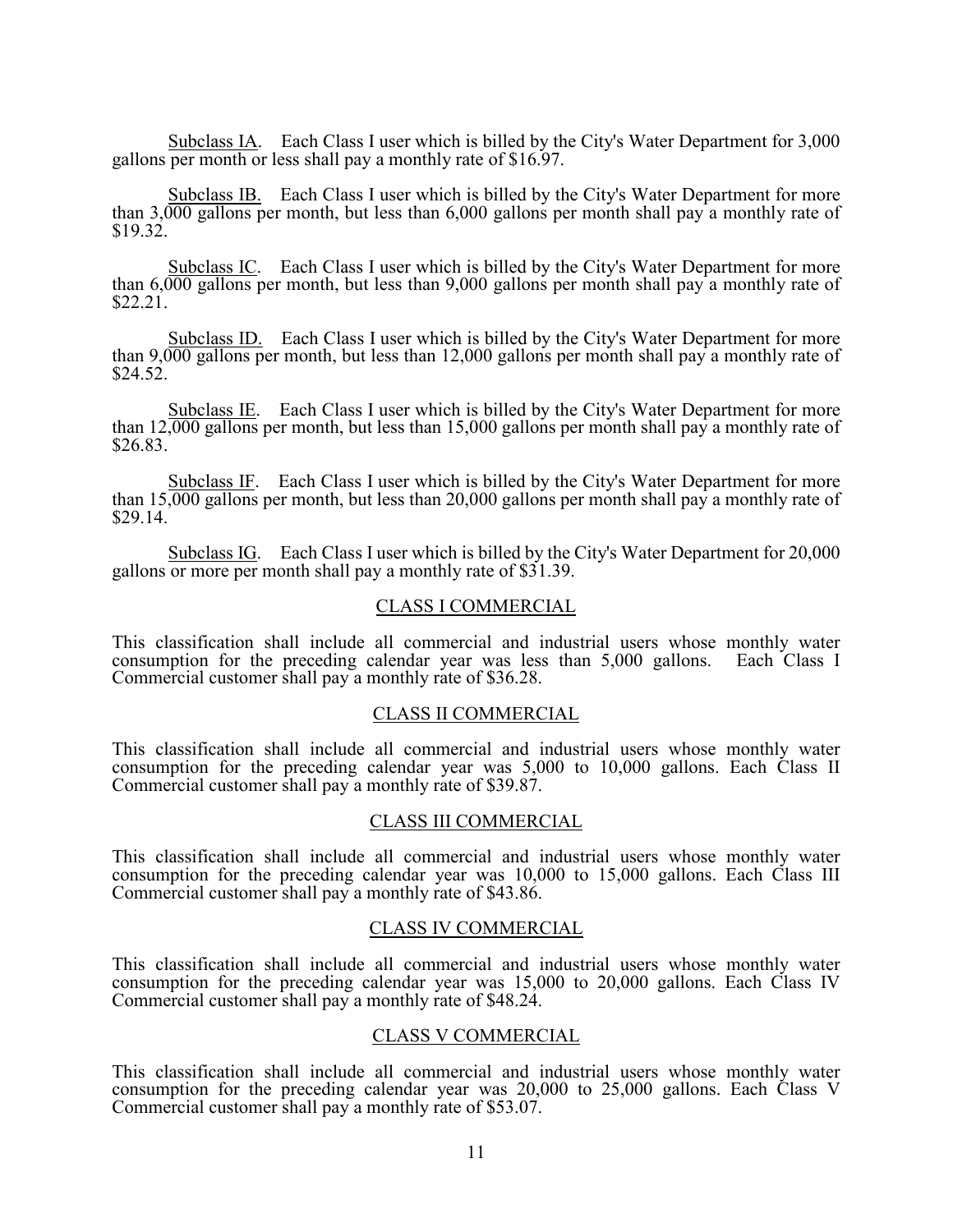#### CLASS VI COMMERCIAL

This classification shall include all commercial and industrial users whose monthly water consumption for the preceding calendar year was 25,000 to 50,000 gallons. Each Class VI Commercial customer shall pay a monthly rate of \$158.07.

#### CLASS VII COMMERCIAL

This classification shall include all commercial and industrial users whose monthly water consumption for the preceding calendar year was 50,000 to 75,000 gallons. Each Class VII Commercial customer shall pay a monthly rate of \$173.90.

#### CLASS VIII COMMERCIAL

This classification shall include all commercial and industrial users whose monthly water consumption for the preceding calendar year was 75,000 to 100,000 gallons. Each Class VIII Commercial customer shall pay a monthly rate of \$191.27.

#### CLASS IX COMMERCIAL

This classification shall include all commercial and industrial users whose monthly water consumption for the preceding calendar year was 100,000 to 125,000 gallons. Each Class IX Commercial customer shall pay a monthly rate of \$210.43.

#### CLASS X COMMERCIAL

This classification shall include all commercial and industrial users whose monthly water consumption for the preceding calendar year was 125,000 to 150,000 gallons. Each Class X Commercial customer shall pay a monthly rate of \$231.48.

#### CLASS XI COMMERCIAL

This classification shall include all commercial and industrial users whose monthly water consumption for the preceding calendar year was 150,000 to 200,000 gallons. Each Class XI Commercial customer shall pay a monthly rate of \$254.63.

#### CLASS XII COMMERCIAL

This classification shall include all commercial and industrial users whose monthly water consumption for the preceding calendar year was 200,000 to 250,000 gallons. Each Class XII Commercial customer shall pay a monthly rate of \$258.18.

#### CLASS XIII COMMERCIAL

This classification shall include all commercial and industrial users whose monthly water consumption for the preceding calendar year was 250,000 to 500,000 gallons. Each Class XIII Commercial customer shall pay a monthly rate of \$431.72.

#### CLASS XIV COMMERCIAL

This classification shall include all commercial and industrial users whose monthly water consumption for the preceding calendar year was 500,000 to 1,000,000 gallons. Each Class XIV Commercial customer shall pay a monthly rate of \$689.53.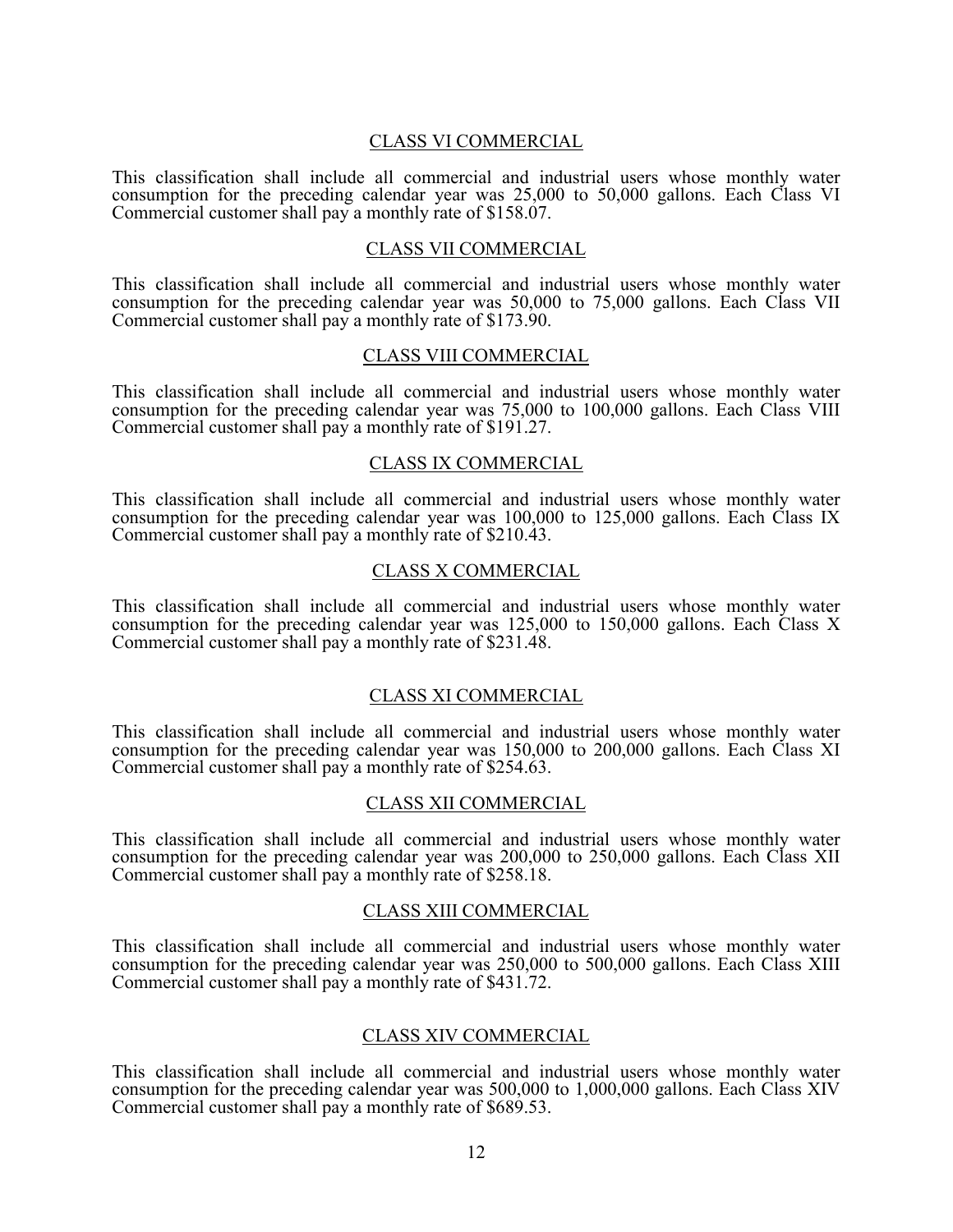# CLASS XV COMMERCIAL

This classification shall include all commercial and industrial users whose monthly water consumption for the preceding calendar year was 1,000,000 gallons or more. Each Class XV Commercial customer shall pay a monthly rate of \$689.53 for the first 1,000,000 gallons plus twenty cents (\$.20) per 1,000 gallons over 1,000,000 gallons.

#### CLASS XVI-MOTELS AND HOTELS WITHOUT RESTAURANTS

This classification shall include all motels and hotels without restaurants. Each Class XVI Motel and Hotel user without Restaurant shall pay a monthly rate of \$6.50 per room.

#### CLASS XVII-MOTELS AND HOTELS WITH RESTAURANTS

This classification shall include all motels and hotels with restaurants. Each Class XVII Motel and Hotel user with Restaurant shall pay a monthly rate of \$6.50 per room plus \$200.00.

#### CLASS XVIII-HOSPITALS AND NURSING HOMES

This classification shall include all hospitals, clinics with rooms available for overnight occupancy by patients, rest homes, homes for the elderly and nursing homes. Each Class XVIII Hospital and Nursing Home shall pay a monthly rate of \$6.50 per room. If all rooms are not equipped with toilets, owners may petition for adjustments of the total monthly sewer fee; as may any other user with a unique user situation.

#### DOGWOOD WATER ASSOCIATION

Customers serviced by Dogwood Water Association will be charged, depending on the classification applicable for such customer, as set forth above.

#### SERVICE OUTSIDE THE CITY

#### Base Meter Charge

| Size              |         |
|-------------------|---------|
| $3/\overline{4"}$ | \$17.56 |
| 1"                | 43.89   |
| 2"                | 140.44  |
| 3"                | 263.31  |
| 4"                | 438.86  |
| 6"                | 877.72  |

Volumetric Charge. In addition to the base charge, all customers will be charged a volumetric rate of \$4.32 per 1,000 gallons; provided, however, a cap of 5,000 gallons of water usage shall apply for residential customers and educational institutions.

Yarbo Water Association will be charged a flat rate of \$16.97 per customer.

#### **THE AUTHORIZING ORDINANCE**

The Bonds are being issued and secured pursuant to the Authorizing Ordinance, to which reference may be had in its entirety for a detailed statement of its provisions, the description set forth below being a summary of certain provisions. The City will covenant as set forth below in the Authorizing Ordinance.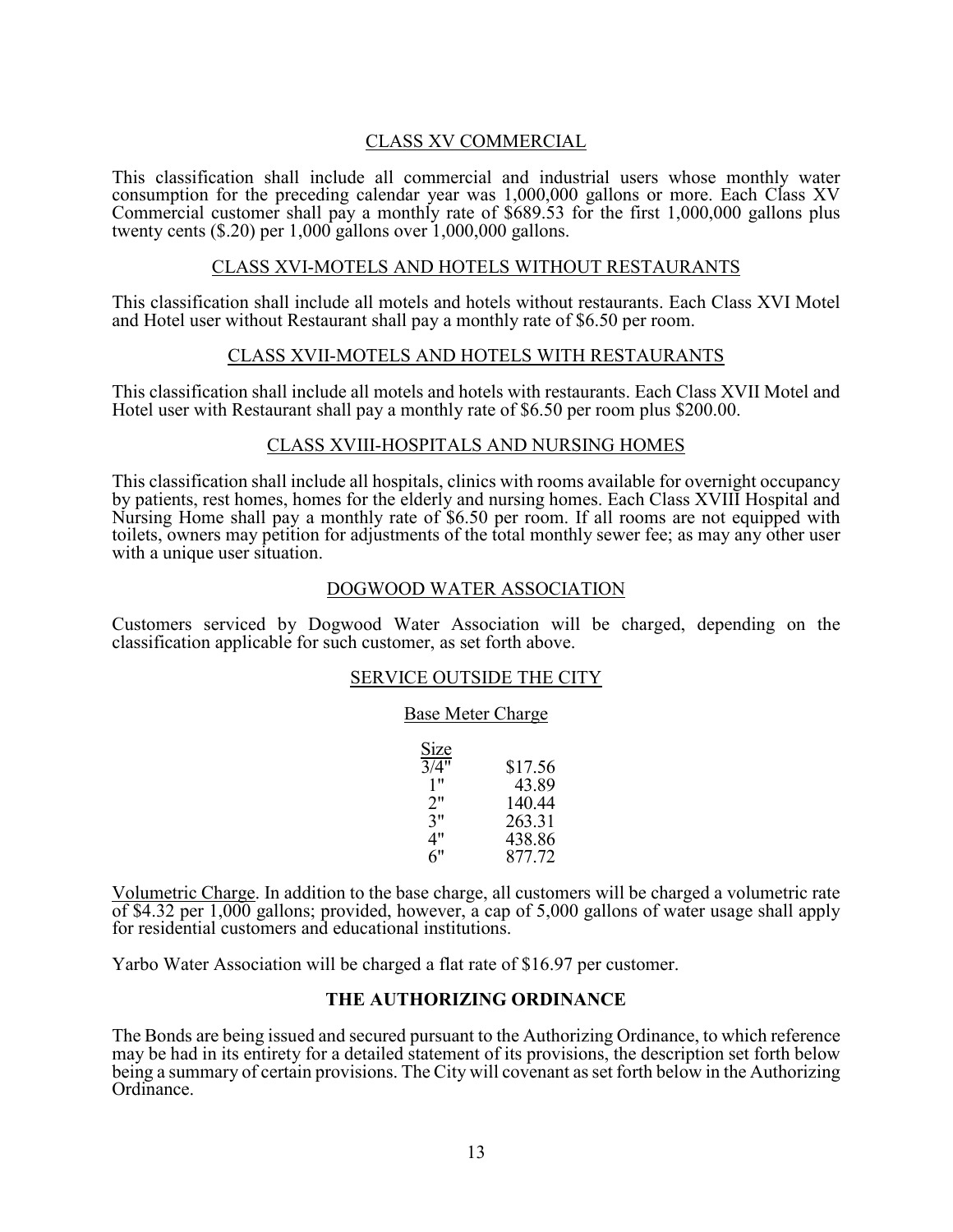Rates and General Covenants to Operate. (a) The rates charged for services of the System heretofore fixed by ordinances of the City and the conditions, rights and obligations pertaining thereto, as set out in those ordinances, are ratified, confirmed and continued.

The City covenants that the rates shall never be reduced while any of the Bonds are outstanding unless there is obtained from an independent certified public accountant not in the regular employ of the City ("Accountant"), a certificate that the net revenues of the System (net revenues being defined as gross revenues less the expenses of operation and maintenance of the System, including all expense items properly attributable to the operation and maintenance of the System under generally accepted accounting principles applicable to municipal sewer facilities other than depreciation, interest and amortization of deferred bond discount expenses), with the reduced rates, will always be equal to the amount required to be set aside for the Depreciation Fund (described below), and leave a balance equal to at least 110% of the maximum annual principal and interest requirements on all outstanding bonds to which net revenues of the System are pledged ("System Bonds"). The City further covenants that the rates shall, if and when necessary from time to time, be increased in such manner as will produce net revenues sufficient to provide the required deposits into the Depreciation Fund and leave a balance equal to at least 110% of the maximum annual principal and interest requirements on all System Bonds.

(b) The City covenants that it will continuously operate the System as a revenueproducing undertaking and will not sell or lease the same, or any substantial portion thereof; provided, however, that nothing shall be construed to prohibit the City from making such dispositions of properties of the System and such replacements and substitutions for properties of the System as shall be necessary or incidental to the efficient operation of the System as a revenueproducing undertaking.

Funds and Disposition of Revenues. (a) All revenues derived from the operation of the System shall be paid into a special fund designated "Sewer Revenue Fund" (the "Revenue Fund").

(b) There shall be paid from the Revenue Fund into a fund designated "Sewer Operation and Maintenance Fund" (the "Operation and Maintenance Fund"), on the first business day of each month an amount sufficient to pay the reasonable and necessary monthly expenses of operation, repair and maintenance of the System for such month and from which disbursements shall be made only for those purposes. Fixed annual charges, such as insurance premiums and the cost of major repair and maintenance expenses, may be computed and set up on an annual basis and one-twelfth (1/12) of the amount thereof may be paid into the Operation and Maintenance Fund each month.

If in any fiscal year any surplus shall be accumulated in the Operation and Maintenance Fund over and above the amount necessary to meet the requirements thereof during the remainder of the then current fiscal year and the next ensuing fiscal year, such surplus may be transferred to the Revenue Fund.

(c) After making the monthly deposit into the Operation and Maintenance Fund, there shall be paid from the Revenue Fund into a fund created with the Trustee and designated "2020 Sewer Revenue Bond Fund" (the "Bond Fund") on the first business day of each month, until all outstanding bonds, with interest thereon, have been paid in full or provision made for such payment, a sum equal to 1/6 of the next installment of interest due on the Bonds plus 1/12 of the next installment of principal due on the Bonds; provided, however, the monthly deposits into the Bond Fund through January, 2021 shall be increased to 1/3 of the installment of interest on the Bonds due February 1, 2021, and provided the monthly deposits into the Bond Fund representing principal of the Bonds shall not commence until February 2021.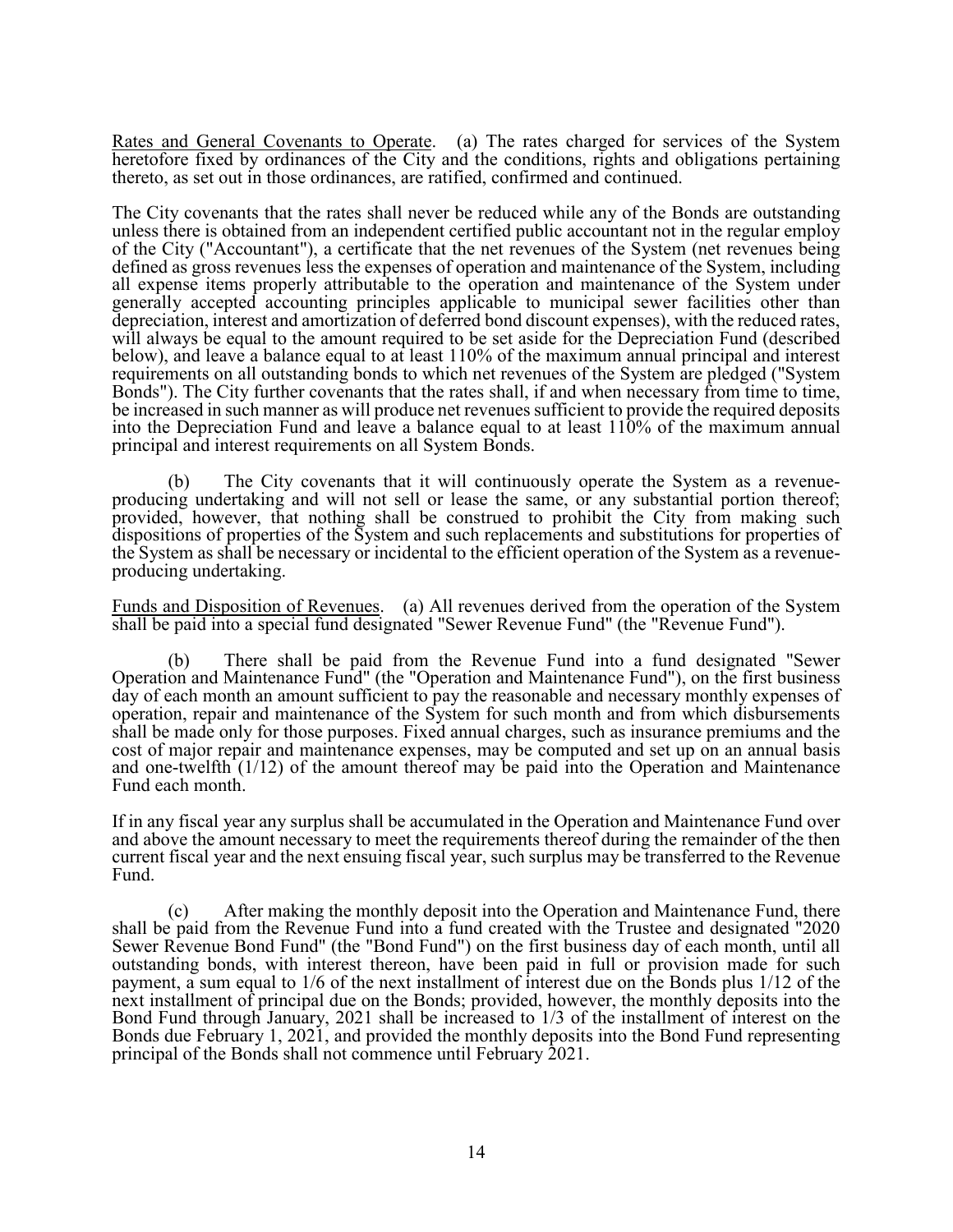There shall be maintained, as a part of the Bond Fund, a Debt Service Reserve which is required to be maintained in an amount equal to one-half of the maximum annual debt service requirement on the Bonds (based on a year ending February 1) (the "Required Level"). The Debt Service Reserve is being initially funded to the Required Level with proceeds of the Bonds. Should the Debt Service Reserve be reduced below the Required Level, the deficiency shall be cured by increasing the monthly payments into the Bond Fund to 1/5 of the next installment of interest plus 1/10 of the next installment of principal until the Required Level is reached.

The City shall also pay into the Bond Fund such additional sums as necessary to provide for the Trustee's fees and expenses and any arbitrage rebate payment due to be paid to the United States Treasury under Section 148(f) of the Code. The City shall receive a credit against deposits into the Bond Fund from interest earnings on moneys in the Bond Fund and transfers into the Bond Fund derived from earnings in the Debt Service Reserve during the preceding month.

If the revenues of the System are insufficient to make the required payment on the first business day of the following month into the Bond Fund, then the amount of any such deficiency in the payment made shall be added to the amount otherwise required to be paid into the Bond Fund on the first business day of the next month.

If for any reason there shall be a deficiency in the payments made into the Bond Fund so that there are unavailable sufficient moneys therein to pay the principal of and interest on the Bonds as the same become due, any sums then held in the Debt Service Reserve shall be used to the extent necessary to pay such principal and interest but the Debt Service Reserve shall be reimbursed from the Revenue Fund in the amount of any such payment as described above. The Debt Service Reserve shall be used solely as described in the Authorizing Ordinance, but the moneys therein may be invested as set forth below.

If a surplus shall exist in the Bond Fund over and above the amount required for making all principal and interest payments during the next succeeding twelve month period and in excess of the Required Level, such surplus shall, at the option of the City, either be applied to the redemption of the Bonds that may be called for redemption prior to maturity, paid to the City for deposit into the Revenue Fund, or used to pay any arbitrage rebate due under Section 148(f) of the Code.

The Trustee shall withdraw from the Bond Fund on the due date for the principal and/or interest on any Bond, at maturity or redemption prior to maturity, an amount equal to the amount of such Bond and interest due thereon for the sole purpose of paying the same, together with Trustee's fees. There shall also be withdrawn and paid to the United States Treasury any arbitrate rebate due at the time and in the amounts in accordance with Section 148(f) of the Code. No withdrawal of funds from the Bond Fund shall be made for any other purpose except as otherwise authorized in the Authorizing Ordinance.

(d) After making the required payments into the Operation and Maintenance Fund and the Bond Fund, there shall be transferred from the Revenue Fund into a special fund designated "Sewer Depreciation Fund" (the "Depreciation Fund"), on or before the first business day of each month, an amount equal to 3% of the gross revenues from the operation of the System for the preceding month. The moneys in the Depreciation Fund shall be used solely for the purpose of paying the cost of repairs or replacements made necessary by the depreciation of the System. Any surplus over the current year's and next year's estimated replacements may be transferred to the Revenue Fund.

(e) Any surplus in the Revenue Fund after making all disbursements and providing for all funds described above may be used, at the option of the City, for any lawful municipal purpose authorized by the City.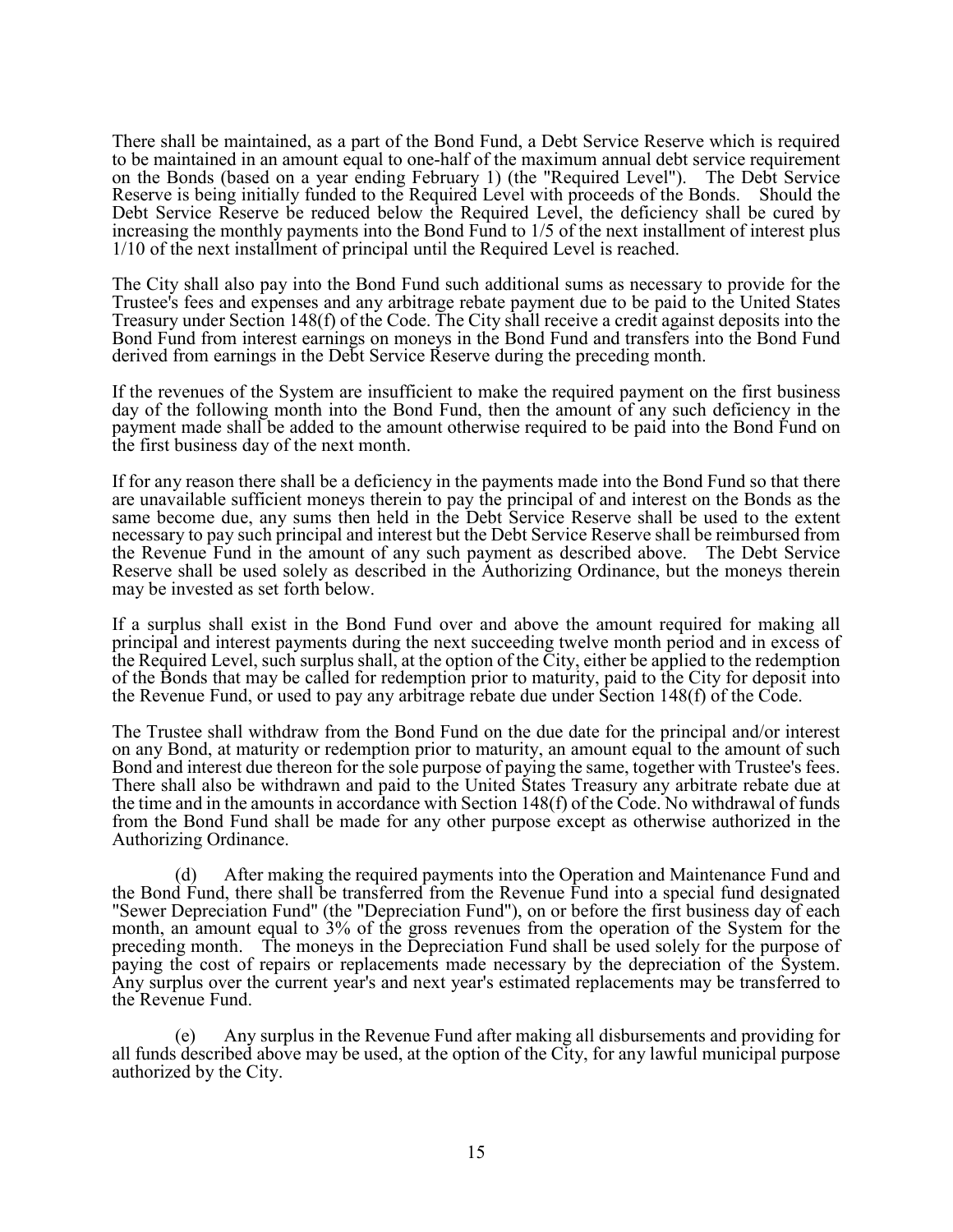Parity Bonds. So long as any of the Bonds are outstanding, the City shall not issue any bonds claimed to be entitled to a priority of lien on the revenues of the System over the lien securing the Bonds. The City reserves the right to issue additional bonds to finance or pay the cost of constructing any future extensions, betterments or improvements to the System, or to refund bonds issued for such purposes, but the City shall not authorize or issue any such additional bonds ranking on a parity with the outstanding Bonds unless and until there shall have been procured and filed with the Trustee a statement by an Accountant reciting that, based upon necessary investigation, net revenues of the System for the fiscal year immediately preceding the fiscal year in which it is proposed to issue such additional bonds shall equal not less than 110% of the maximum annual principal and interest requirements on all then outstanding System Bonds and the additional bonds then proposed to be issued. The term "net revenues" means gross revenues of the System less the expenses of operation and maintenance of the System, including all expense items properly attributable to the operation and maintenance of the System under generally accepted accounting principles applicable to municipal sewer facilities other than depreciation, interest and amortization of deferred bond discount expenses. In making the computation set forth above, additional amounts may be added to the net revenues of the completed fiscal year immediately preceding the issuance of additional bonds, as follows: if, prior to the issuance of the additional bonds and subsequent to the first day of such preceding fiscal year, the City shall have increased its rates or charges imposed for services of the System there may be added to the net revenues of such fiscal year the additional net revenues which would have been received from the operation of the System during such fiscal year had such increase been in effect throughout such fiscal year, as reflected by a certificate of a duly qualified consulting engineer not in the regular employ of the City.

Accounts and Records. The City will keep proper books of accounts and records (separate from all other records and accounts) in which complete and correct entries shall be made of all transactions relating to the operation of the System, and such books shall be available for inspection by the registered owner of any of the Bonds at reasonable times and under reasonable circumstances. The City agrees to have these records audited by an Accountant at least once each year, and a copy of the audit shall be delivered to the Trustee and made available to registered owners requesting the same in writing. In the event that the City fails or refuses to make the audit, the Trustee or any registered owner of the Bonds may have the audit made, and the cost thereof shall be charged against the Operation and Maintenance Fund.

Maintenance; Insurance. The City covenants and agrees that it will maintain the System in good condition and operate the same in an efficient manner and at reasonable cost. While any of the Bonds are outstanding, the City agrees that it will insure and at all times keep insured, in the amount of the full insurable value thereof, in a responsible insurance company or companies authorized and qualified under the laws of the State to assume the risk thereof, properties of the System, to the extent that such properties would be covered by insurance by private companies engaged in similar types of businesses, against loss or damage thereto from fire and other perils included in extended coverage insurance in effect in the State. The insurance policies are to carry a clause making them payable to the Trustee as its interest may appear, and satisfactory evidence of said insurance shall be filed with the Trustee. In the event of loss, the proceeds of such insurance shall be applied solely toward the reconstruction, replacement or repair of the System, and in such event the City will, with reasonable promptness, cause to be commenced and completed the reconstruction, replacement and repair work. If such proceeds are more than sufficient for such purposes, the balance remaining shall be deposited to the credit of the Revenue Fund, and if such proceeds shall be insufficient for such purposes the deficiency shall be supplied first from moneys in the Depreciation Fund, second from moneys in the Operation and Maintenance Fund, and third from surplus moneys in the Revenue Fund. Nothing shall be construed as requiring the City to expend any moneys for operation and maintenance of the System or for premiums on its insurance which are derived from sources other than the operation of the System, but nothing shall be construed as preventing the City from doing so.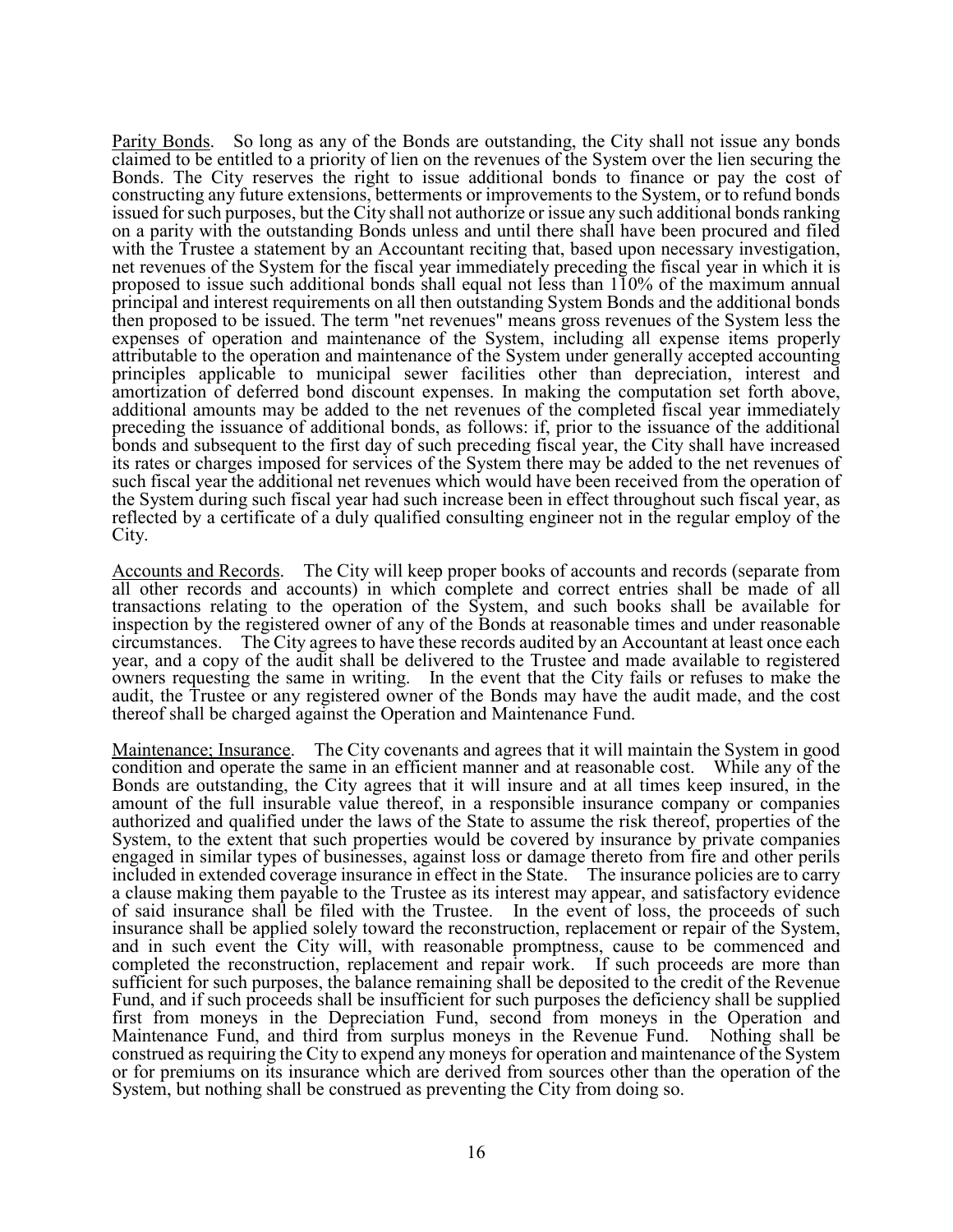Defeasance. Any Bond shall be deemed paid within the meaning of the Authorizing Ordinance when payment of the principal of and interest on such Bond, either (i) has been made or caused to be made in accordance with the terms thereof, or (ii) has been provided for by irrevocably depositing with the Trustee, in trust and irrevocably set aside exclusively for such payment (1) cash fully insured by the Federal Deposit Insurance Corporation ("FDIC") and/or fully collateralized, with Government Securities (as hereinafter defined), sufficient to make such payment and/or (2) direct or fully guaranteed obligations of (including obligations issued or held in book entry form on the books of) the Department of the Treasury of the United States of America ("Government Securities") (provided that such deposit will not affect the tax exempt status of the interest on any of the Bonds or cause any of the Bonds to be classified as "arbitrage bonds" within the meaning of Section 148 of the Code), maturing as to principal and interest in such amounts and at such times as will provide sufficient moneys to make such payment, and all necessary and proper fees, compensation and expenses of the Trustee pertaining thereto shall have been paid or the payment thereof provided for to the satisfaction of the Trustee.

On the payment of any Bonds within the meaning of the Authorizing Ordinance, the Trustee will hold in trust, for the benefit of the owners of such Bonds, all such moneys and/or Government Securities.

When all the Bonds shall have been paid within the meaning of the Authorizing Ordinance, if any arbitrage rebate due the United States Treasury under Section 148(f) of the Code has been paid or provided for to the satisfaction of the Trustee, and if the Trustee has been paid its fees and expenses, the Trustee will take all appropriate action to cause (i) the pledge and lien of the Authorizing Ordinance to be discharged and canceled, and (ii) all moneys held by it pursuant to the Authorizing Ordinance and which are not required for the payment of such Bonds to be paid over or delivered to or at the direction of the City. In determining the sufficiency of the deposit of Government Securities there will be considered the principal amount of such Government Securities and interest to be earned thereon until the maturity of such Government Securities.

Default and Remedies. If there be any default in the payment of the principal of or interest on any of the Bonds, or if the City defaults in any Bond Fund requirement or in the performance of any of the other covenants contained in the Authorizing Ordinance, the Trustee may, and upon the written request of the registered owners of not less than ten percent (10%) in principal amount of the Bonds then outstanding shall, by proper suit, compel the performance of the duties of the officials of the City under the laws of the State. And in the case of a default in the payment of the principal of and interest on any of the Bonds, the Trustee may, and upon the written request of registered owners of not less than ten percent (10%) in principal amount of the Bonds then outstanding shall, apply in a proper action to a court of competent jurisdiction for the appointment of a receiver to administer the System on behalf of the City and the registered owners of the Bonds with power to charge and collect (or by mandatory injunction or otherwise to cause to be charged and collected) rates sufficient to provide for the payment of the expenses of operation, maintenance and repair and to pay any Bonds and interest outstanding and to apply the revenues in conformity with the laws of the State and with the Authorizing Ordinance. When all defaults in principal and interest payments have been cured, the custody and operation of the System shall revert to the City.

No registered owner of any of the outstanding Bonds shall have any right to institute any suit, action, mandamus or other proceeding in equity or at law for the protection or enforcement of any power or right unless such owner previously shall have given to the Trustee written notice of the default on account of which such suit, action or proceeding is to be taken, and unless the registered owners of not less than ten percent (10%) in principal amount of the Bonds then outstanding shall have made written request of the Trustee after the right to exercise such power or right of action, as the case may be, shall have accrued, and shall have afforded the Trustee a reasonable opportunity either to proceed to exercise the powers granted to the Trustee, or to institute such action, suit or proceeding in its name, and unless, also, there shall have been offered to the Trustee reasonable security and indemnity against the costs, expenses and liabilities to be incurred therein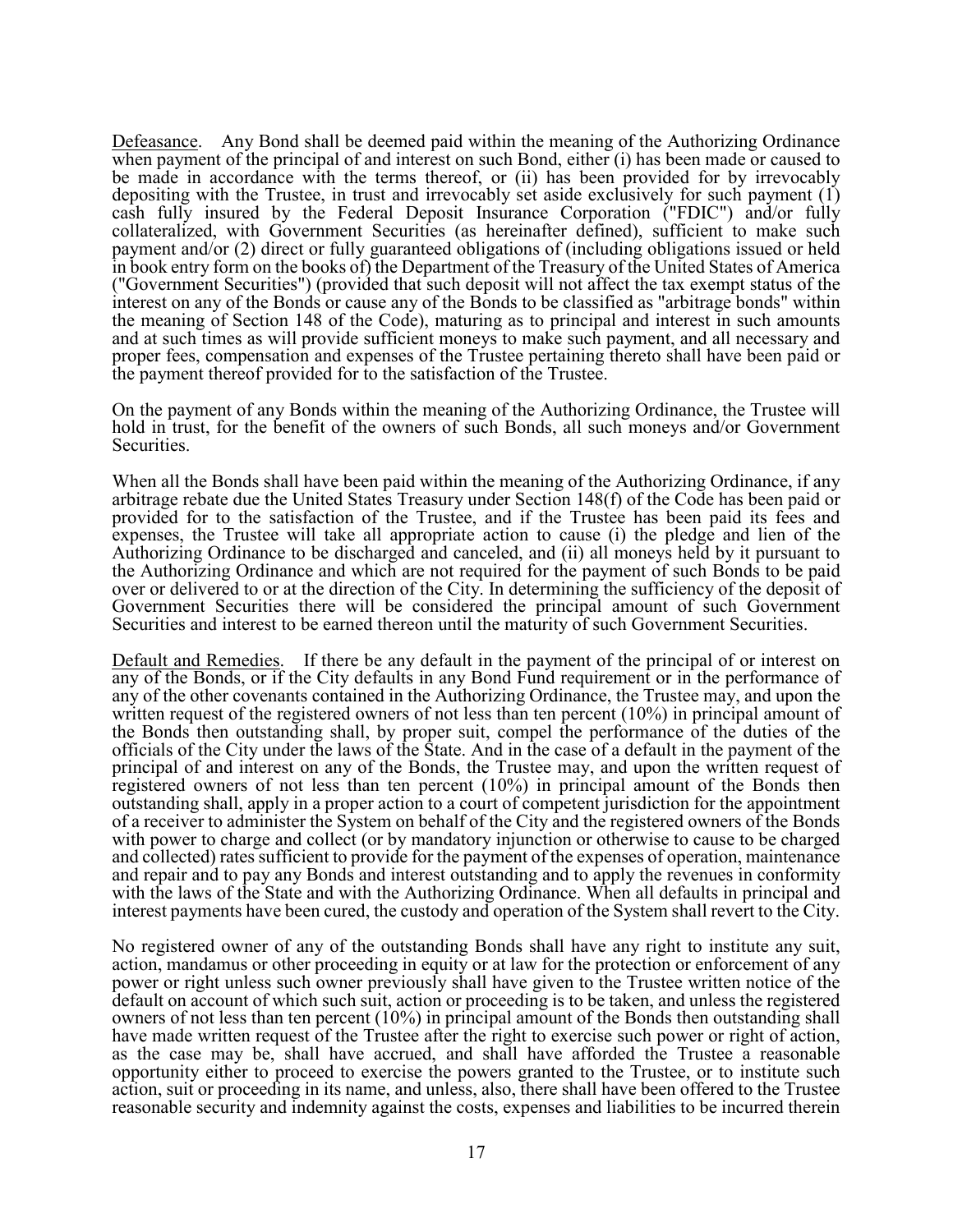or thereby and the Trustee shall have refused or neglected to comply with such request within a reasonable time. Such notification, request and offer of indemnity are, at the option of the Trustee, conditions precedent to the execution of any remedy. No one or more registered owners of the Bonds shall have any right in any manner whatever by his or their action to affect, disturb or prejudice the security of the Authorizing Ordinance, or to enforce any right thereunder except in the manner described in the Authorizing Ordinance. All proceedings at law or in equity shall be instituted, had and maintained in the manner herein described and for the benefit of all registered owners of the outstanding Bonds.

No remedy conferred upon or reserved to the Trustee or to the registered owners of the Bonds is intended to be exclusive of any other remedy or remedies, and every such remedy shall be cumulative and shall be in addition to every other remedy given under the Authorizing Ordinance or by law.

The Trustee may, and upon the written request of the registered owners of not less than a majority in principal amount of the Bonds then outstanding shall, waive any default which shall have been remedied before the entry of final judgment or decree in any suit, action or proceeding instituted under the provisions of the Authorizing Ordinance or before the completion of the enforcement of any other remedy, but no such waiver shall extend to or affect any other existing or any subsequent default or defaults or impair any rights or remedies consequent thereon.

In any proceeding to enforce the provisions of the Authorizing Ordinance the Trustee or any plaintiff Bondholder shall be entitled to recover costs of such proceeding, including reasonable attorneys' fees.

Amendment of Authorizing Ordinance. The Authorizing Ordinance provides that it shall constitute a contract between the City and the registered owners of the Bonds and no variation or change shall be made while any of the Bonds are outstanding, except as provided below.

The Trustee may consent to any variation or change in the Authorizing Ordinance to cure any ambiguity, defect or omission in the Authorizing Ordinance or any amendment thereto or any other change that the Trustee determines is not, in the Trustee's opinion, materially adverse to the interests of the owners of the Bonds, without the consent of the owners of the Bonds then outstanding.

The owners of not less than seventy-five percent (75%) in aggregate principal amount of the Bonds then outstanding shall have the right, from time to time, to consent to and approve the adoption by the City of such ordinance supplemental to the Authorizing Ordinance as shall be necessary or desirable for the purpose of modifying, altering, amending, adding to or rescinding in any particular, any of the terms or provisions contained in the Authorizing Ordinance or in any supplemental ordinance, except that there shall not be permitted (a) an extension of the maturity of the principal of or the interest on any Bond, or (b) a reduction in the principal amount of any Bond or the rate of interest thereon, or (c) the creation of a lien upon or a pledge superior to the lien and pledge created by the Authorizing Ordinance, or (d) the creation of a privilege of priority of any Bond or Bonds over any other Bond or Bonds, or (e) a reduction in the aggregate principal amount of the Bonds required for consent to such supplemental ordinance.

The Trustee. The Trustee shall only be responsible for the exercise of good faith and reasonable prudence in the execution of its trust. The Trustee shall not be required to take any action as Trustee unless it shall have been requested to do so in writing by the registered owners of not less than ten percent (10%) in principal amount of the Bonds then outstanding and shall have been offered reasonable security and indemnity against the costs, expenses and liabilities to be incurred therein or thereby. The Trustee may resign at any time by giving sixty (60) days' notice in writing to the City Clerk and the owners of the Bonds and the majority in value of the registered owners of the outstanding Bonds or the City, so long as it is not in default under the Authorizing Ordinance, at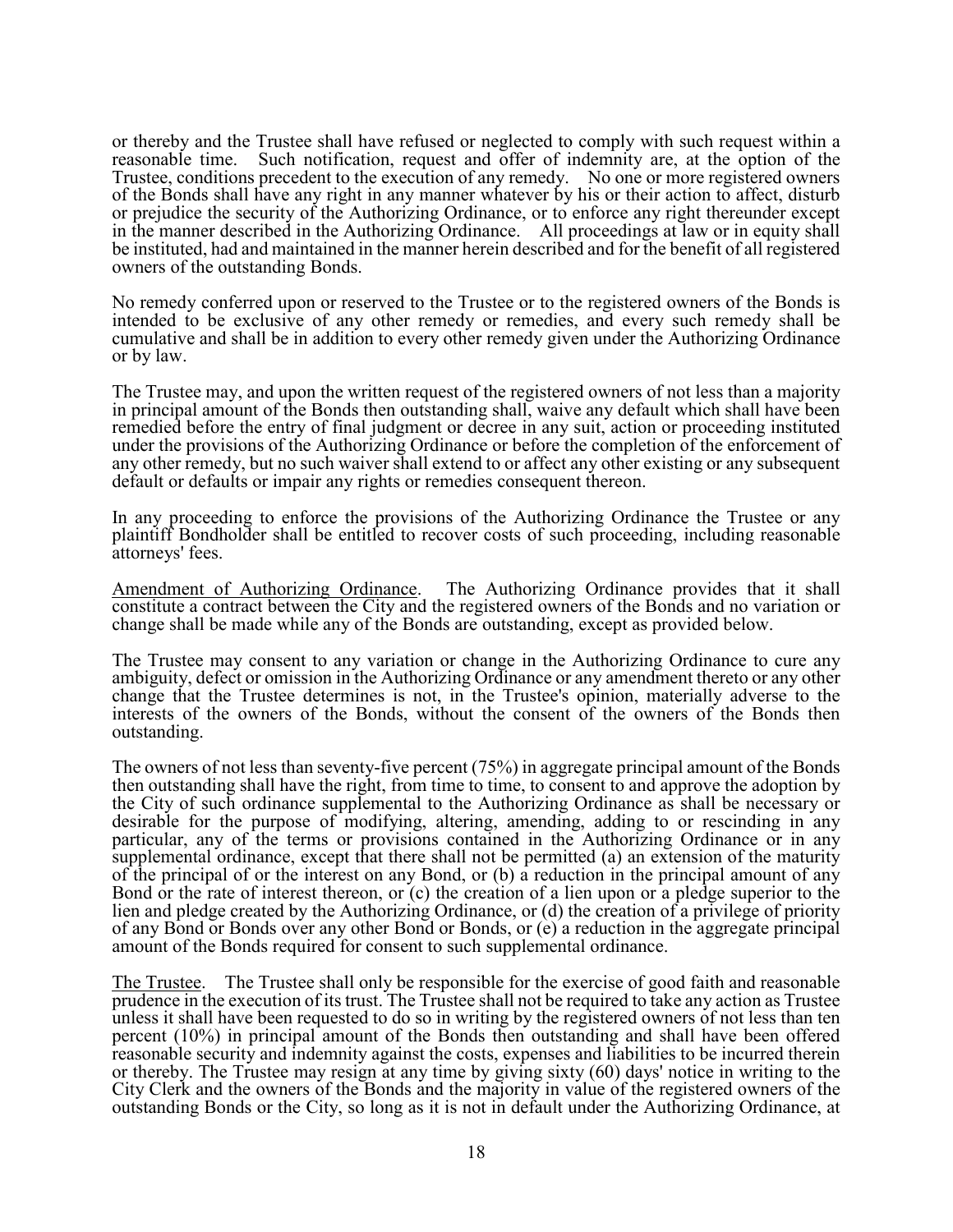any time, with or without cause, may remove the Trustee. In the event of a vacancy in the office of Trustee, either by resignation or by removal, the City shall forthwith designate a new Trustee by a written instrument filed in the office of the City Clerk. The original Trustee and any successor Trustee shall file a written acceptance and agreement to execute the trusts imposed upon it or them but only upon the terms and conditions set forth in the Authorizing Ordinance and subject to the provisions of the Authorizing Ordinance, to all of which the respective registered owners of the Bonds agree. Any successor Trustee shall have all the powers granted to the original Trustee. The Trustee's resignation shall become effective upon the acceptance of the trusts by the successor Trustee.

Investments. (a) Moneys held for the credit of the Bond Fund (other than for the Debt Service Reserve therein) shall be invested and reinvested pursuant to the direction of the City, or in the absence of such direction by the Trustee in its discretion, in Permitted Investments (as hereinafter defined), all of which shall mature, or which shall be subject to redemption by the holder thereof, at the option of such holder, not later than the next payment date for interest or principal and interest on the Bonds.

(b) Moneys held for the credit of the Debt Service Reserve shall be invested and reinvested pursuant to the direction of the City, or in the absence of such direction by the Trustee in its discretion, in Permitted Investments, all of which shall mature, or which shall be subject to redemption by the holder thereof, at the option of such holder, not later than five (5) years after the date of investment or the final maturity date of the Bonds, whichever is earlier.

Moneys held for the credit of any other fund, including the Construction Fund, may be invested and reinvested by the City, or in the absence of such direction by the Trustee in its discretion in the case of the Construction Fund, in Permitted Investments or other investments as may, from time to time, be permitted by State law, which shall mature, or which shall be subject to redemption by the holder thereof, at the option of such holder, not later than the date or dates when the moneys held for the credit of the particular fund will be required for purposes intended.

(d) Obligations so purchased as an investment of moneys in any fund shall be deemed at all times to be a part of such fund and the interest accruing thereon and any profit realized from such investments shall be credited to such fund, and any loss resulting from such investment shall be charged to such fund, except that interest earnings and profits on investments of moneys in the Debt Service Reserve which increase the amount thereof above the Required Level shall to the extent of any such excess be transferred into the Bond Fund and used as a credit against the monthly Bond Fund payments due.

(e) "Permitted Investments" are defined as (i) Government Securities, (ii) direct obligations of any agency, instrumentality or government-sponsored enterprise created by an act of the United States Congress and authorized to issue securities or evidences of indebtedness, regardless of whether the securities or evidences of indebtedness are guaranteed for repayment by the United States Government, (iii) demand deposits or certificates of deposit of banks, including the Trustee, which are insured by the FDIC, or, if in excess of insurance coverage, collateralized by Government Securities or other securities authorized by State law to secure public funds, or (iv) money market funds comprised exclusively of Government Securities or the obligations described in (ii) above.

Nonarbitrage. The City covenants that it shall not take any action or suffer or permit any action to be taken or conditions to exist which causes or may cause the interest payable on the Bonds to be included in gross income for federal income tax purposes. Without limiting the generality of the foregoing, the City covenants that the proceeds of the sale of the Bonds and System revenues will not be used directly or indirectly in such manner as to cause the Bonds to be treated as "arbitrage bonds" within the meaning of Section 148 of the Code. The City covenants to pay to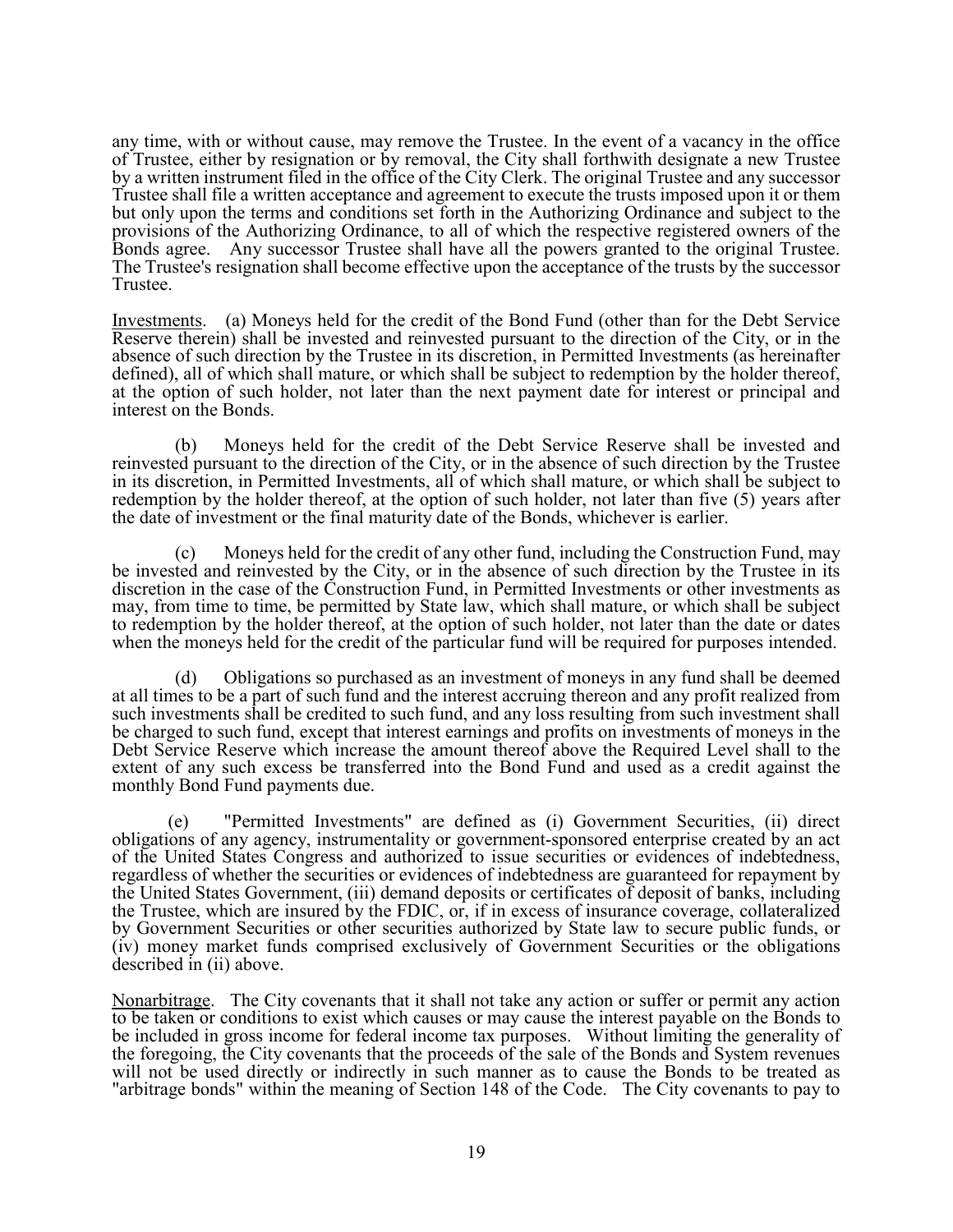the United States Treasury from System revenues any arbitrage rebate due at the time and in the amounts required by Section 148(f) of the Code.

## **CONTINUING DISCLOSURE AGREEMENT**

Past Compliance. During the past five years, the City has been a party to certain continuing disclosure agreements in connection with its outstanding bonds. Such agreements require the City to file annual reports with the Municipal Securities Rulemaking Board on its Electronic Municipal Market Access system ("EMMA") within the time periods set forth in the agreements. The following summarizes a non-exhaustive discussion of the City's compliance with its continuing disclosure obligations for the past five years.

Î As part of each annual report, the City has been obligated to file the audited financial statements of the City or the City's water system (the "Water System"), as appropriate for the type of bond issue (e.g., sales and use tax bonds and water revenue bonds). If filed later than the date the annual report that year is due, the audited financial statements must be filed within 30 days of receipt thereof.

The audited financial statements of the Water System for the fiscal years ended December 31, 2015 and 2017 were filed 121 and 223 days late, respectively. The Water System's audited financial statements for the fiscal years ended December 31, 2018 and 2019 were timely filed. Audited financial statements for the Water System for the fiscal year ended December 31, 2016 were not required to be filed because the water revenue bonds for which the report was due were redeemed in full in May 2017. Notices concerning the City's failure to timely file were not filed on EMMA.

The audited financial statements of the City for the fiscal year ended December 31, 2019 are not yet available. The 2019 fiscal year is the only year (in the past five years) for which such financial statements of the City are required to be filed.

The City's continuing disclosure agreements have also required that certain supplemental financial and operating data be provided as part of the annual report. The supplemental data varies depending on the type of bond issue and how each is secured. During the past five years, all supplemental information required by the continuing disclosure agreements in connection with bonds secured by revenues of the Water System was timely filed, except as described below.

The information required to be provided for the fiscal years ended December 31, 2015 and 2016 included rates for the Water System for the fiscal year then ended and the previous fiscal year. In both instances, only the then current rates for the Water System or the rates for the fiscal year then ended (and not the previous fiscal year) were included.

The supplemental information required by the continuing disclosure agreement in connection with bonds secured by collections of a sales and use tax for the fiscal year ended December 31, 2019 was timely filed.

The City will enter into a Continuing Disclosure Agreement with the Trustee in order to assist the Underwriters in complying with Securities and Exchange Commission Rule 15c2-12(b)(5).

Set forth below is a summary of certain portions of the Continuing Disclosure Agreement. This summary does not purport to be comprehensive and reference is made to the full text of the Continuing Disclosure Agreement for a complete description of the provisions.

Purpose of the Continuing Disclosure Agreement. The Continuing Disclosure Agreement is executed and delivered by the City and the Trustee for the benefit of the Beneficial Owners of the Bonds and in order to assist the Underwriter in complying with the Securities and Exchange Commission, Rule 15c2-12(b)(5).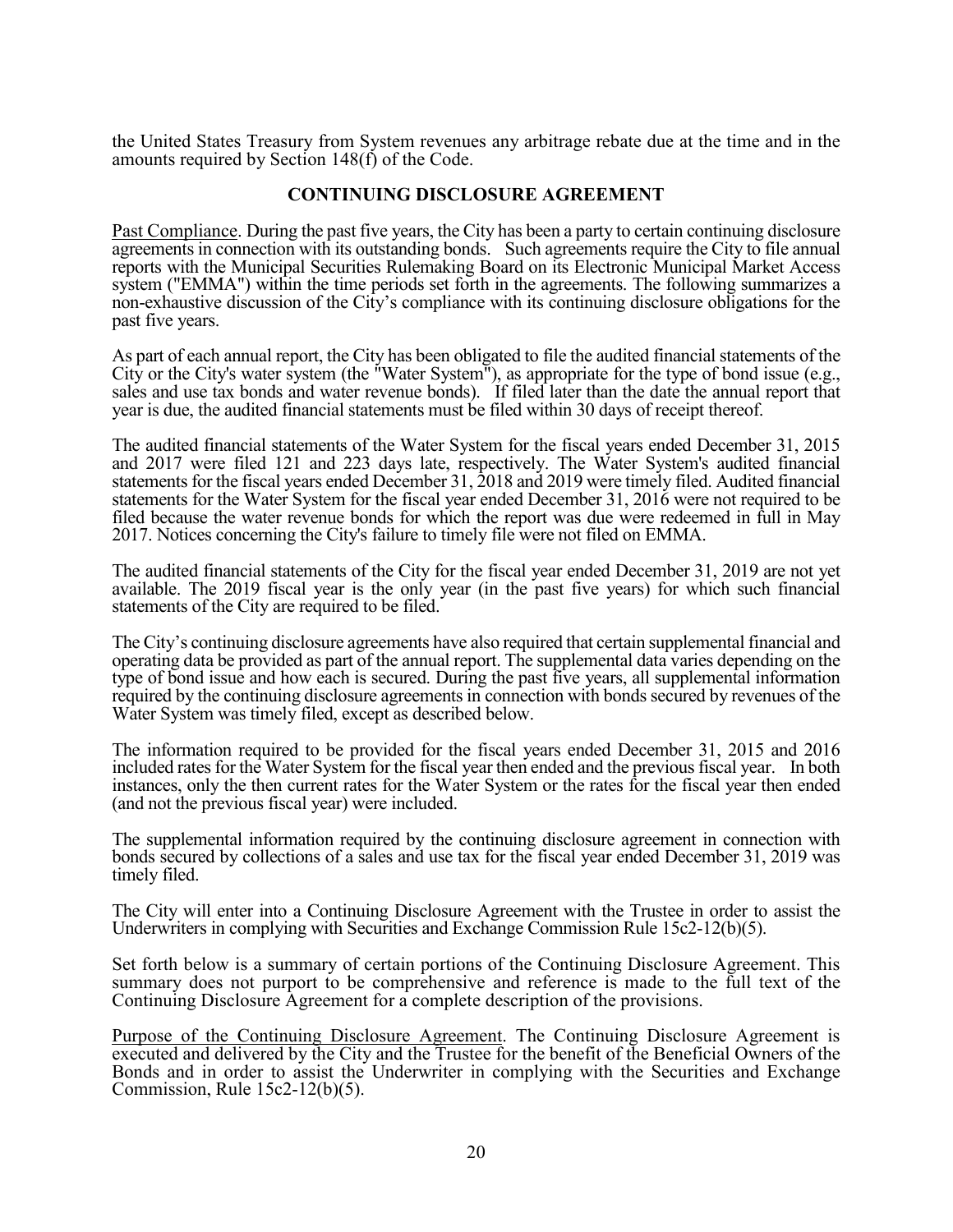Definitions. In addition to the definitions set forth in this Official Statement, the following capitalized terms shall have the following meanings:

"Annual Report" shall mean any Annual Report provided by the City pursuant to, and as described in, the Continuing Disclosure Agreement.

"Beneficial Owner" of a Bond shall mean any person who has or shares the power, directly or indirectly, to make investment decisions concerning ownership of any Bonds (including persons holding Bonds through nominees, depositories or other intermediaries).

"Dissemination Agent" shall mean the Trustee, acting in its capacity as Dissemination Agent, or any successor Dissemination Agent designated in writing by the City and which has filed with the Trustee a written acceptance of such designation.

"EMMA" shall mean the Electronic Municipal Market Access system as described in 1934 Act Release No. 59062 and maintained by the MSRB for purposes of the Rule.

"Financial Obligation" shall mean a

- (A) debt obligation;
- (B) derivative instrument entered into in connection with, or pledged as security or a source of payment for, an existing or planned debt obligation; or
- $(C)$  guarantee of obligations described in  $(A)$  or  $(B)$ .

The term Financial Obligation shall not include municipal securities as to which a final official statement has been provided to the MSRB consistent with the Rule.

"Listed Events" shall mean any of the events listed hereunder.

"MSRB" shall mean the Municipal Securities Rulemaking Board.

"Rule" shall mean Rule 15c2-12(b)(5) adopted by the Securities and Exchange Commission under the Securities Exchange Act of 1934, as the same may be amended from time to time.

Provision of Annual Report. (a) The City shall, or cause the Dissemination Agent to, not later than one hundred eighty (180) days after the end of the System's fiscal year (presently December 31), commencing with the report after the end of the 2020 fiscal year, provide to the MSRB, through its continuing disclosure service portal provided through EMMA at continuing disclosure service portal provided through EMMA at http://www.emma.msrb.org or any similar system acceptable to the Securities and Exchange Commission, an Annual Report which is consistent with the requirements of the Continuing Disclosure Agreement. The Annual Report shall be in electronic format as prescribed by the MSRB and shall be accompanied by identifying information as prescribed by the MSRB. The Annual Report may be submitted as a single document or as separate documents comprising a package and may cross-reference other information as provided in the Continuing Disclosure Agreement; provided that the audited financial statements of the System may be submitted separately from the balance of the Annual Report and later than the date required above for the filing of the Annual Report if they are not available by that date, but, in such event, such audited financial statements shall be submitted within thirty (30) days after receipt thereof by the City. If the System's fiscal year changes, it shall give notice of such change in the same manner as for a Listed Event.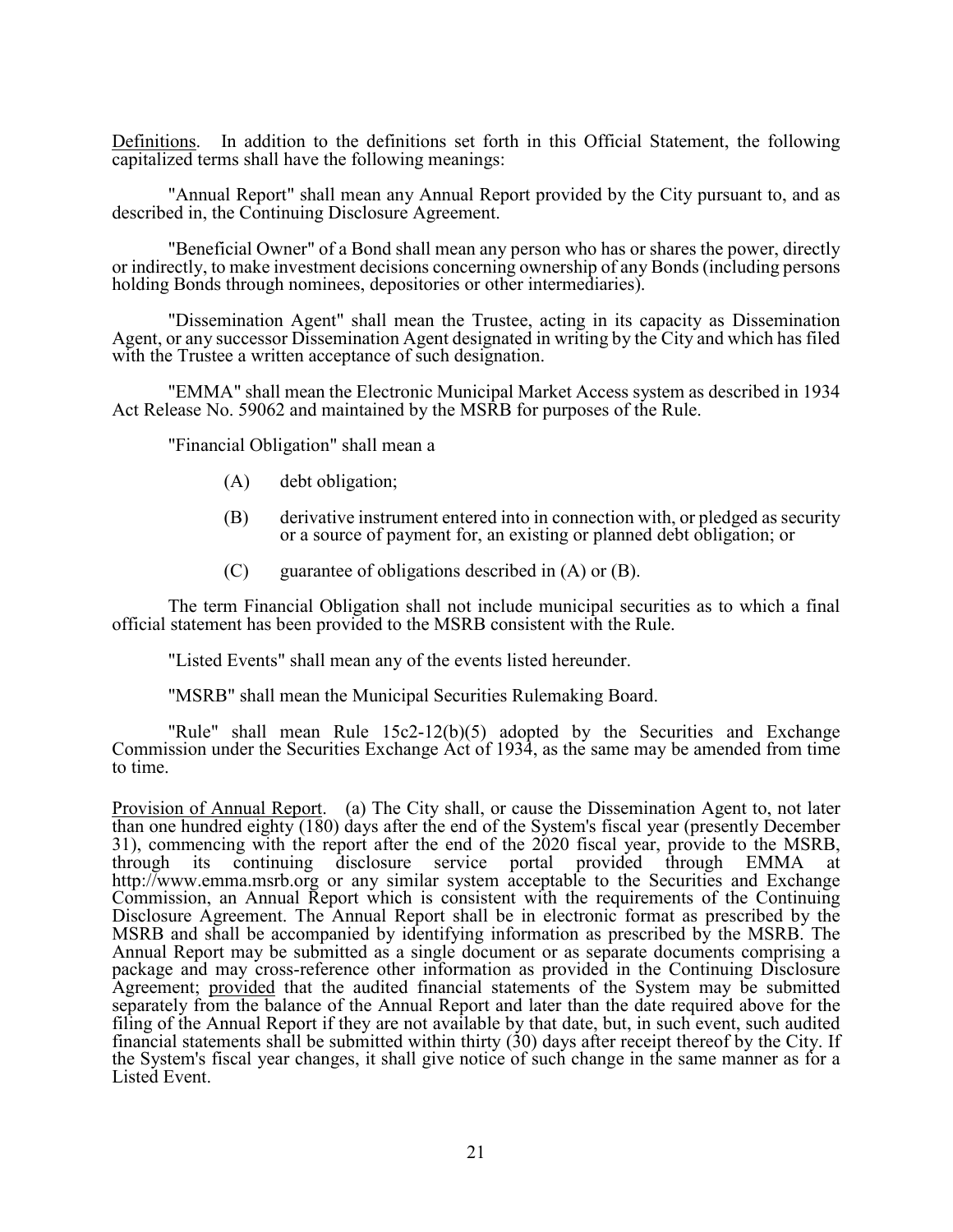(b) No later than fifteen (15) days prior to the date specified in subsection (a) for providing the Annual Report to the MSRB, the City shall provide the Annual Report to the Dissemination Agent and the Trustee (if the Trustee is not the Dissemination Agent). If by such date, the Trustee has not received a copy of the Annual Report, the Trustee shall contact the City and the Dissemination Agent to determine if the City is in compliance with the first sentence of this subsection (b).

(c) If the Trustee is unable to verify that an Annual Report (containing the information required in 1 under Content of Annual Reports, below) has been provided to the MSRB by the date required in subsection (a), the Trustee shall send a notice to the MSRB.

Content of Annual Reports. The City's Annual Report shall contain or incorporate by reference the following:

1. Information of the type set forth in this Official Statement under the caption **THE SYSTEM** with respect to (i) the average number of sewer users for the fiscal year then ended and the four previous fiscal years and (ii) the top five (5) users of the System for the previous fiscal year and a statement as to which users accounted for 5% or more of System revenues for the preceding fiscal year.

2. The annual financial statements of the System prepared in accordance with accounting principles generally accepted in the United States and audited in accordance with auditing standards generally accepted in the United States of America. If there are no accounting principles generally accepted in the United States of America at the time the annual financial statements are prepared, then the annual financial statements shall be prepared in accordance with State law. If there are no auditing standards generally accepted in the United States of America at the time the annual financial statements are audited, then the annual financial statements shall be audited in accordance with State law.

Any or all of the items above may be incorporated by reference from other documents, including official statements of debt issues of the City or related public entities, which are available to the public on the MSRB's website or filed with the Securities and Exchange Commission. The City shall clearly identify each such other document so incorporated by reference.

Reporting of Listed Events. (a) This caption describes the giving of notices of the occurrence of any of the following events:

- 1. Principal and interest payment delinquencies.
- 2. Non-payment related defaults, if material.
- 3. Unscheduled draws on debt service reserves reflecting financial difficulties.
- 4. Unscheduled draws on credit enhancements reflecting financial difficulties.
- 5. Substitution of credit or liquidity providers, or their failure to perform.
- 6. Adverse tax opinions, the issuance by the Internal Revenue Service of proposed or final determinations of taxability, Notices of Proposed Issue (IRS Form 5701-TEB) or other material notices or determinations with respect to the tax status of the security, or other material events affecting the tax-exempt status of the security.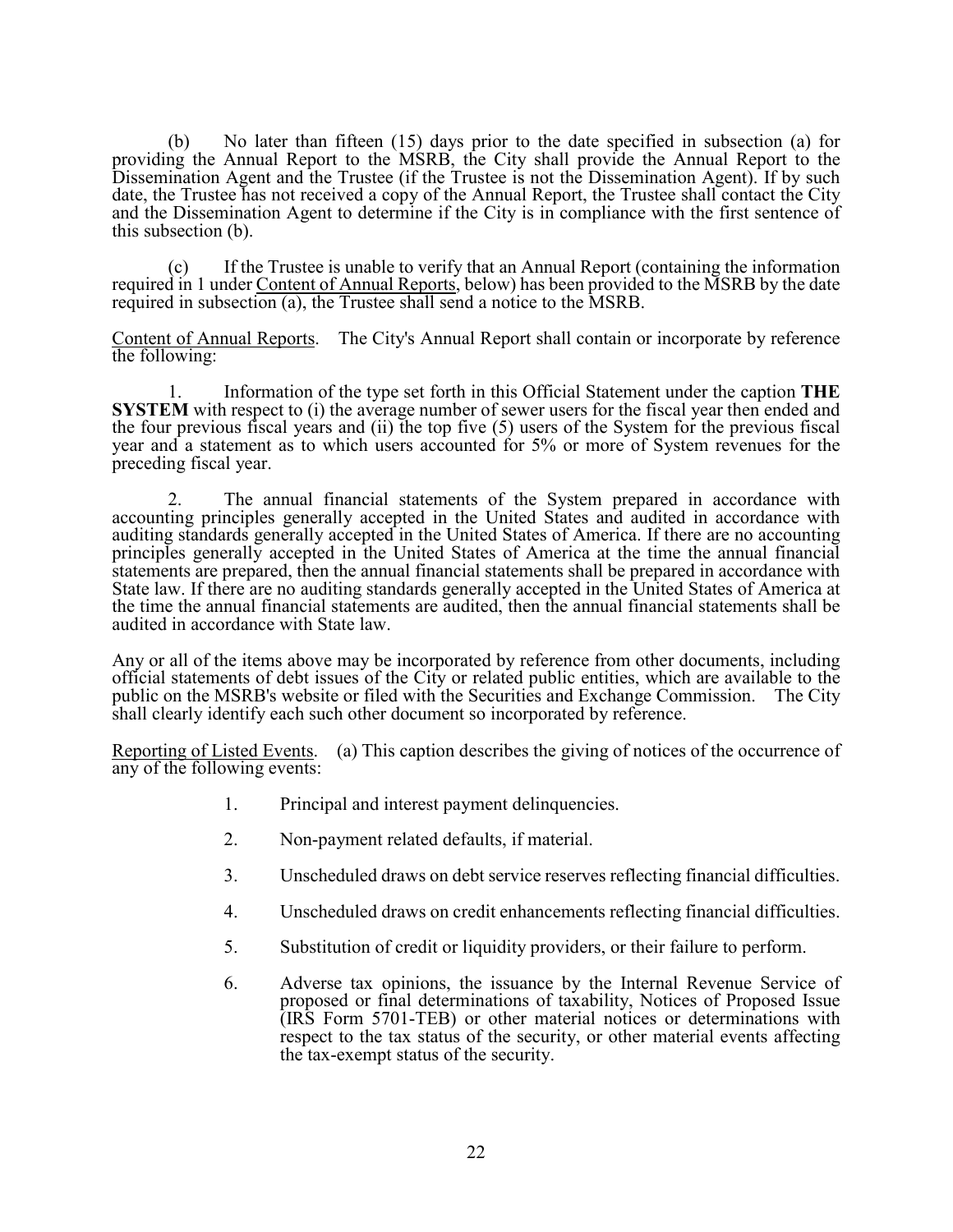- 7. Modification to rights of security holders, if material.
- 8. Bond calls (excluding mandatory sinking fund redemptions), if material.
- 9. Defeasances and tender offers.
- 10. Release, substitution, or sale of property securing repayment of the securities, if material.
- 11. Rating changes.
- 12. Bankruptcy, insolvency, receivership or similar event of the obligated person.
- 13. The consummation of a merger, consolidation or acquisition involving an obligated person or the sale of all or substantially all of the assets of the obligated person, other than in the ordinary course of business, the entry into a definitive agreement to undertake such action or the termination of a definitive agreement relating to any such actions, other than pursuant to its terms, if material.
- 14. Appointment of a successor or additional trustee or the change of name of a trustee, if material.
- 15. Incurrence of a Financial Obligation of the obligated person, if material, or agreement to covenants, events of default, remedies, priority rights, or other similar terms of a Financial Obligation of the obligated person, any of which affect security holders, if material.
- 16. Default, event of acceleration, termination event, modification of terms, or other similar events under the terms of a Financial Obligation of the obligated person, any of which reflect financial difficulties.

 (b) After the occurrence of a Listed Event (excluding an event described in (a)8 above), the City shall promptly notify the Dissemination Agent in writing. Such notice shall instruct the Dissemination Agent to report the occurrence.

 (c) After the occurrence of a Listed Event (excluding an event described in (a)8 above), the City shall file (or shall cause the Dissemination Agent to file), in a timely manner not in excess of ten (10) business days after the occurrence of such Listed Event, a notice of such occurrence with the MSRB through its continuing disclosure service portal provided through EMMA at http://www.emma.msrb.org, or any other similar system that is acceptable to the Securities and Exchange Commission, with a copy to the Trustee (if the Trustee is not the Dissemination Agent). Each notice of the occurrence of a Listed Event shall be filed in electronic format as prescribed by the MSRB and shall be accompanied by identifying information as prescribed by the MSRB. In the event of a Listed Event described in (a)8 above, the Trustee shall make the filing in a timely manner not in excess of ten (10) business days after the occurrence of such Listed Event.

Termination of Reporting Obligation. The City's obligations under the Continuing Disclosure Agreement shall terminate upon the defeasance, prior redemption or payment in full of all the Bonds.

Dissemination Agent. The City may, from time to time, appoint or engage a Dissemination Agent to assist it in carrying out its obligations under the Continuing Disclosure Agreement, and may discharge any such Agent, with or without appointing a successor Dissemination Agent. The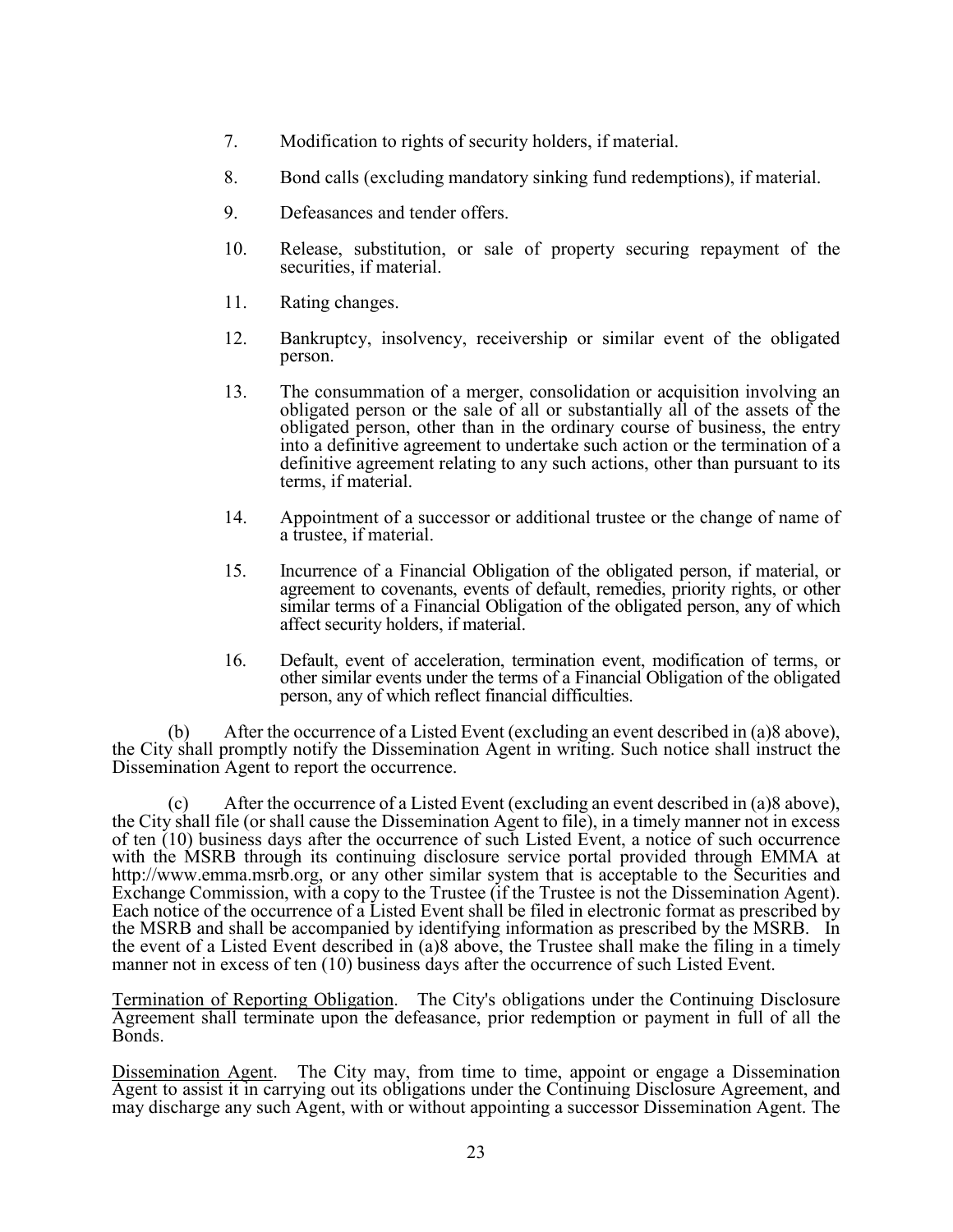Dissemination Agent shall not be responsible in any manner for the content of any notice or report prepared by the City pursuant to the Continuing Disclosure Agreement. If at any time there is not any other designated Dissemination Agent, the Trustee shall be the Dissemination Agent. The initial Dissemination Agent shall be the Trustee.

Amendment; Waiver. Notwithstanding any other provision of the Continuing Disclosure Agreement, the City and the Trustee may amend the Continuing Disclosure Agreement, and any provisions of the Continuing Disclosure Agreement may be waived, provided that the following conditions are satisfied:

(a) If the amendment or waiver relates to the requirements for providing an Annual Report, to the contents of the Annual Report or the reporting of Listed Events, it may only be made in connection with a change in circumstances that arises from a change in legal requirements, change in law, or change in the identity, nature or status of an obligated person with respect to the Bonds, or the type of business conducted;

(b) The undertaking, as amended or taking into account such waiver, would, in the opinion of nationally recognized bond counsel, have complied with the requirements of the Rule at the time of the original issuance of the Bonds, after taking into account any amendments or interpretations of the Rule, as well as any change in circumstances; and

(c) The amendment or waiver either (i) is approved by the Beneficial Owners of the Bonds in the same manner as provided in the Authorizing Ordinance for amendments to the Authorizing Ordinance with the consent of Beneficial Owners, or (ii) does not, in the opinion of the Trustee, materially impair the interests of the Beneficial Owners of the Bonds.

In the event of any amendment or waiver of a provision of the Continuing Disclosure Agreement, the City shall describe such amendment in the next Annual Report, and shall include, as applicable, a narrative explanation of the reason for the amendment or waiver and its impact on the type (or in the case of a change of accounting principles, on the presentation) of financial information or operating data being presented by the City. In addition, if the amendment relates to the accounting principles to be followed in preparing financial statements, (i) notice of such change shall be given in the same manner as for a Listed Event, and (ii) the Annual Report for the year in which the change is made should present a comparison (in narrative form and also, if feasible, in quantitative form) between the financial statements as prepared on the basis of the new accounting principles and those prepared on the basis of the former accounting principles.

Additional Information. Nothing in the Continuing Disclosure Agreement shall be deemed to prevent the City from disseminating any other information, using the means of dissemination set forth in the Continuing Disclosure Agreement or any other means of communication, or including any other information in any Annual Report or notice of occurrence of a Listed Event, in addition to that which is required by the Continuing Disclosure Agreement. If the City chooses to include any information in any Annual Report or notice of occurrence of a Listed Event in addition to that which is specifically required by the Continuing Disclosure Agreement, the City shall have no obligation under the Continuing Disclosure Agreement to update such information or include it in any future Annual Report or notice of occurrence of a Listed Event.

Default. In the event of a failure of the City or the Trustee to comply with any provision of the Continuing Disclosure Agreement, the Trustee, the City or any Beneficial Owner may (and the Trustee, at the request of the Underwriter or the Beneficial Owners of at least 25% aggregate principal amount of outstanding Bonds, shall) take such actions as may be necessary and appropriate, including seeking mandamus or specific performance by court order, to cause the City, the Dissemination Agent or the Trustee, as the case may be, to comply with its obligations under the Continuing Disclosure Agreement. A default under the Continuing Disclosure Agreement shall not be deemed a default under the Authorizing Ordinance, and the sole remedy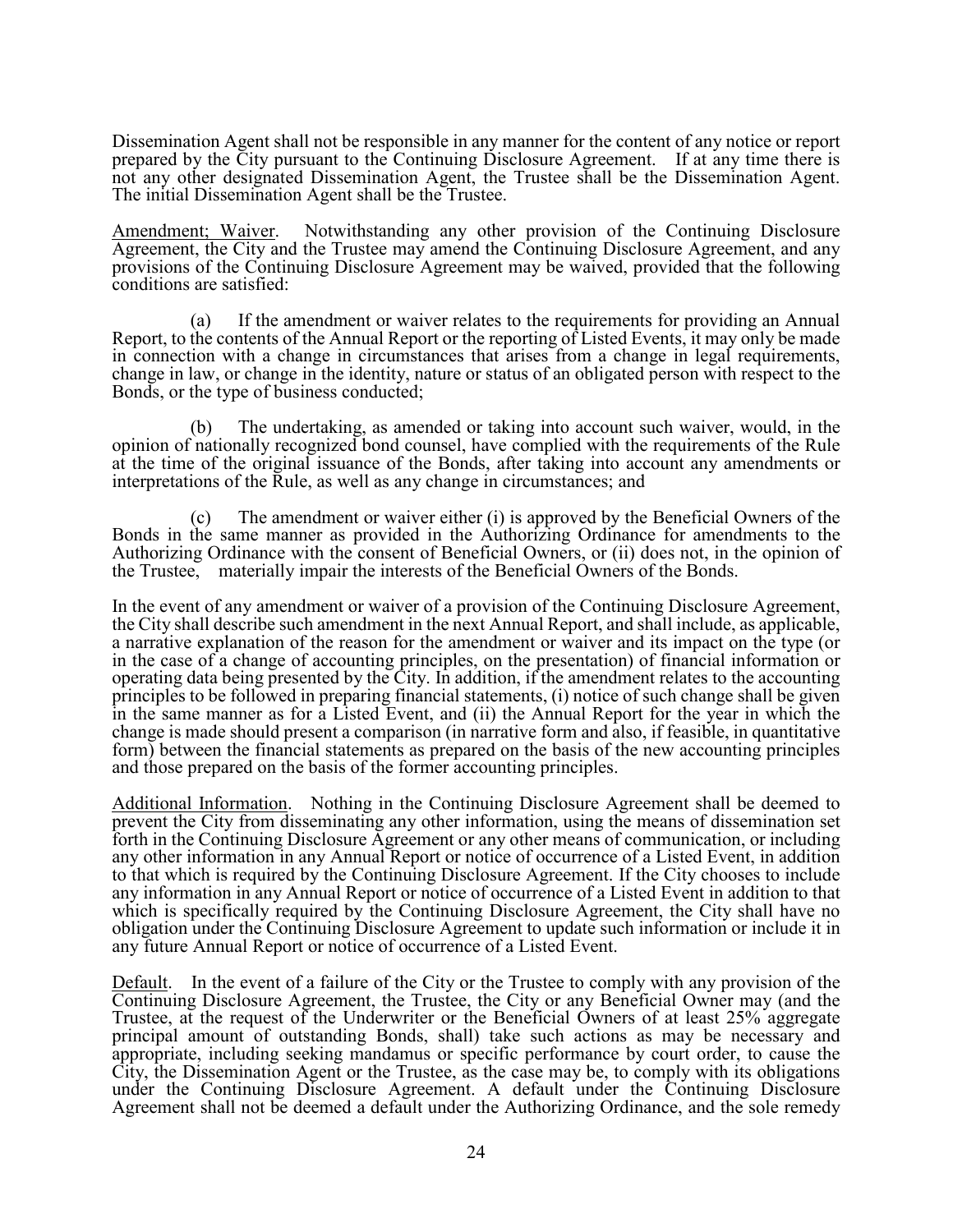under the Continuing Disclosure Agreement in the event of any failure of the City, the Dissemination Agent or the Trustee to comply with the Continuing Disclosure Agreement shall be an action to compel performance.

Duties of Trustee and Dissemination Agent and Right of Indemnity. The Dissemination Agent (if other than the Trustee) and the Trustee in its capacity as Dissemination Agent shall have only such duties as are specifically set forth in the Continuing Disclosure Agreement, and the City agrees to indemnify and save the Dissemination Agent and the Trustee, their officers, directors, employees and agents, harmless against any loss, expense and liabilities which they may incur arising out of or in the exercise or performance of their powers and duties hereunder, including the costs and expenses (including attorney's fees) of defending against any claim of liability, but excluding liabilities due to the Dissemination Agent's or the Trustee's gross negligence or willful misconduct.

Beneficiaries. The Continuing Disclosure Agreement shall inure solely to the benefit of the City, the Trustee, the Dissemination Agent, the Underwriter and the Beneficial Owners and shall create no rights in any other person or entity.

[Remainder of page intentionally left blank]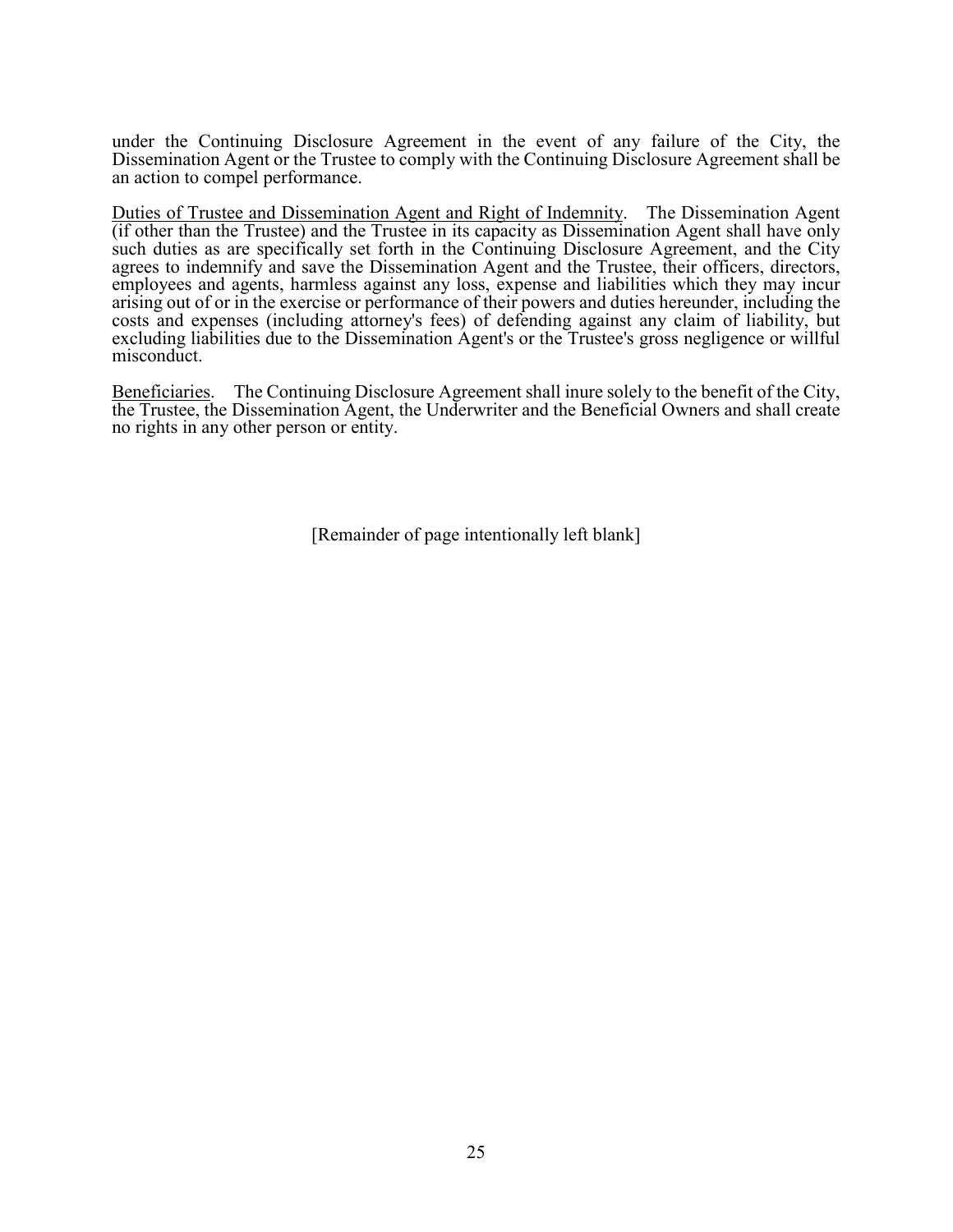# **FINANCIAL INFORMATION**

Set forth in Exhibit A to this Official Statement are the audited financial statements of the System for the fiscal year ended December 31, 2019. Such audited financial statements were prepared using accounting principles generally accepted in the United States of America and were audited in accordance with auditing standards generally accepted in the United States of America and the standards applicable to financial audits contained in *Government Auditing Standards*, issued by the Comptroller General of the United States. These financial statements should be read in their entirety, together with any notes and supplemental information affixed thereto.

Set forth below is a summary statement of revenues and expenses of the System for the years ended December 31, 2015-2019 which has been prepared using the audited financial statements of the System.

|                                                                             | Year Ended December 31 |                 |                 |                 |                        |
|-----------------------------------------------------------------------------|------------------------|-----------------|-----------------|-----------------|------------------------|
|                                                                             | 2019                   | 2018            | 2017            | 2016            | 2015                   |
| <b>Operating Revenues</b>                                                   | \$1,783,975            | \$1,755,154     | \$1,805,862     | \$1,823,224     | \$1,772,088            |
| <b>Operating Expenses</b><br>Excluding<br>Depreciation and<br>Amortization) | (1,163,705)            | (1,153,950)     | (1,294,560)     | (1,204,378)     | (1,161,260)            |
| Operating Income<br><b>Before Depreciation</b><br>and Amortization          | 620,270                | 601,204         | 511,302         | 618,846         | 610,828                |
| Depreciation                                                                | (478, 143)             | (463, 942)      | (427, 144)      | (922, 137)      | (635, 362)             |
| Amortization<br>Expense                                                     | $\overline{0}$         | $\underline{0}$ | $\overline{0}$  | $\underline{0}$ | (1,877)                |
| <b>Interest Expense</b>                                                     | $\underline{0}$        | $\underline{0}$ | $\underline{0}$ | (675)           | (8, 742)               |
| Nonoperating Income<br>(Expense)<br>Including Interest                      |                        |                 |                 |                 |                        |
| Income)                                                                     | 4,796                  | 3,397           | 2,262           | (118,375)       | (376, 289)             |
| Net Income (Loss)                                                           | \$146,923              | \$140,659       | \$86,420        | (422, 341)      | $\frac{$(411, 442)}{}$ |

[Remainder of page intentionally left blank]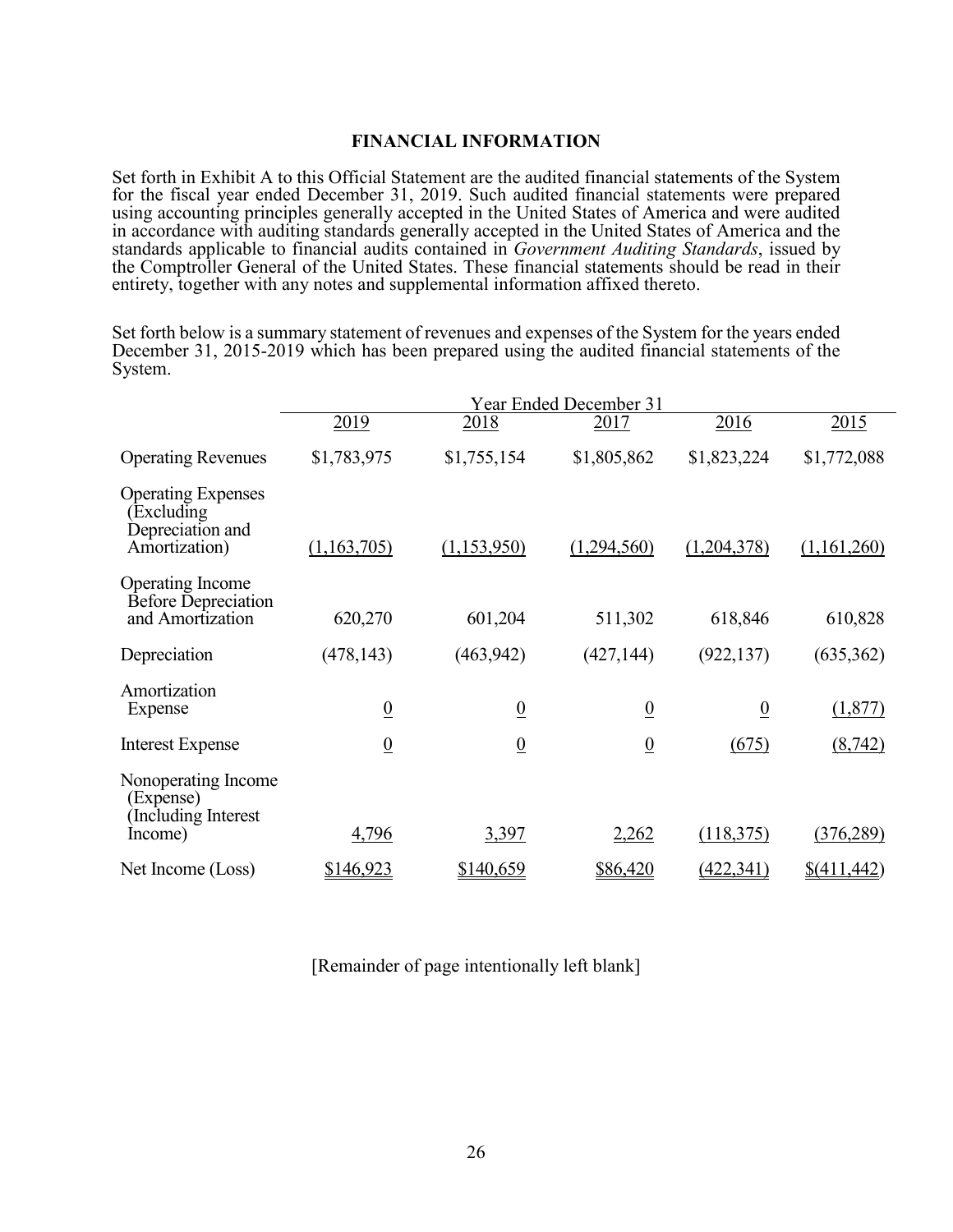### **DEBT SERVICE COVERAGE**

The following table shows the funds expected to be available for debt service on the Bonds, the amount of maximum annual debt service expected to be due, and the extent to which debt service is covered by such funds:

| Net Revenues <sup><math>(1)</math></sup>   | \$625,066 |
|--------------------------------------------|-----------|
| Maximum Annual Debt Service <sup>(2)</sup> | 439,280   |
| Debt Service Coverage                      | 1.42X     |

 $\overline{(1)}$ "Net Revenues" means gross revenues of the System less amounts necessary to pay operation, maintenance and repair of the System (excluding depreciation expenses, interest and bond amortization expenses) based upon the audited financial statements of the System for the fiscal year ended December 31, 2019. Includes interest income of \$4,796. (2) Based on a year ending February 1.

[Remainder of page intentionally left blank]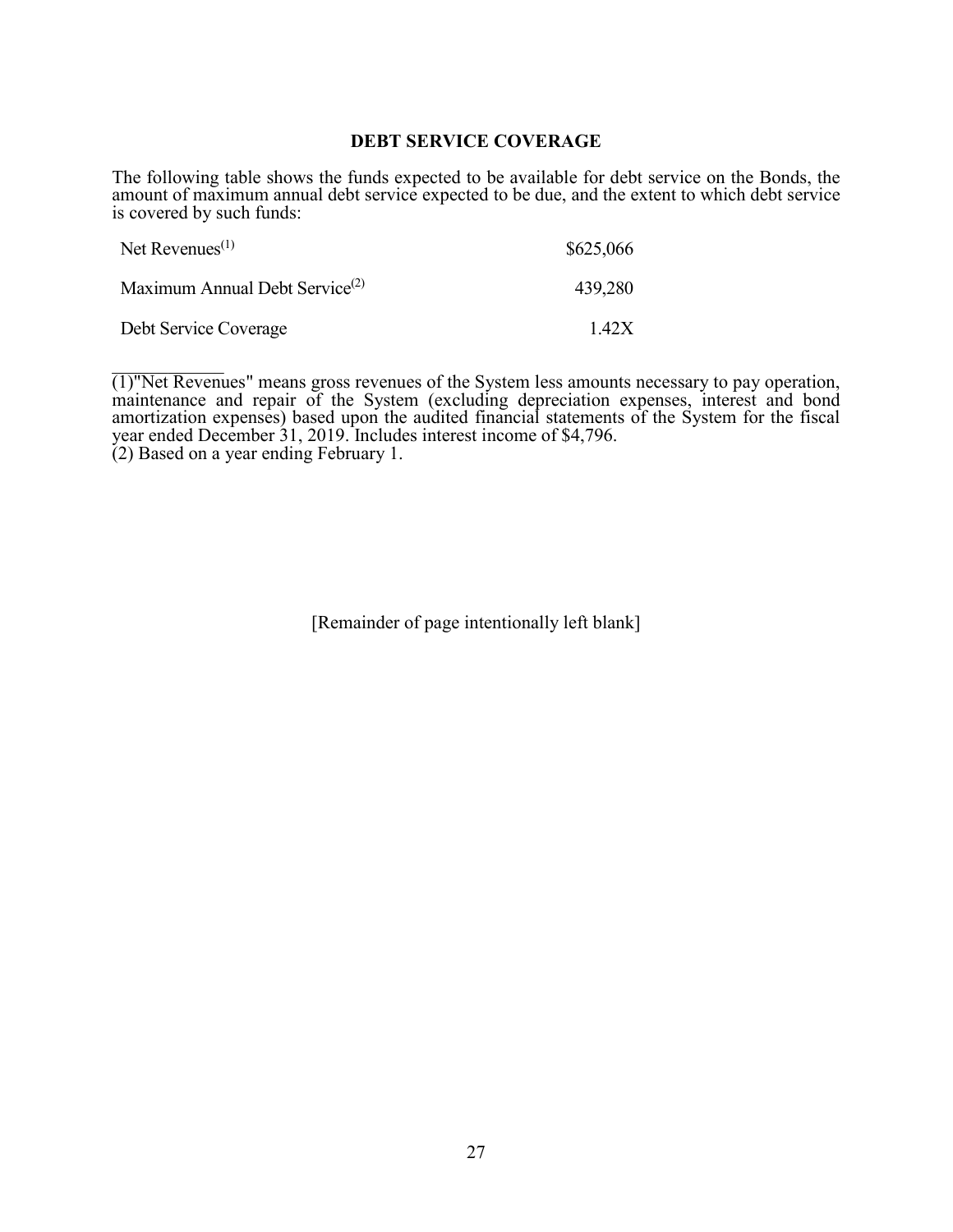# **DEBT SERVICE REQUIREMENTS**

| Year         |                  |                               | Total                     |
|--------------|------------------|-------------------------------|---------------------------|
| (February 1) | <b>Principal</b> | Interest                      | Debt Service              |
| 2021         |                  | \$<br>$\overline{56,735}$ .49 | 56,735.49<br>$\mathbb{S}$ |
| 2022         | \$<br>215,000    | 219,621.26                    | 434,621.26                |
| 2023         | 220,000          | 213,171.26                    | 433,171.26                |
| 2024         | 230,000          | 206,571.26                    | 436,571.26                |
| 2025         | 235,000          | 199,671.26                    | 434,671.26                |
| 2026         | 245,000          | 192,621.26                    | 437,621.26                |
| 2027         | 250,000          | 185,271.26                    | 435,271.26                |
| 2028         | 255,000          | 180,271.26                    | 435,271.26                |
| 2029         | 260,000          | 175, 171.26                   | 435,171.26                |
| 2030         | 265,000          | 169,971.26                    | 434,971.26                |
| 2031         | 270,000          | 164,671.26                    | 434,671.26                |
| 2032         | 275,000          | 159,271.26                    | 434,271.26                |
| 2033         | 280,000          | 153,771.26                    | 433,771.26                |
| 2034         | 285,000          | 148,171.26                    | 433,171.26                |
| 2035         | 295,000          | 142,471.26                    | 437, 471.26               |
| 2036         | 300,000          | 136,202.50                    | 436,202.50                |
| 2037         | 305,000          | 129,077.50                    | 434,077.50                |
| 2038         | 315,000          | 121,833.76                    | 436,833.76                |
| 2039         | 320,000          | 114,352.50                    | 434,352.50                |
| 2040         | 330,000          | 106,752.50                    | 436,752.50                |
| 2041         | 335,000          | 98,915.00                     | 433,915.00                |
| 2042         | 345,000          | 90,540.00                     | 435,540.00                |
| 2043         | 355,000          | 81,915.00                     | 436,915.00                |
| 2044         | 365,000          | 73,040.00                     | 438,040.00                |
| 2045         | 375,000          | 63,915.00                     | 438,915.00                |
| 2046         | 380,000          | 54,540.00                     | 434,540.00                |
| 2047         | 395,000          | 44,280.00                     | 439,280.00                |
| 2048         | 405,000          | 33,615.00                     | 438,615.00                |
| 2049         | 415,000          | 22,680.00                     | 437,680.00                |
| 2050         | 425,000          | 11,475.00                     | 436,475.00                |
|              |                  |                               |                           |

Set forth below are the debt service requirements for the Bonds for each year ending February 1.

Totals: \$8,945,000 \$3,750,566.89 \$12,695,566.89

# **LEGAL MATTERS**

Legal Proceedings. There is no litigation pending seeking to restrain or enjoin the issuance or delivery of the Bonds, or questioning or affecting the legality of the Bonds or the proceedings and authority under which the Bonds are to be issued, or questioning the right of the City to adopt the Authorizing Ordinance or to issue the Bonds.

Legal Opinions. Legal matters incident to the authorization and issuance of the Bonds are subject to the unqualified approving opinion of Friday, Eldredge & Clark, LLP, Little Rock, Arkansas, Bond Counsel.

Tax Exemption. In the opinion of Bond Counsel, under existing law, the interest on the Bonds is exempt from all State income taxes and the Bonds are exempt from property taxation in the State.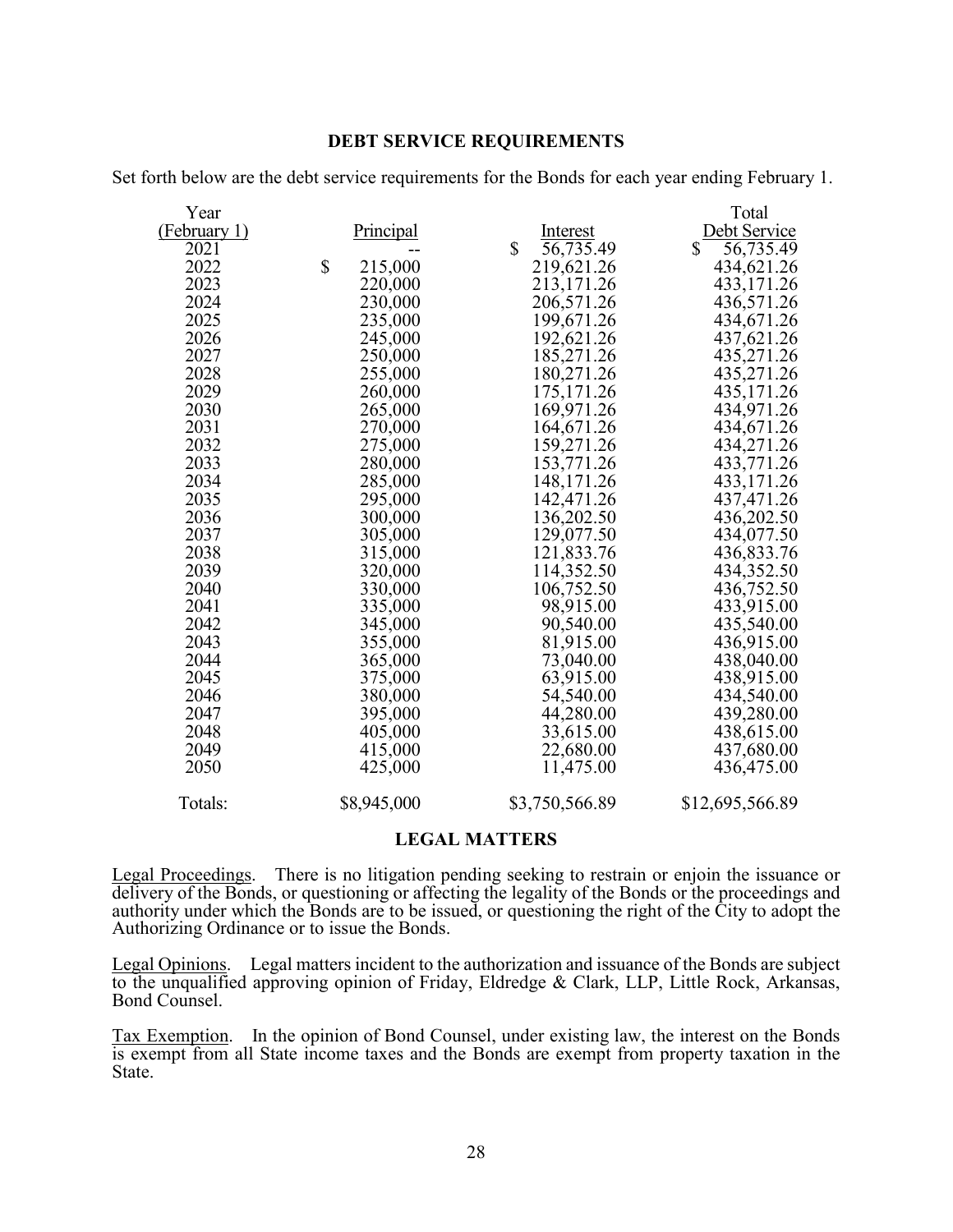Also, in the opinion of Bond Counsel, interest on the Bonds under existing law is excludable from gross income for federal income tax purposes and is not an item of tax preference for purposes of the federal alternative minimum tax. The opinions set forth in the preceding sentence are subject to the condition that the City comply with all requirements of the Code that must be satisfied subsequent to the issuance of the Bonds in order that interest thereon be (or continue to be) excludable from gross income for federal income tax purposes. These requirements generally relate to arbitrage, the use of the proceeds of the Bonds and the System. Failure to comply with certain of such requirements could cause the interest on the Bonds to be so included in gross income retroactive to the date of issuance of the Bonds. The City has covenanted to comply with all such requirements in the Authorizing Ordinance.

Prospective purchasers of the Bonds should be aware that (i) with respect to insurance companies subject to the tax imposed by Section 831 of the Code, Section  $\frac{832(b)(5)(B)(i)}{832(b)}$  reduces the deduction for loss reserves by 15 percent of the sum of certain items, including interest on the Bonds, (ii) interest on the Bonds earned by certain foreign corporations doing business in the United States could be subject to a branch profits tax imposed by Section 884 of the Code, (iii) passive investment income including interest on the Bonds, may be subject to federal income taxation under Section 1375 of the Code for Subchapter S corporations that have Subchapter C earnings and profits at the close of the taxable year if greater than 25% of the gross receipts of such Subchapter S corporation is passive investment income and (iv) Section 86 of the Code requires recipients of certain Social Security and certain Railroad Retirement benefits to take into account in determining gross income, receipts or accruals of interest on the Bonds.

Prospective purchasers of the Bonds should be further aware that Section 265 of the Code denies a deduction for interest on indebtedness incurred or continued to purchase or carry the Bonds or, in the case of a financial institution, that portion of a holder's interest expense allocated to interest on the Bonds, except with respect to certain financial institutions (within the meaning of Section 265(b)(5) of the Code).

An exception allows a deduction of certain interest expense allocable to "qualified tax-exempt obligations." The City has designated the Bonds as "qualified tax exempt obligations" and has covenanted not to use the System and the proceeds of the Bonds in a manner which would cause the Bonds to be "private activity bonds" within the meaning of the Code, and has represented that the City and its subordinate entities have not and do not reasonably expect to issue more than \$10,000,000 of such tax exempt obligations (other than private-activity bonds (excluding from that term "qualified 501(c)(3) bonds" under Section 145 of the Code)) during the calendar year 2020.

Prospective purchasers of the Bonds should also be aware that Section 17 of Act 785 of the Acts of Arkansas of 1993 added new subsections (b) and (c) to Section 26-51-431 of the Arkansas Code of 1987 Annotated. Subsection (b) states that Section 265(a) of the Code is adopted for the purpose of computing Arkansas corporation income tax liability. Subsection (c) provides that in computing Arkansas corporation income tax liability, no deduction shall be allowed for interest "on indebtedness incurred or continued to purchase or carry obligations the interest on which is wholly exempt from the taxes imposed by Arkansas law." On December 8, 1993, the Arkansas Department of Finance and Administration Revenue Division issued Revenue Policy Statement 1993-2, which provides in part:

Financial institutions may continue to deduct interest on indebtedness incurred or continued to purchase or carry obligations which generate tax-exempt income to the same extent that the interest was deductible prior to the adoption of Section 17 of Act 785 of 1993.

As shown on the front cover of this Official Statement, certain of the Bonds are being sold at an original issue discount (collectively, the "Discount Bonds"). The difference between the initial public offering prices, as set forth on the cover page, of such Discount Bonds and their stated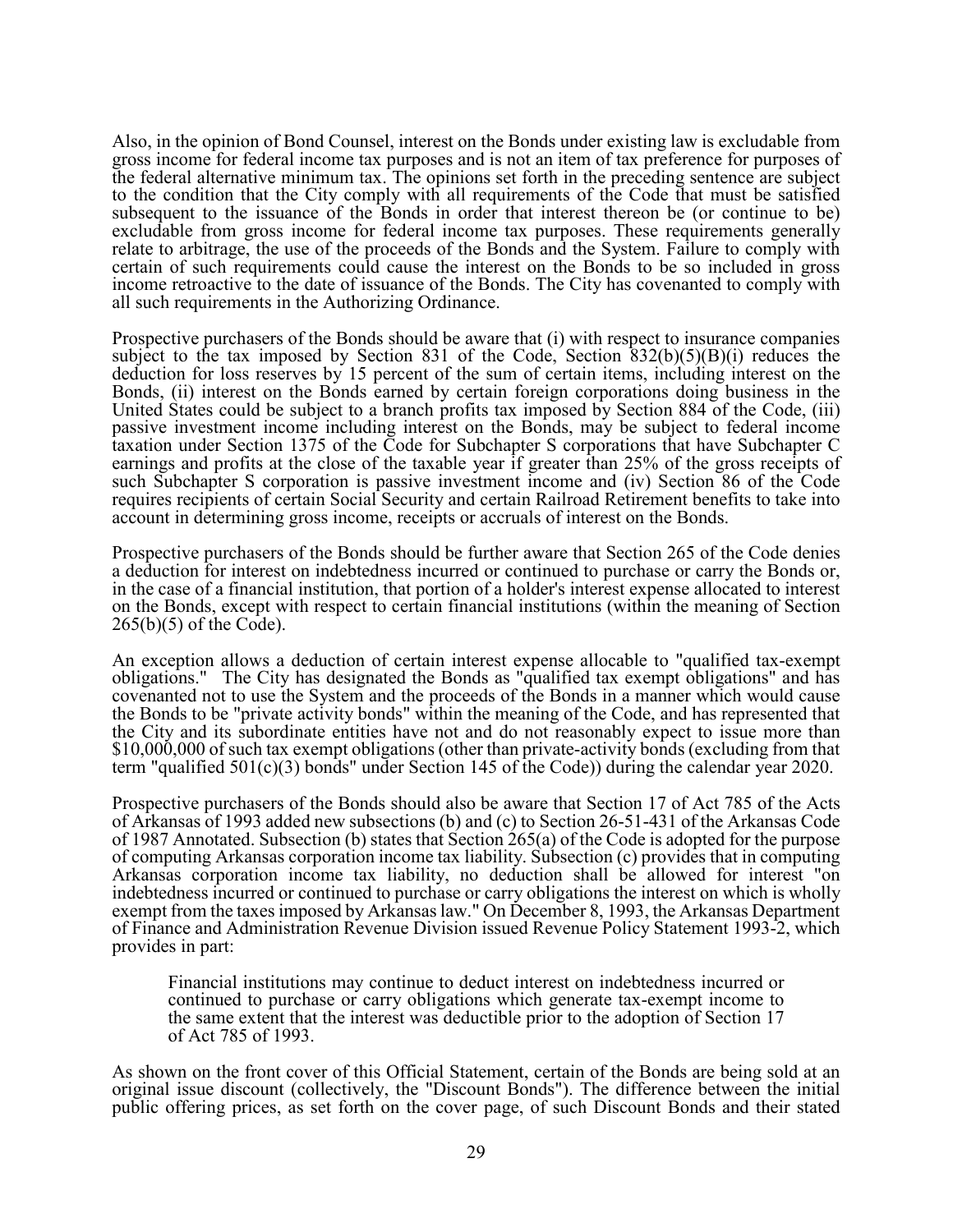amounts to be paid at maturity constitutes original issue discount treated as interest which is excludable from gross income for federal income tax purposes, as described above.

The amount of original issue discount which is treated as having accrued with respect to such Discount Bond is added to the cost basis of the owner in determining, for federal income tax purposes, gain or loss upon disposition of such Discount Bond (including its sale, redemption, or payment at maturity). Amounts received upon disposition of such Discount Bond which are attributable to accrued original issue discount will be treated as tax-exempt interest, rather than as taxable gain, for federal income tax purposes.

Original issue discount is treated as compounding semiannually, at a rate determined by reference to the yield to maturity of each individual Discount Bond, on days which are determined by reference to the maturity date of such Discount Bond. The amount treated as original issue discount on such Discount Bond for a particular semiannual accrual period is equal to the product of (i) the yield of maturity for such Discount Bond (determined by compounding at the close of each accrual period) and (ii) the amount which would have been the tax basis of such Discount Bond at the beginning of the particular accrual period if held by the original purchaser, less the amount of any interest payable for such Discount Bond during the accrual period. The tax basis is determined by adding to the initial public offering price on such Discount Bond the sum of the amounts which have been treated as original issue discount for such purposes during all prior periods. If such Discount Bond is sold between semiannual compounding dates, original issue discount which would have been accrued for that semiannual compounding period for federal income tax purposes is to be apportioned in equal amounts among the days in such compounding period.

Owners of the Discount Bonds should consult their tax advisors with respect to the determination and treatment of original issue discount accrued as of any date and with respect to the state and local tax consequences of owning a Discount Bond.

As shown on the front cover of this Official Statement, certain of the Bonds are being sold at an original issue premium (collectively, the "Premium Bonds"). An amount equal to the excess of the issue price of a Premium Bond over its stated redemption price at maturity constitutes premium on such Premium Bond. An initial purchaser of a Premium Bond must amortize any premium over such Premium Bond's term using constant yield principles, based on the purchaser's yield to maturity (or, in the case of Premium Bonds callable prior to their maturity, by amortizing the premium to the call date, based on the purchaser's yield to the call date and giving effect to the call premium). As premium is amortized, the amount of the amortization offsets a corresponding amount of interest for the period and the purchaser's basis in such Premium Bond is reduced by a corresponding amount resulting in an increase in the gain (or decrease in the loss) to be recognized for federal income tax purposes upon a sale or disposition of such Premium Bond prior to its maturity. Even though the purchaser's basis may be reduced, no federal income tax deduction is allowed. Purchasers of the Premium Bonds should consult with their tax advisors with respect to the determination and treatment of amortizable premium for federal income tax purposes and with respect to the state and local tax consequences of owning a Premium Bond.

Current and future legislative proposals, if enacted into law, clarification of the Code or court decisions may cause interest on the Bonds to be subject, directly or indirectly, in whole or in part, to federal income taxation or otherwise prevent holders of the Bonds from realizing the full current benefit of the tax status of such interest. On December 20, 2017, Congress passed The Tax Cuts and Jobs Act (the "Tax Legislation"), which, for tax years beginning after December 31, 2017, among other things, significantly changes the income tax rates for individuals and corporations, modifies the current provisions relative to the federal alternative minimum tax on individuals and eliminates the federal alternative minimum tax for corporations. The Tax Legislation or the introduction or enactment of any other legislative proposals or clarification of the Code or court decisions may affect, perhaps significantly, the market price for, or marketability of, the Bonds. Prospective purchasers of the Bonds should consult their own tax advisors regarding any proposed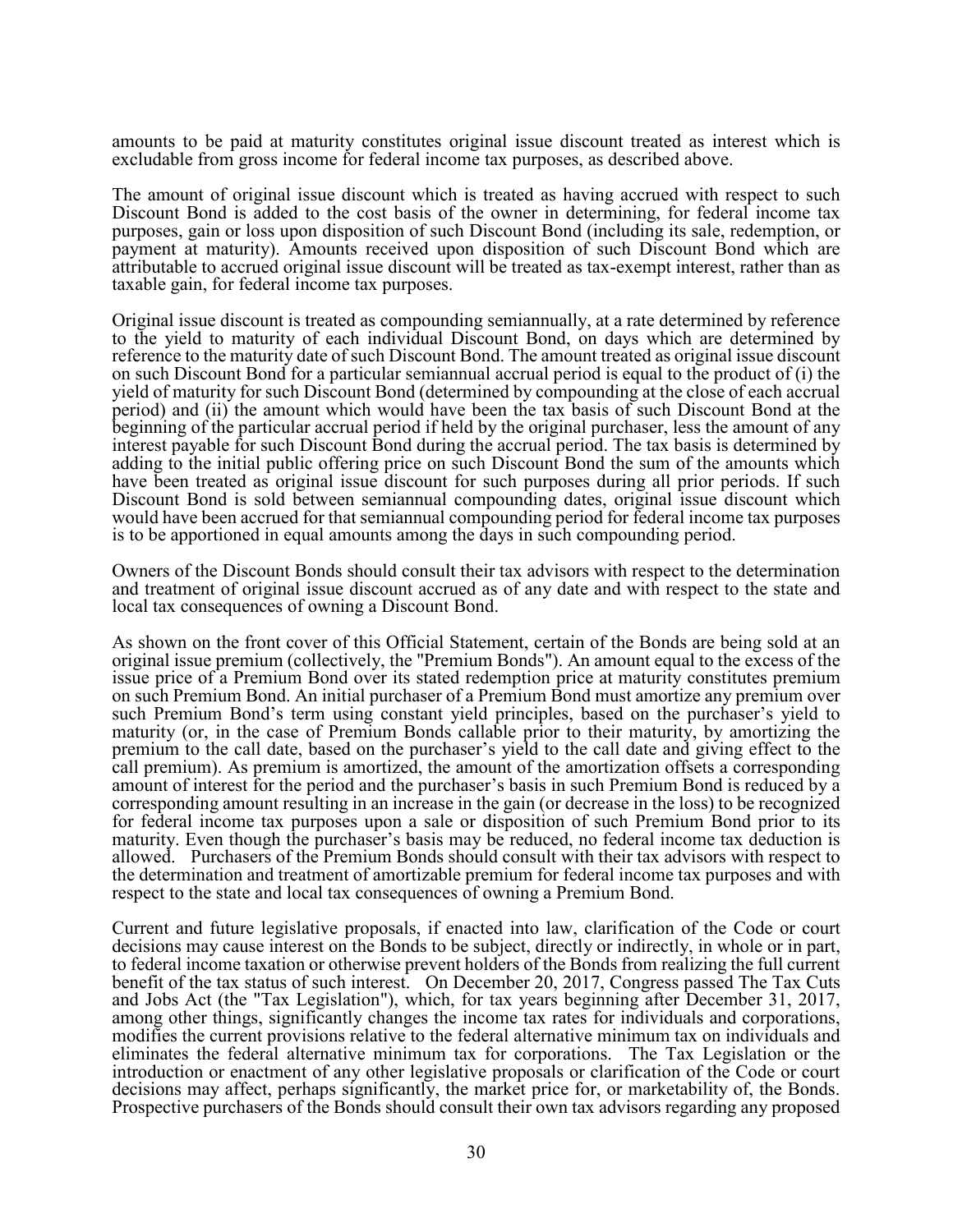or enacted federal or state tax legislation (including particularly, without limitation, the Tax Legislation), regulations or litigation, as to which Bond Counsel expresses no opinion.

It is not an event of default on the Bonds if legislation is enacted reducing or eliminating the exclusion of interest on state and local government bonds from gross income for federal or state income tax purposes.

#### **MISCELLANEOUS**

Enforceability of Remedies. Rights of the registered owners of the Bonds and the enforceability of the remedies available under the Authorizing Ordinance may depend on judicial action and may be subject to the valid exercise of the constitutional powers of the United States of America and of the sovereign police powers of the State or other governmental units having jurisdiction, and to the application of federal bankruptcy laws or other debtor relief or moratorium laws in general. Therefore, enforcement of those remedies may be delayed or limited, or the remedies may be modified or unavailable, subject to the exercise of judicial discretion in accordance with general principles of equity. Bond Counsel expresses no opinion as to any effect upon any right, title, interest or relationship created by or arising under the Authorizing Ordinance resulting from the application of state or federal bankruptcy, insolvency, reorganization, moratorium or similar debtor relief laws affecting creditors' rights which are presently or may from time to time be in effect.

Underwriting. Stephens Inc., the Underwriter, has agreed, subject to certain conditions precedent, to purchase the Bonds from the City at an aggregate purchase price of \$8,810,602.15 (principal amount less net original issue discount of \$4,695.35 and less Underwriter's discount of \$129,702.50). The Underwriter is committed to purchase all of the Bonds if any are purchased.

The Bonds are being purchased by the Underwriter for reoffering in the normal course of the Underwriter's business activities. The Underwriter may offer and sell the Bonds to certain dealers (including dealers depositing Bonds into investment accounts) and others at prices lower than the offering price stated on the cover page hereof. After the initial public offering, the public offering price may be changed from time to time by the Underwriter.

Information in the Official Statement. Any statements made in this Official Statement involving matters of opinion or of estimates, whether or not so expressly stated, are set forth as such and not as representations of fact, and no representation is made that any of the estimates will be realized. This Official Statement is not to be construed as a contract or agreement between the City and the purchasers or owners of any of the Bonds.

The information contained in this Official Statement has been taken from sources considered to be reliable, but is not guaranteed. To the best of the knowledge of the undersigned the Official Statement does not include any untrue statement of a material fact, nor does it omit the statement of any material fact required to be stated therein, or necessary to make the statements therein, in light of the circumstances under which they were made, not misleading.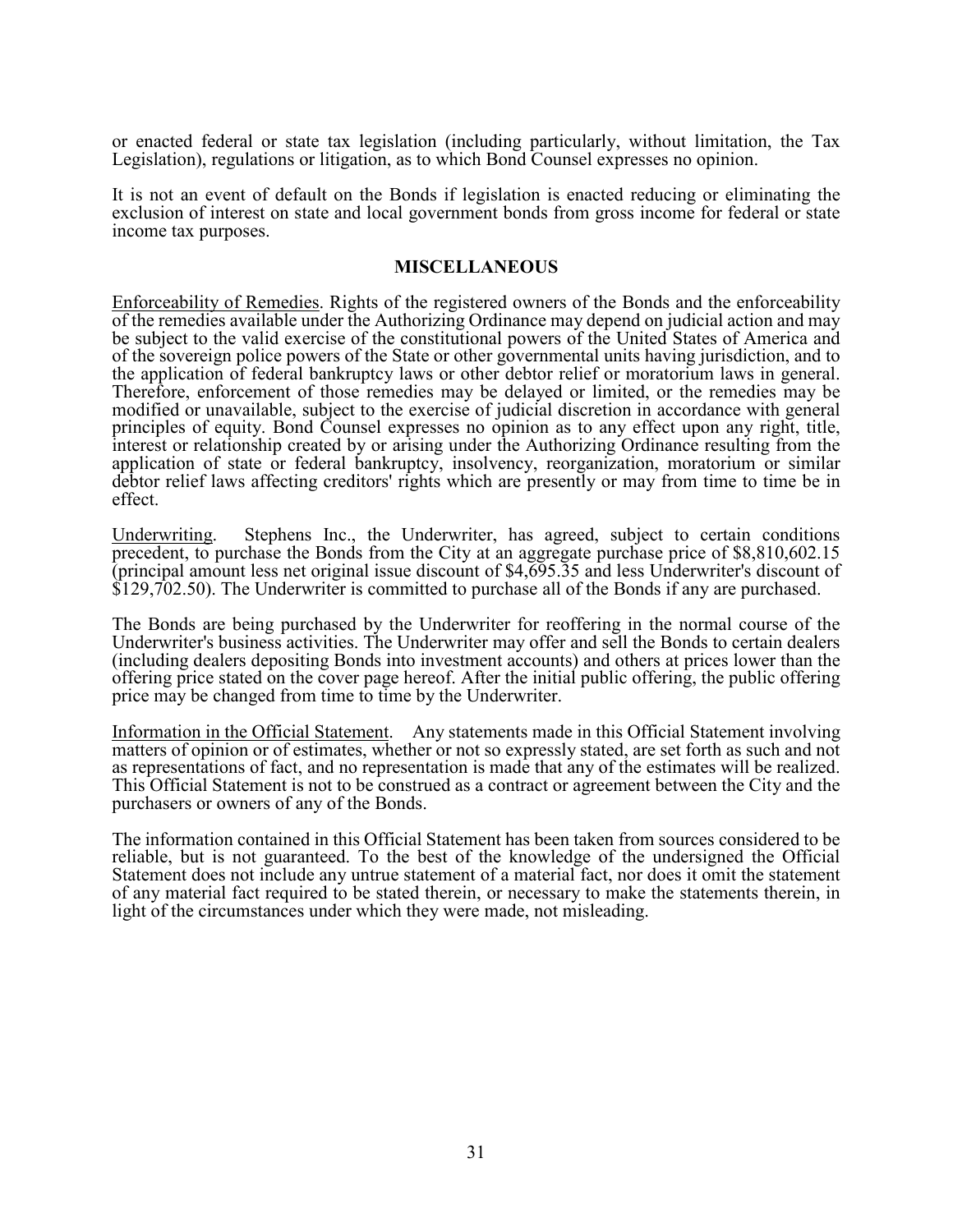The execution and delivery of this Official Statement on behalf of the City has been authorized by the City.

# CITY OF BLYTHEVILLE, ARKANSAS

By: /s/ James Sanders Mayor

Dated: As of the Cover Page hereof.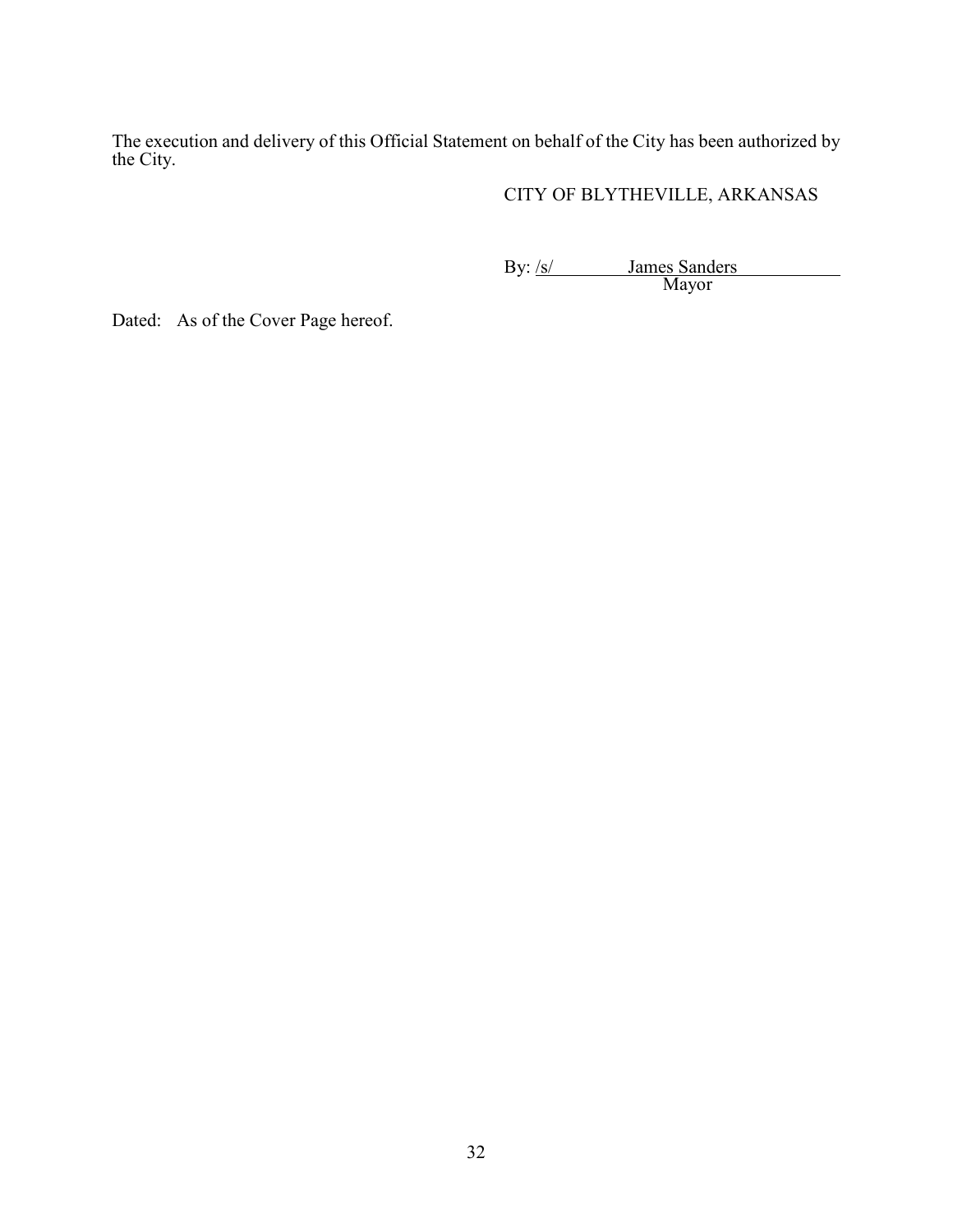# EXHIBIT A

AUDITED FINANCIAL STATEMENTS OF THE SYSTEM FOR THE FISCAL YEAR ENDED DECEMBER 3I, 2019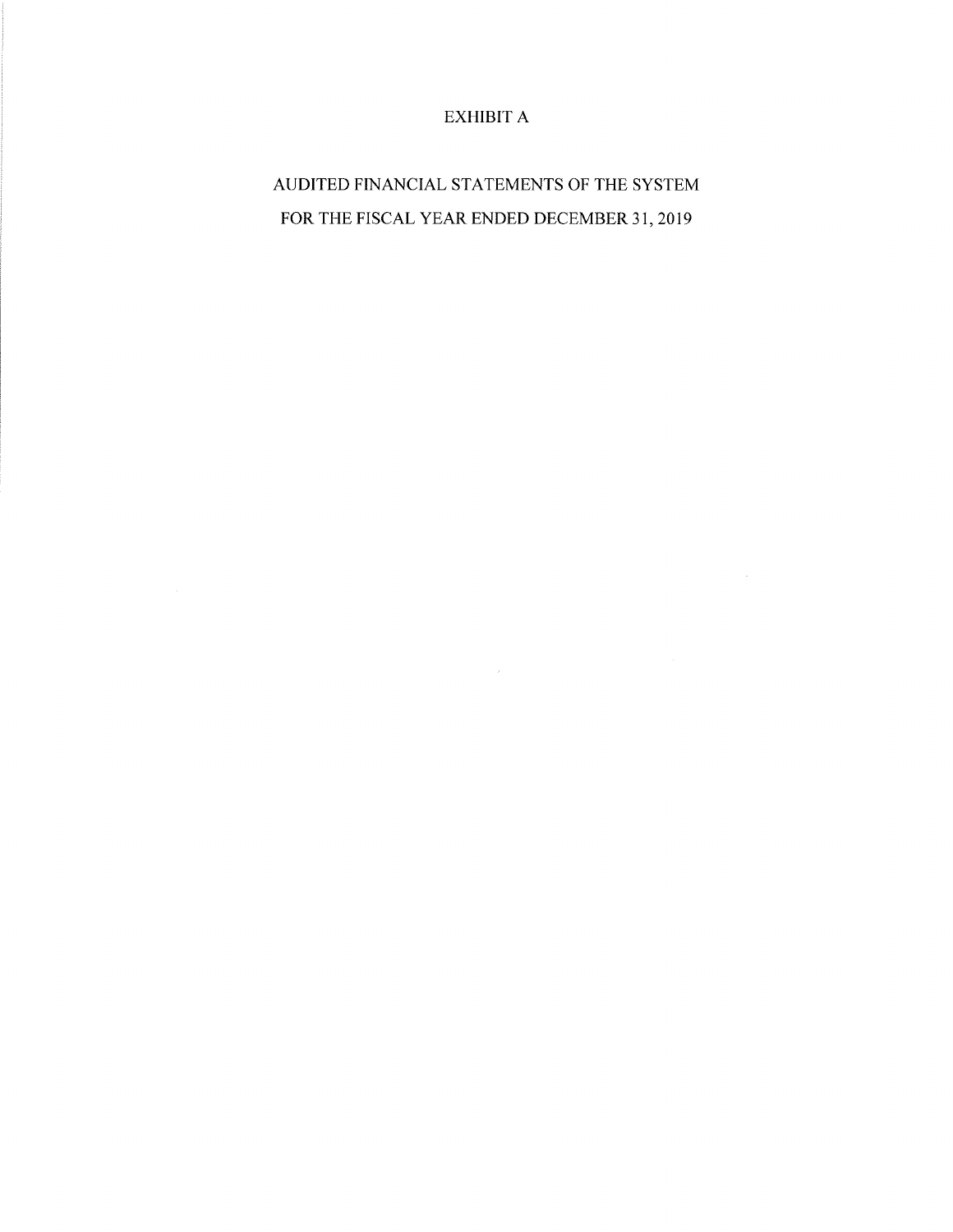# BLYTHEVILLE SEWER (A COMPONENT UNIT OF THE CITY OF BLYTHEVILLE, AR)

FINANCIAL STATEMENTS (AUDITED) DECEMBER 31, 2019

MEYER & WARD, P.A. CERTIFIED PUBLIC ACCOUNTANTS P.O. BOX 1045 WYNNE, AR 12396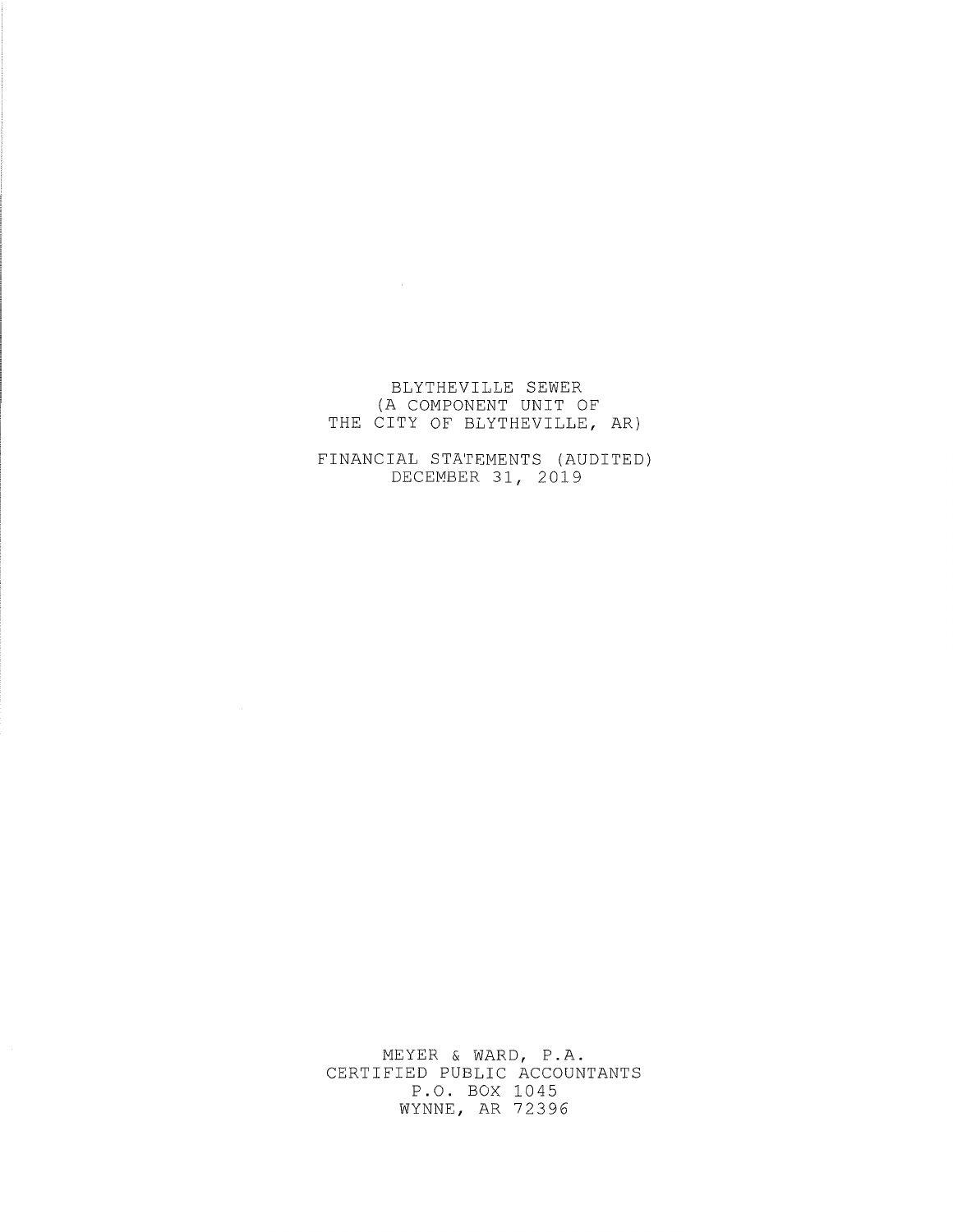## BLYTHEVILLE SEWER

#### TABLE OF CONTENTS

| Independent Auditor's Report                                                                                                                                                                                                | $1 - 3$   |
|-----------------------------------------------------------------------------------------------------------------------------------------------------------------------------------------------------------------------------|-----------|
| <b>Financial Statements</b>                                                                                                                                                                                                 |           |
| <b>Statement of Net Position</b>                                                                                                                                                                                            | $4 - 5$   |
| Statement of Revenues, Expenses, and Changes in Net Position                                                                                                                                                                | $6 - 7$   |
| <b>Statement of Cash Flows</b>                                                                                                                                                                                              | 8         |
| <b>Notes to Financial Statements</b>                                                                                                                                                                                        | $9 - 12$  |
| Independent Auditor's Report on Compliance and on Internal Control Over<br>Financial Reporting and Other Matters Based on an Audit of<br>Financial Statements Performed in Accordance<br>with Government Auditing Standards | $13 - 14$ |
| <b>Budgetary Comparison Schedule</b>                                                                                                                                                                                        | $15 - 16$ |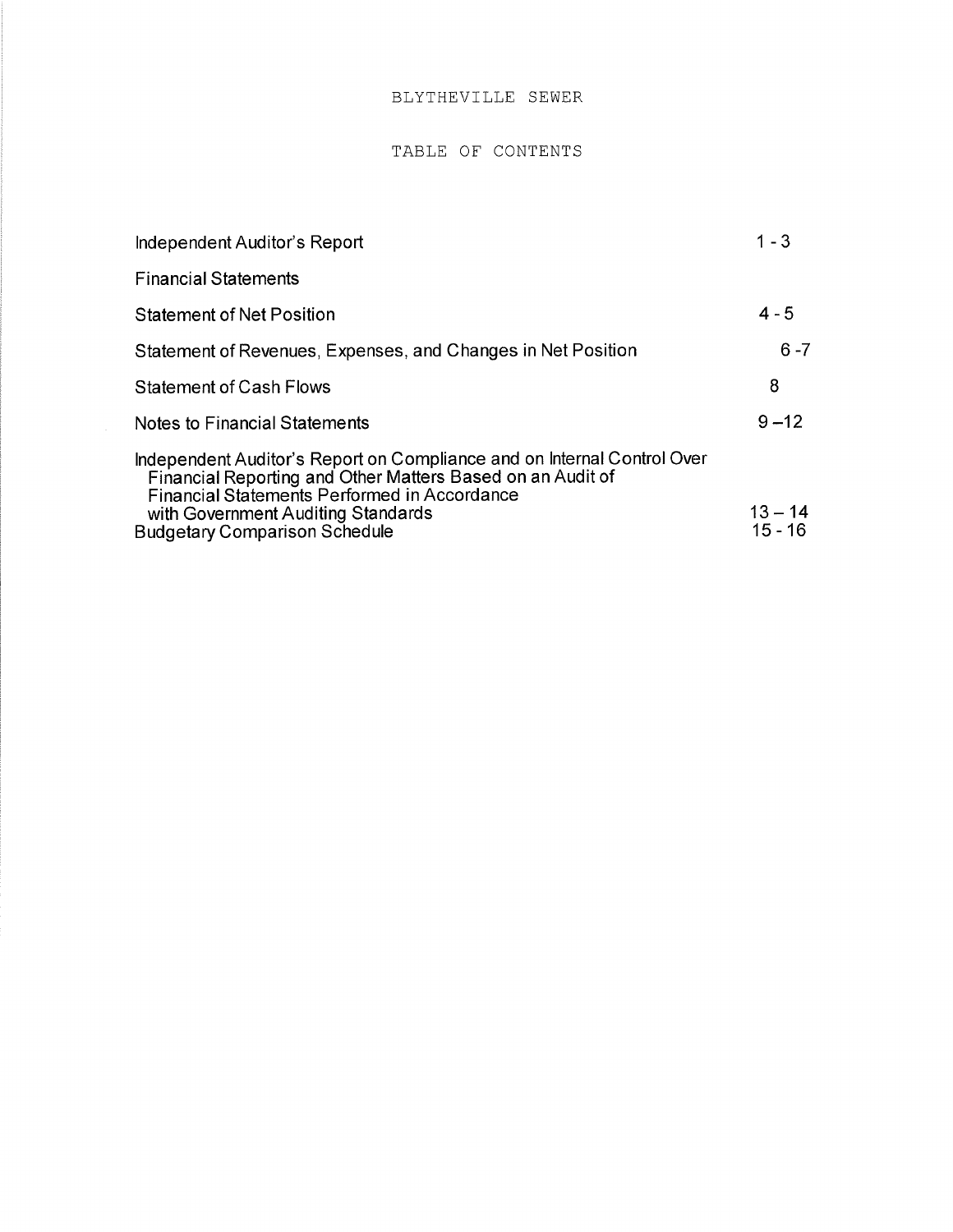Meyer & Ward, P.A. Certified Public Accountants P.O. Box 1045 Wynne, AR 72396

#### INDEPENDENT AUDITOR'S REPORT

Mayor and City Council Blytheville Sewer Blytheville, AR 72315

#### Report on the Financial Statements

We were engaged to audit the accompanying financial statements of the business-type activities of the Blytheville Sewer, a component unit of the City of Blytheville, Arkansas, as of and for the year ended December 31, 2019, and the related notes to the financial statements, which collectively comprise the entity's basic financial staternents as listed in the table of contents.

#### Management's Responsibility for the Financial Statements

Management is responsible for the preparation and fair presentation of these financial statements in accordance with accounting principles generally accepted in the United States of America; this includes the design, implenrentation, and maintenance of internal control relevant to the preparation and fair presentation of financial statements that are free from rnaterial misstatement, whether due to fraud or error.

#### **Auditor's Responsibility**

Our responsbility is to express an opinion on these financial staternents based on our audit that we conducted in accordance with auditing standards generally accepted in the United States of America, and the standards applicable to financial audits contained in Government Auditing Standards, issued by the Comptroller General of the United States. Those standards require that we plan and perform the audit to obtain reasonable assurance about whether the financial statenrents are free of material misstatement.

An audit invohes performing procedures to obtain audit evidence about the arnounts and disclosures in the financial statenrents. The procedures selected depend on the auditor's judgment, including the assessment of the risks of rnaterial misstatement of the financial statements, whether due to fraud or error. In making those risk assessments, the auditor considers intemal control relevant to the entity's preparation and fair presentation of the financial statements in order to design audit procedures that are appropriate in the circurnstances, but not for the purpose of expressing an opinion on the effectiveness of the entity's intemal control. Accordingly, we express no such opinion. An audit also includes evaluating the appropriateness of accounting policies used and the reasonableness of significant accounting estimates made by management, as well as evaluating the overall presentation ofthe financial statements.

We believe that the audit evidence we have obtained is sufficient and appropriate to provide a basis for our audit opinion.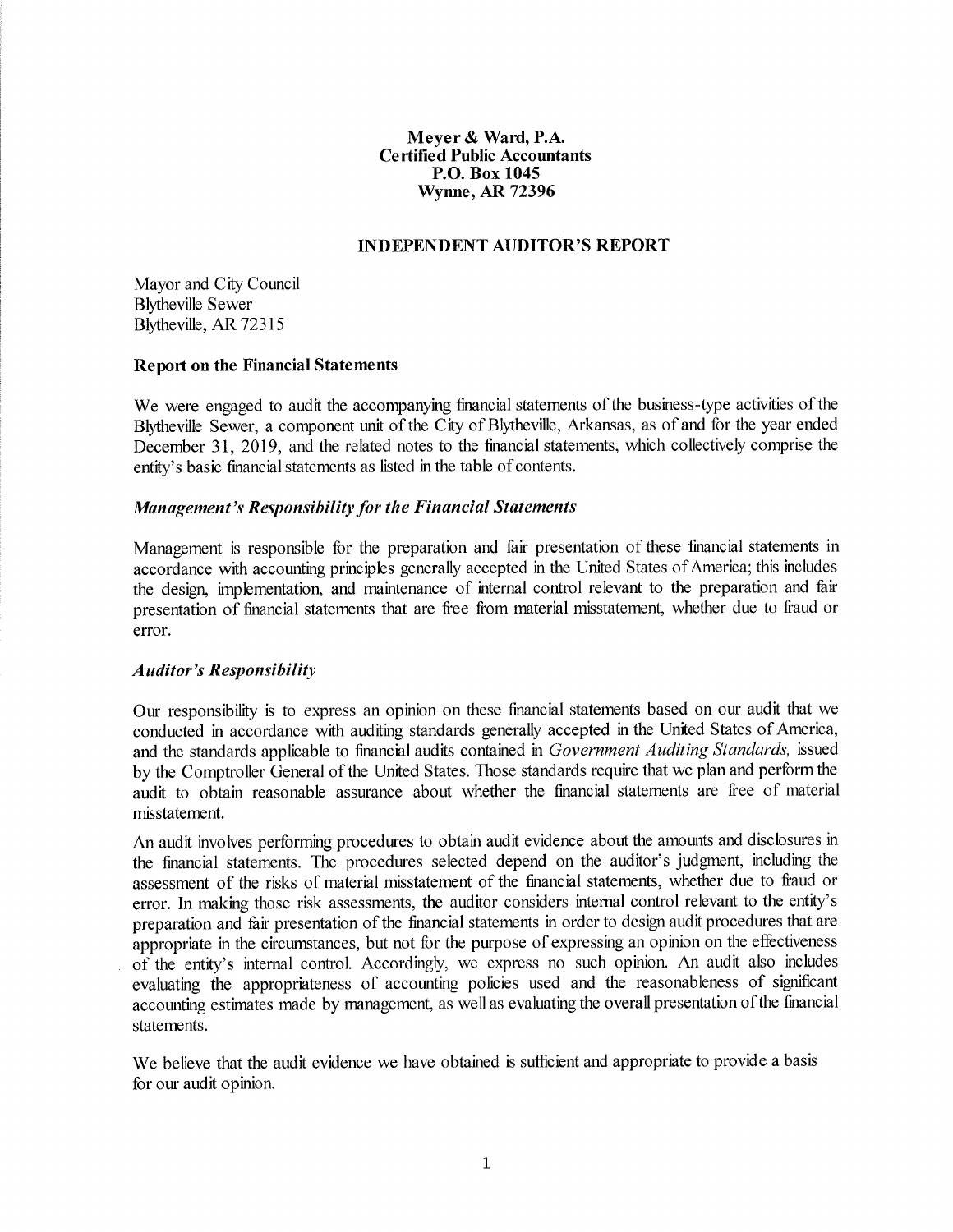#### Opinion

In our opinion, the financial statements refened to above present fairly, in all rnaterial respects, the respective financial position of the business-type activities of the Blytheville Sewer Department as of December 31, 2019, and the respective changes in financial position and cash flows thereof for the year then ended in conformity with accounting principles generally accepted in the United States of America.

#### Other Matters

## **Required Supplementary Information**

Management has omitted the required management discussion and analysis information that accounting principles generally accepted in the United States of America require to be presented to supplement the basic financial statements. Such missing information, although not a part of the basic financial statements, is required by the Govemmental Accounting and Standards Board, who considers it to be an essential part of financial reporting for placing the basic financial statements in an appropriate operational, economic, or historical context. Our opinion on the basic financial statements is not affected by this missing information.

Accounting principles generally accepted in the United States of America require that the budgetary comparison information on page  $15 - 16$  be presented to supplement the basic financial statements. Such information, although not a part of the basic financial statements, is required by the Governmental Accounting Standards Board, who considers it to be an essential part of financial reporting for placing the basic financial statements in an appropriate operational, economic, or historical context. We have applied certain limited procedures to the required supplementary information in accordance with auditing standards generally accepted in the United States of America, which consisted of inquiries of management about the methods of preparing the information and comparing the information for consistency with management's responses to our inquiries, the basic financial statements, and other knowledge we obtained during our audit of the basic financial statements. We do not express an opinion or provide any assurance on the information because the limited procedures do not provide us with suffrcient evidence to express an opinion or provide any assurance.

#### Other Information

As discussed in Note A, the accompanying financial statements present the financial position, and the changes in financial position, and cash flows of the City that are attributable to the transactions of the Blytheville Sewer Department. They do not purport to, and they do not, present fairly the financial position of the City of Blytheville, as of December 31, 2019, the changes in financial position or where applicable, its cash flows for the year then ended in conformity with accounting principles generally accepted in the United States of America.

#### Other Reporting Required by Government Auditing Standards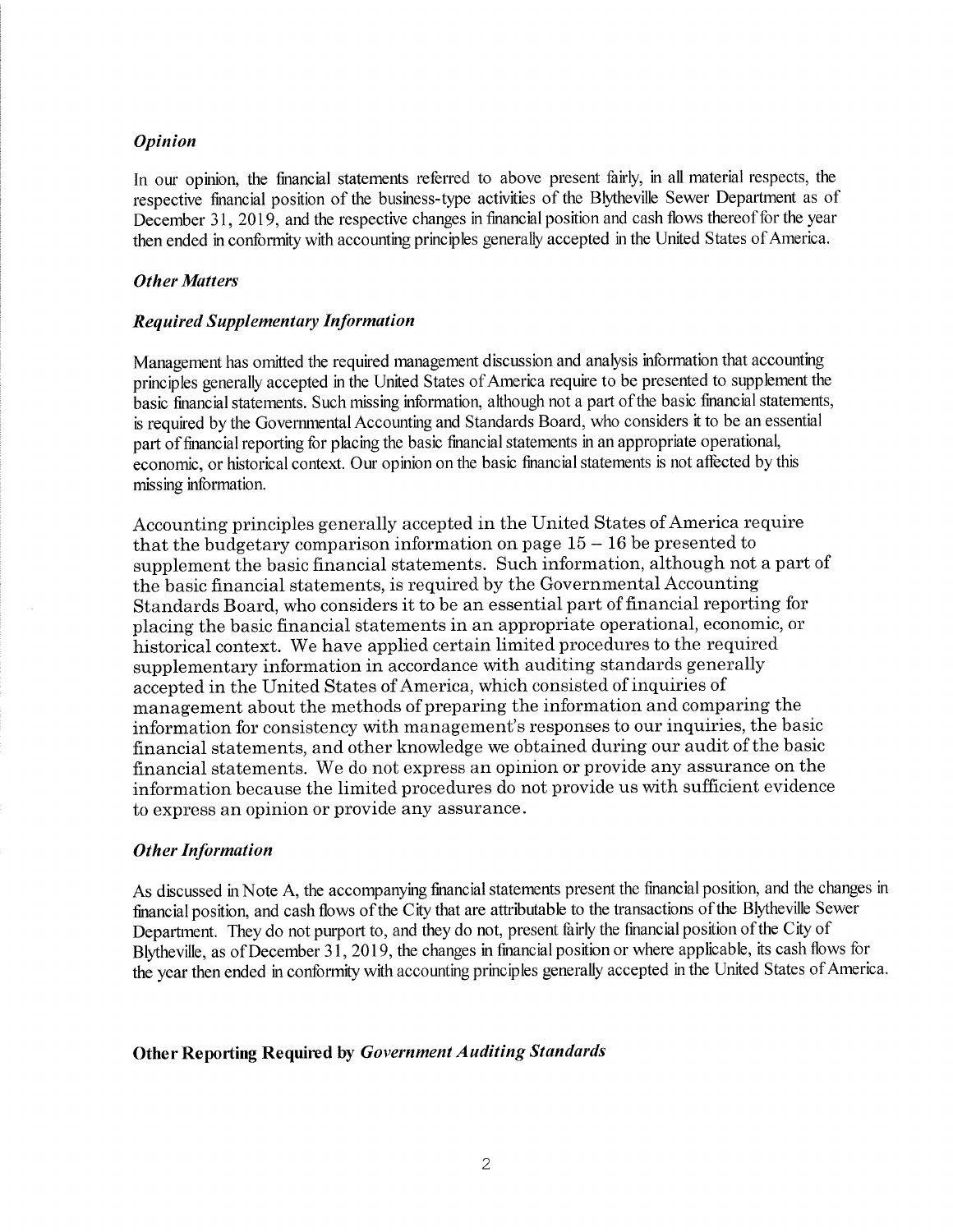In accordance with Government Auditing Standards, we have also issued our report dated March 27, 2020, on our consideration of the Blytheville Sewer Department's internal control over financial reporting and our tests of its compliance with certain provisions of laws, regulations, contracts and grant agreements and other matters. The purpose of that report is to describe the scope of our testing of intemal control over financial reporting and compliance and the results ofthat testing, and not to provide an opinion on the intemal control over financial reporting or on compliance. That report is an integal part of an audit performed in accordance with Govemment Auditing Standards and should be read in conjunction with this report in considering the resuhs of our audit.

/"\. l.r <sup>L</sup> )r t-^"Ja-.d

Meyer& Ward, P.A. Certified Public Accountants Wynne, Arkansas 72396

March 27, 2020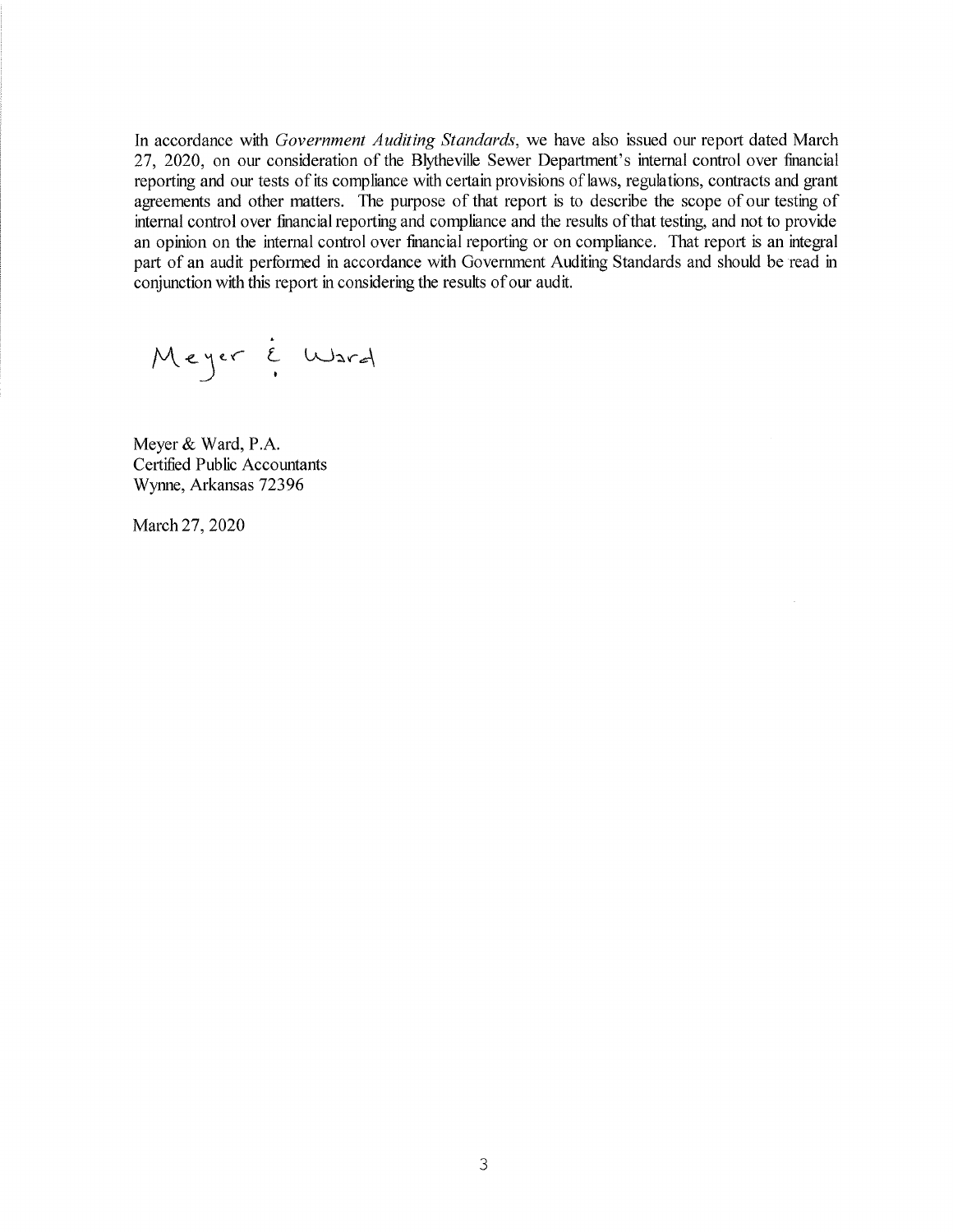# BLYTHEVILLE SEWER STATEMENT OF NET POSITION DECEMBER 31, 2019

| <b>ASSETS</b><br><b>CURRENT ASSETS</b><br>Cash and cash equivalents<br>Accounts receivable<br><b>Prepaid Expenses</b> | \$<br>964,659<br>157,274<br>3,459 |
|-----------------------------------------------------------------------------------------------------------------------|-----------------------------------|
| <b>Total Current Assets</b>                                                                                           | 1,125,392                         |
| CAPITAL ASSETS, NET                                                                                                   | 8,251,524                         |
| TOTAL ASSETS                                                                                                          | 9,376,916                         |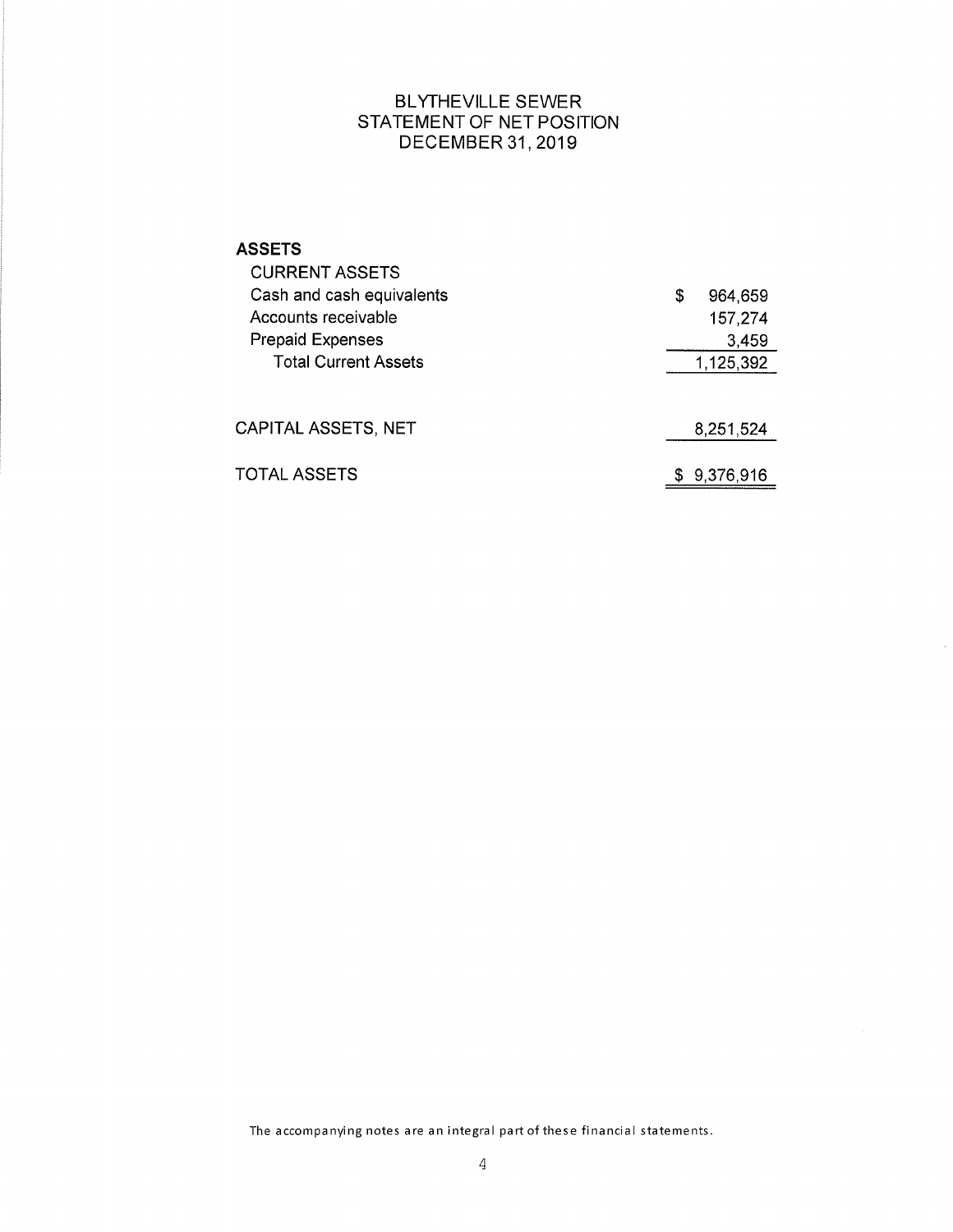# BLYTHEVILLE SEWER STATEMENT OF NET POSITION DECEMBER 31, 2019

| <b>LIABILITIES</b>                              |              |
|-------------------------------------------------|--------------|
| <b>Current Liabilities</b>                      |              |
| Accounts payable                                | \$<br>29,578 |
| <b>Total Current Liabilities</b>                | 29,578       |
| <b>Net Position</b>                             |              |
| Invested in capital assets, net of related debt | 8,251,524    |
| Unrestricted                                    | 1,095,814    |
| <b>Total Net Position</b>                       | 9,347,338    |
|                                                 |              |
| LIABILITIES AND NET POSITION                    | 9,376,916    |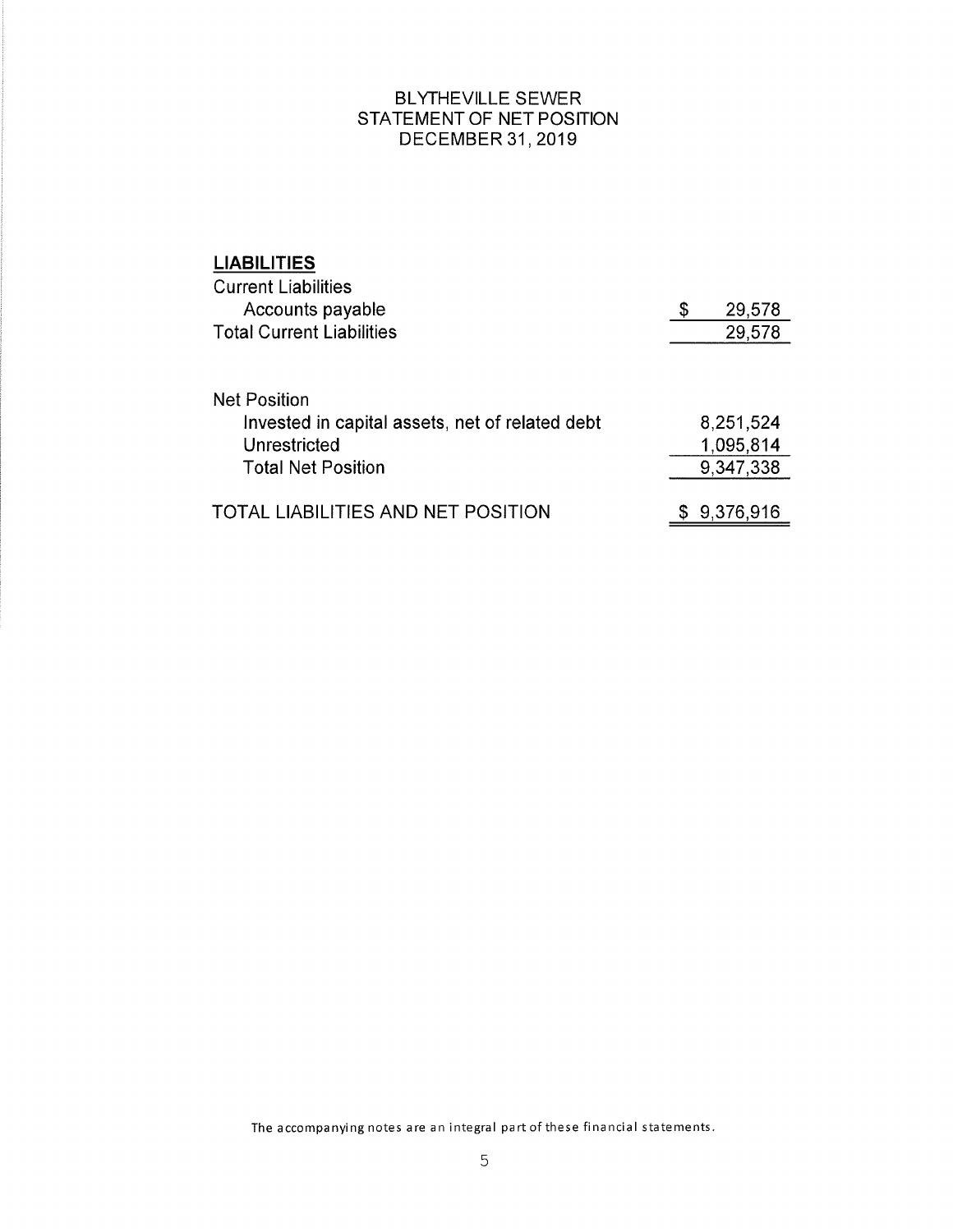# BLYTHEVILLE SEWER STATEMENT OF REVENUES AND EXPENSES- cont'd FOR THE YEAR ENDED DECEMBER 31, 2019

| <b>OPERATING REVENUES</b>       |                 |
|---------------------------------|-----------------|
| Sewer Fees, Blytheville         | \$<br>1,646,687 |
| Sewer Fees, Dogwood             | 43,493          |
| Sewer Fees, Yarbro              | 6,555           |
| Sewer Fees, Precoat Metals      | 60,576          |
| Miscellaneous                   | 26,664          |
| <b>Total Operating Revenue</b>  | 1,783,975       |
| <b>OPERATING EXPENSES:</b>      |                 |
| Salaries and Wages              | 438,491         |
| Payroll Taxes                   | 33,002          |
| Retirement                      | 17,234          |
| <b>Workers Compensation</b>     | 889             |
| Grounds Maintenance             | 1,906           |
| Repairs                         | 57,897          |
| <b>Utilities</b>                | 330,654         |
| Telephone                       | 9,566           |
| Insurance                       | 34,813          |
| Office expense                  | 667             |
| <b>General Supplies</b>         | 32,775          |
| Dues and Subscriptions          | 3,435           |
| Professional fees               | 28,825          |
| Fuel                            | 20,943          |
| Group Insurance                 | 54,661          |
| Unemployment                    | 1,316           |
| Chemicals                       | 4,320           |
| Uniforms                        | 18,070          |
| Permits and Inspections         | 31,948          |
| Postage and Freight             | 390             |
| Laboratory testing              | 39,029          |
| Industry testing                | 120             |
| Depreciation                    | 478,143         |
| Advertising and publications    | 1,724           |
| License Fees                    | 320             |
| Miscellaneous                   | 710             |
| <b>Total Operating Expenses</b> | 1,641,848       |
| OPERATING INCOME (LOSS)         | \$<br>142,127   |
|                                 |                 |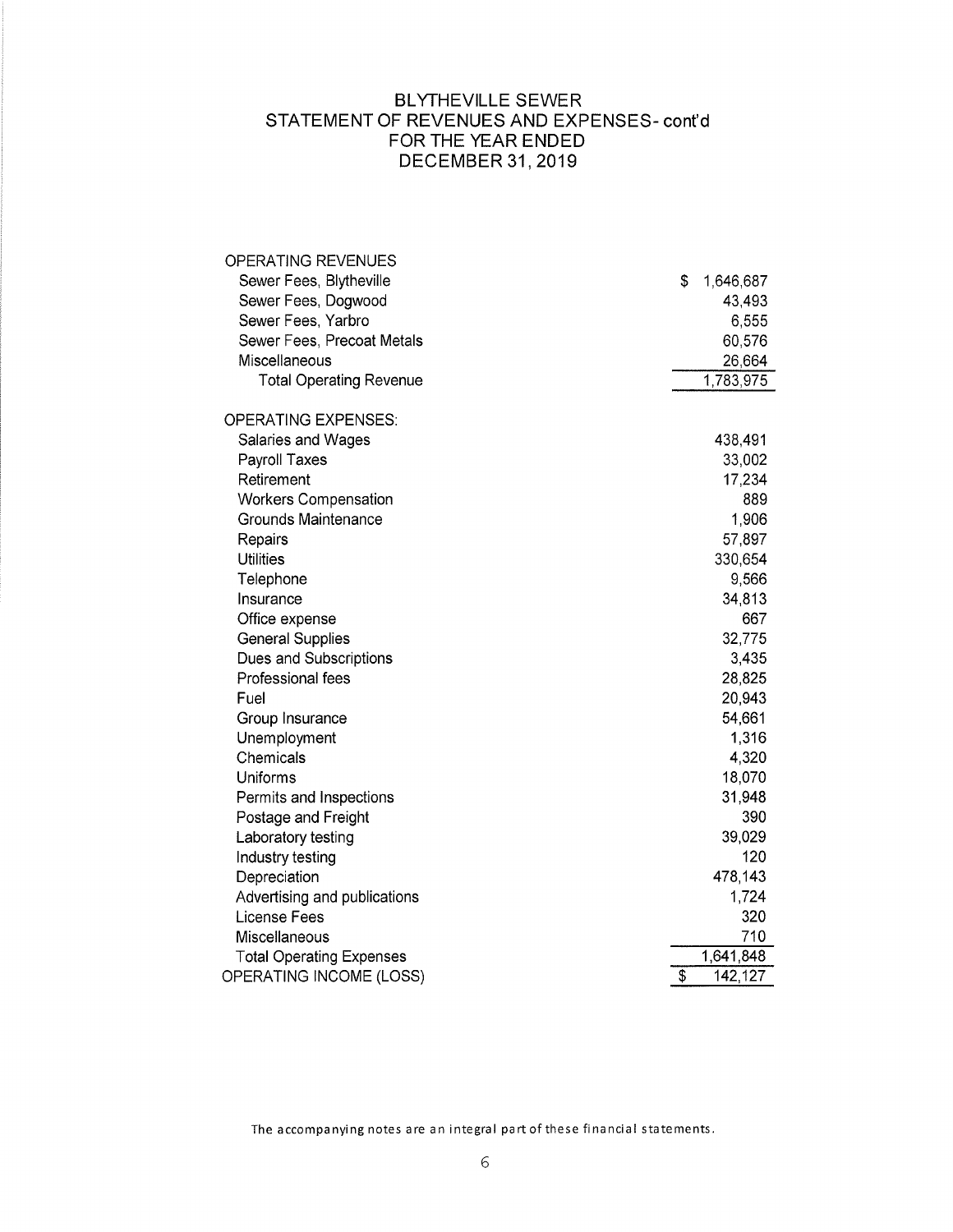# BLYTHEVILLE SEWER STATEMENT OF REVENUES AND EXPENSES- cont'd FOR THE YEAR ENDED DECEMBER 31,2019

| NONOPERATING REVENUES (EXPENSES)    |           |
|-------------------------------------|-----------|
| Transfers to other City Funds       |           |
| Interest income                     | 4,796     |
| Interest expense                    |           |
| Nonoperating revenues (expenses)    | 4,796     |
| INCREASE (DECREASE) IN NET POSITION | 146,923   |
| Net Position at beginning of year   | 9,200,415 |
| Net Position at end of year         | 9,347,338 |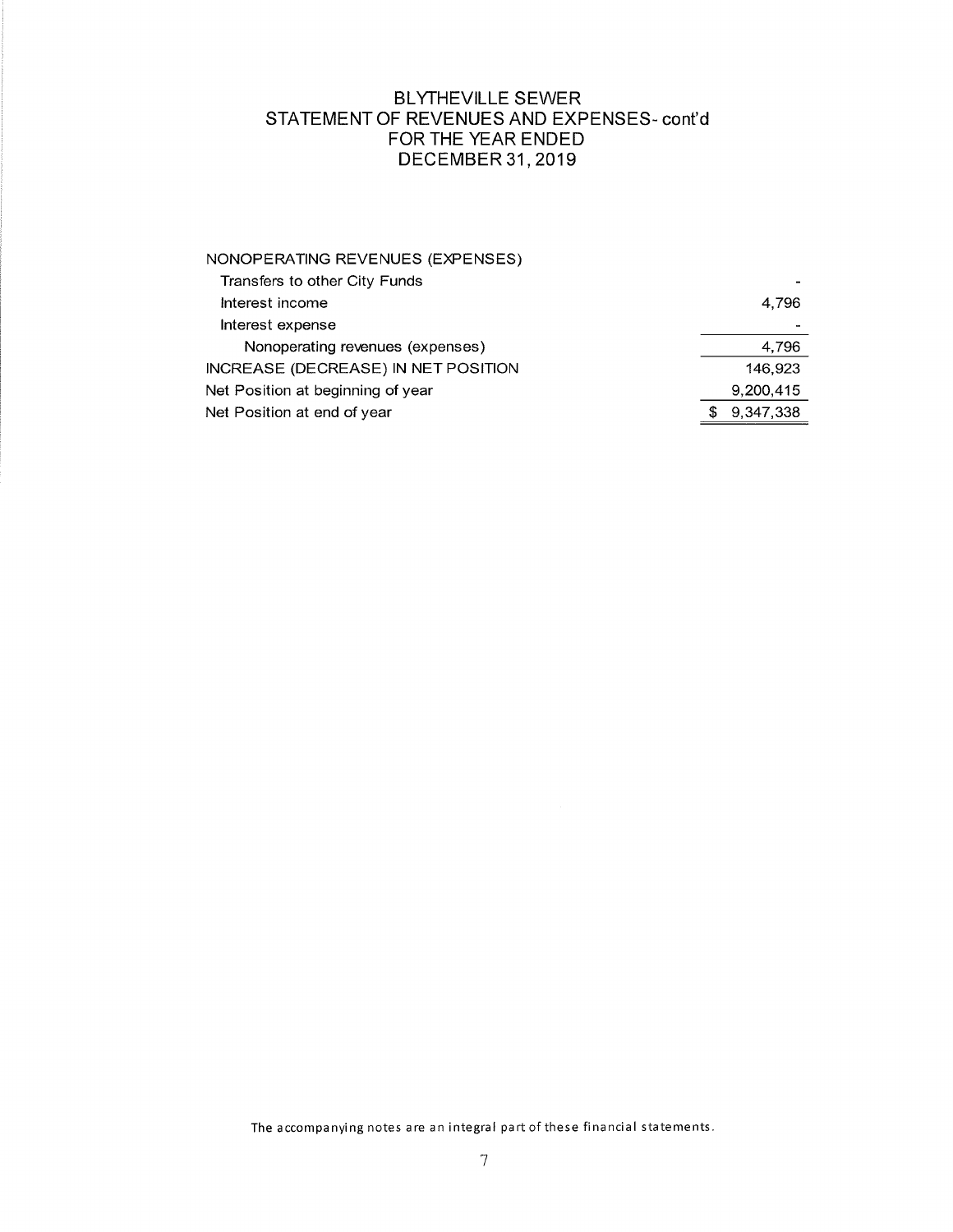# BLYTHEVILLE SEWER STATEMENT OF CASH FLOWS FOR THE YEAR ENDED DECEMBER 31, 2019

| Cash Flows From Operating Activities:                      |                         |            |
|------------------------------------------------------------|-------------------------|------------|
| Receipts from customers                                    | \$                      | 1,777,555  |
| Payments to suppliers                                      |                         | (731, 641) |
| Payments to employees                                      |                         | (438, 491) |
| Net cash provided by operating activities                  |                         | 607,423    |
| Cash flows from capital and related financing activities   |                         |            |
| Principal paid on capital debt                             |                         |            |
| (Increase) decrease in restricted assets                   |                         |            |
| Interest paid on capital debt                              |                         |            |
| Purchase of property and equipment                         |                         | (862, 270) |
| Net cash provided (used) by capital and related activities |                         | (862, 270) |
| Cash flows from investing activities                       |                         |            |
| Interest income                                            |                         | 4,796      |
| Transfers to other City Funds                              |                         |            |
| Net cash provided (used) by investing activities           |                         | 4,796      |
| Increase (decrease) in cash and cash equivalents           |                         | (250, 051) |
| Cash and cash equivalents, beginning of year               |                         | 1,214,710  |
| Cash and cash equivalents, end of year                     | \$                      | 964,659    |
| Reconciliation of Operating Income to Net Cash Provided by |                         |            |
| <b>Operating Activities</b>                                |                         |            |
| Operating Income                                           | \$                      | 142,127    |
| Depreciation                                               |                         | 478,143    |
| (Increase) Decrease in:                                    |                         |            |
| Accounts receivable                                        |                         | (6, 420)   |
| <b>Prepaid Expenses</b>                                    |                         | (38)       |
| Increase (Decrease) in :                                   |                         |            |
| <b>Accounts Payable</b>                                    |                         | (6, 389)   |
| <b>Unearned Revenue</b>                                    |                         |            |
|                                                            | $\overline{\mathbf{3}}$ | 607,423    |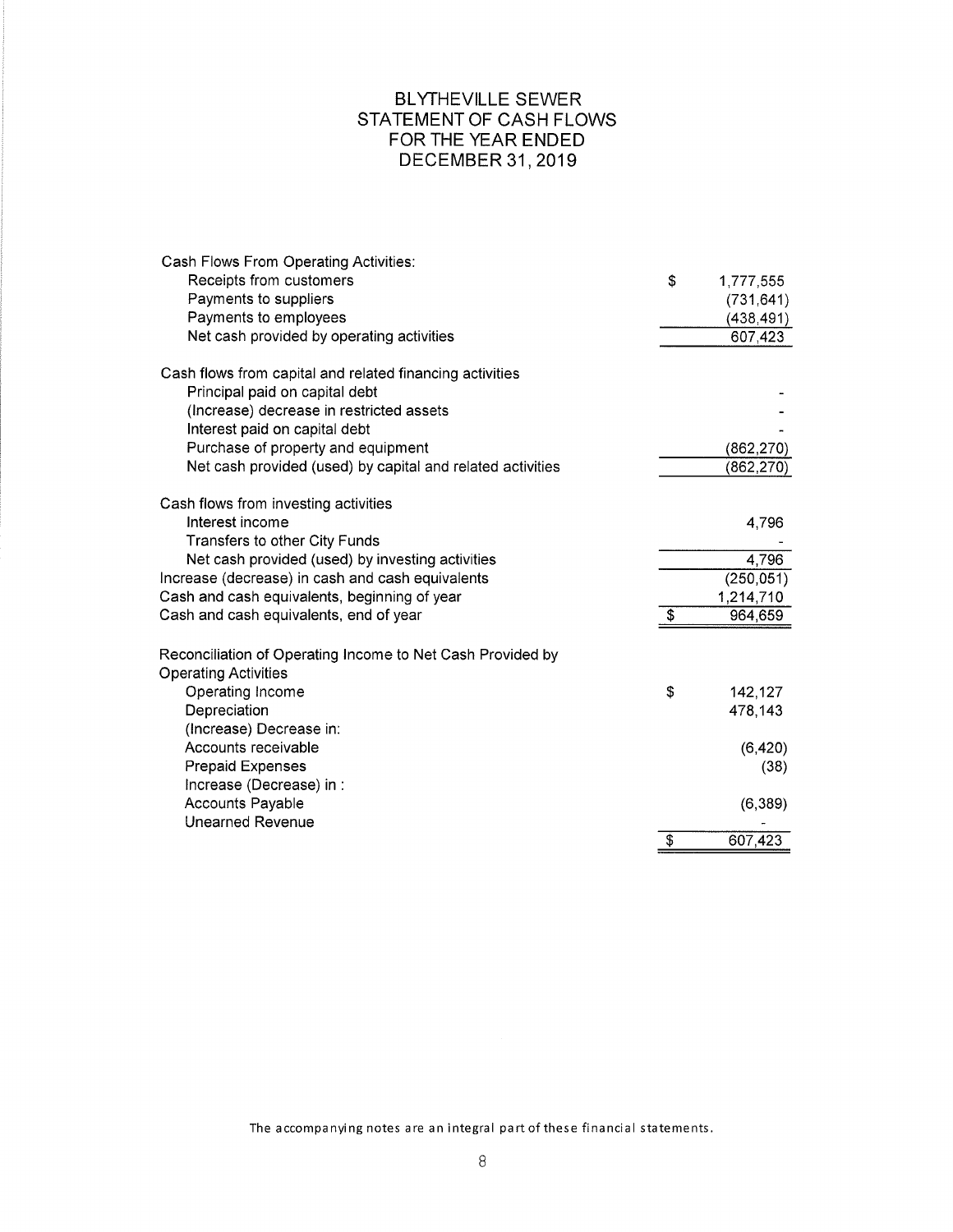#### NOTE A - ORGANIZATION AND SIGNIFICANT ACCOUNTING POLICIES

#### REPORTING ENTIY

Blytheville Sewer (the Department) is a component unit of the City of Blytheville, AR. The financial statements present only the Blytheville Sewer, and do not include any other funds of the City of Blytheville, AR, and are not intended to be government wide financial statements for the City of Blytheville, AR.

#### BASIS OF ACCOUNTING

Basis of accounting refers to the point at which revenues or expenses are recognized in the accounts and reported in the financial statements. The accompanying financial statements are presented on the accrual basis of accounting. Revenues are recognized when earned, and expenses are recognized when incurred.

#### **ACCOUNTS RECEIVABLE**

Accounts Receivable are presented at estimated net realizable value. Revenues are reported net of all discounts and allowances, including bad debts.

#### PROPERTYAND EQUIPMENT

Property and equipment is stated at cost. Expenditures for major renewals and betterments are capitalized while minor replacements, maintenance, and repairs, which do not improve or extend the life of such assets, are charged to operations as incurred. Depreciation is provided bythe straight- line method overthe estimated usefullives of the assets. Estimated useful lives range are  $5 - 10$  years for office furniture and equipment to 40 years for sewer system.

# CASH AND CASH EQUIVALENTS

The Blytheville Sewer Department considers allcash, and certificates of deposits purchased with a maturity of three months or less to be cash equivalents. Deposits restricted pursuant to loan agreements or for other purposes are not considered cash equivalents.

#### ESTIMATES

The preparation of financial statements in conformity with generally accepted accounting principles requires management to make estimates and assumptions that could affect certain reported amounts and disclosures. Accordingly, actual results could differ from those estimates.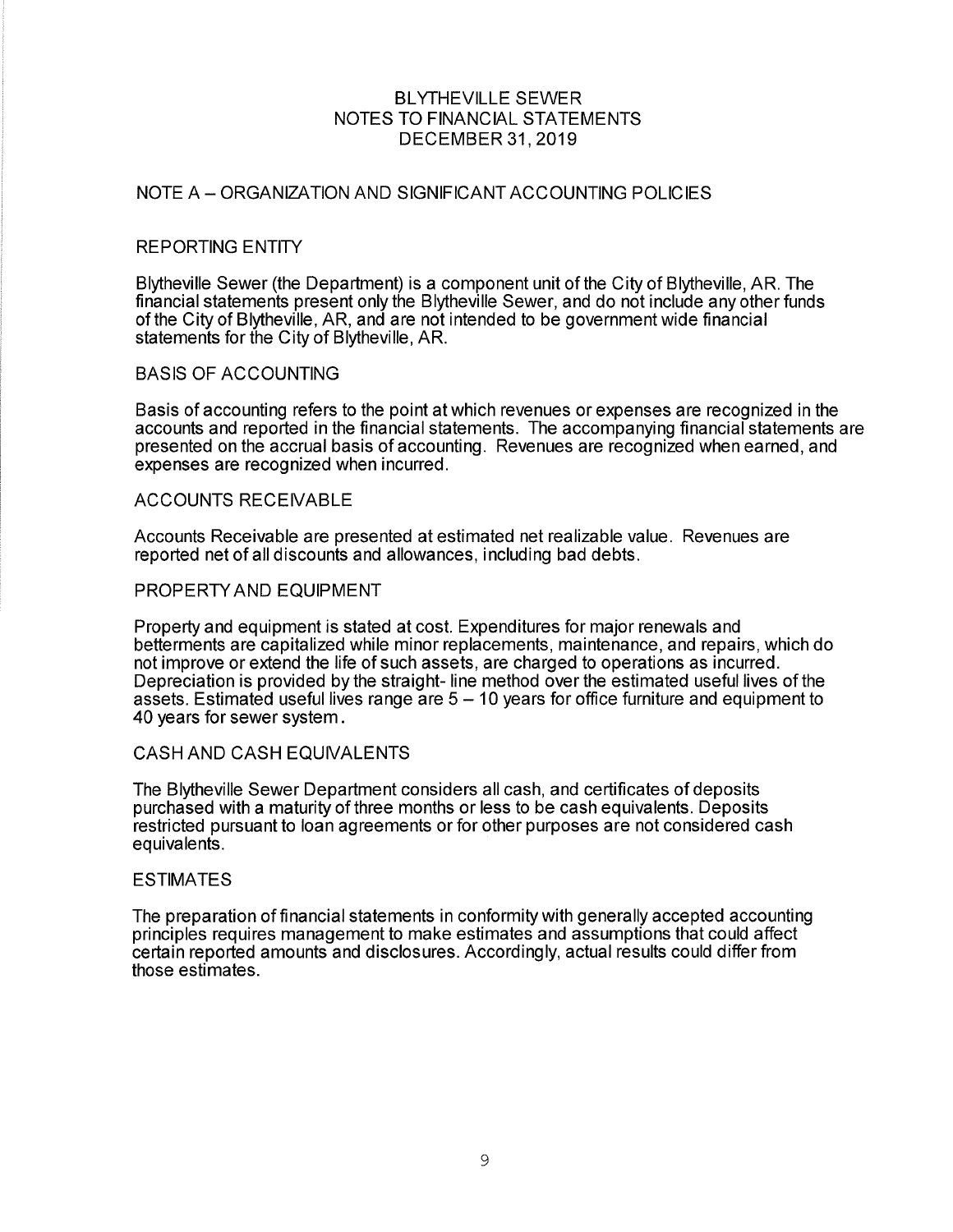# NOTE A - ORGANIZATION AND SIGNIFICANT ACCOUNTING POLICIES - (cont'd)

#### **CREDIT RISK**

Financial instruments which potentially subject the Department to concentrations of credit risk consist principally of temporary cash investments. The Department places its temporary cash investments with financial institutions, and its policy is to limit the amount of credit exposure to any one financial institution. The Department's policy is to limit such investments to amounts covered by FDIC coverage, and securities pledged to collateralize deposits.

#### ADVERTISING

Advertising costs are expensed when incurred.

#### **NET POSITION**

Net Position is divided into three components:

- $\bullet$  lnvestments in capital assets, net of related debt  $-$  consist of the historical cost of capital assets less accumulated depreciation and less any debt that remains outstanding that was used to finance those assets.
- $\bullet$  Restricted amounts that are restricted by the Department's creditors, (for example, debt covenants), by laws and regulations of other governments, or by other contributors.
- $\bullet$  Unrestricted all other net position is reported in this category.

#### OPERATING REVENUES AND EXPENSES

Operating revenues and expenses of the Department consist of charges for services, and the costs of providing those services, excluding interest costs.

# RESTRICTED RESOURCES

When an expense is incurred that could be paid by using either restricted or unrestricted resources, the Department's policy is to first apply the expenditure toward restricted resources.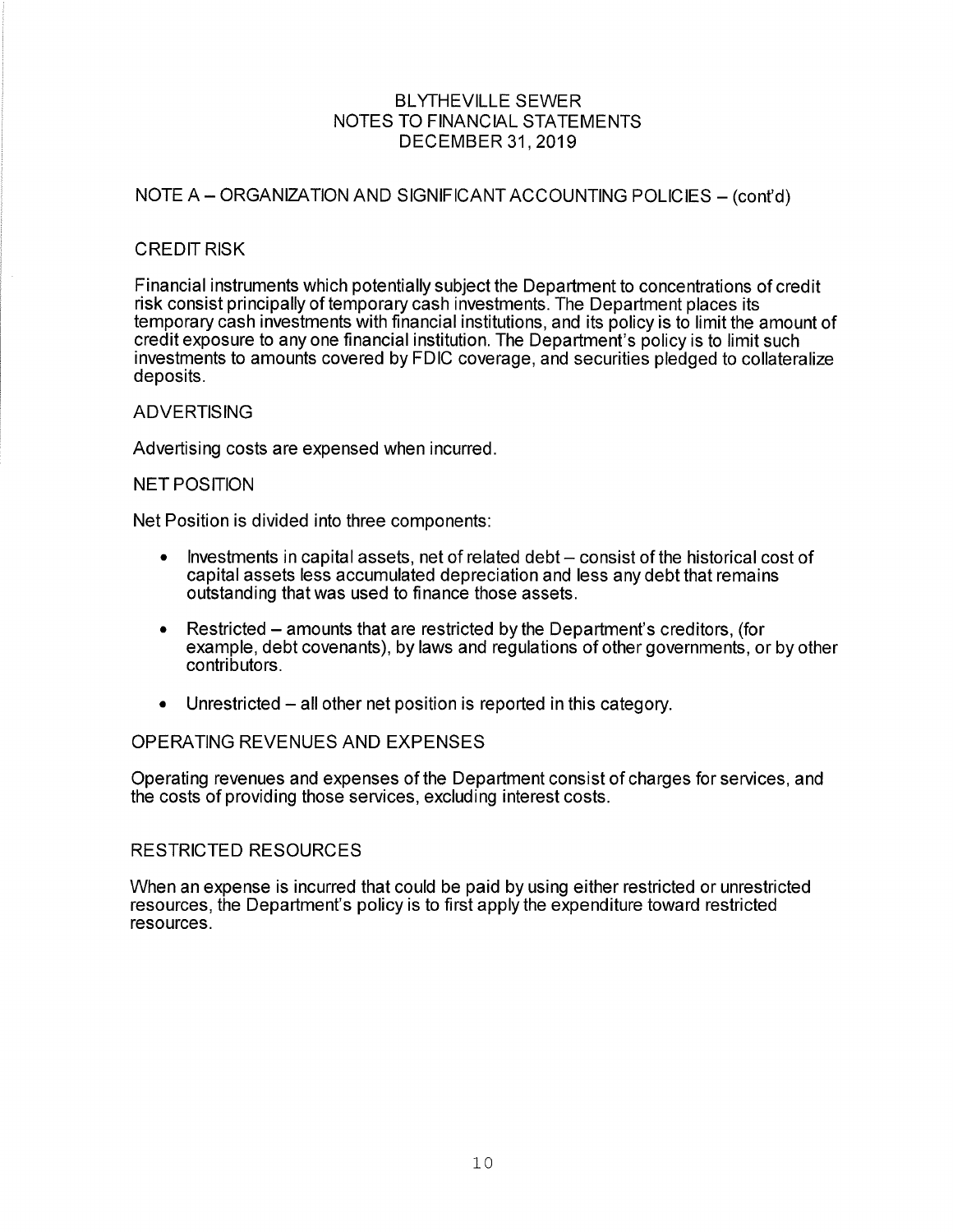## NOTE B - CONTINGENCIES

The Blytheville Sewer Department is subject to governmental regulations regarding water quality and waste disposal. Fines may result from noncompliance.

NOTE C - CONCENTRATION OF CREDIT RISKS:

The entity's policy is for deposits to be secured by collateral valued at market or par, whichever is lower, less the amount of Federal Deposit lnsurance Corporation lnsurance. The entity's deposits are categorized to give an indication of the level of risk assumed by the entity at December 31 , 2019. The categories of risk are described as follows:

Category 1 - lnsured or collateralized by the entity or by the entity of its agent in the entity's name.

Category 2 - Collateralized with securities held by the pledging financial institutions trust department or by its agent in the entity's name.

Category 3 - Uncollateralized

At December 31, 2019, Deposits are categorized as follows:

|                         |                 | Category |  |         |  |   |
|-------------------------|-----------------|----------|--|---------|--|---|
|                         |                 |          |  |         |  |   |
|                         | Carrying amount |          |  |         |  |   |
| Deposits with Financial |                 |          |  |         |  |   |
| Institutions            | 964,409         | 306,784  |  | 657,625 |  | - |
| Petty Cash              | 250             |          |  |         |  |   |
| Cash                    | 964,659         |          |  |         |  |   |

Sales - All of the Blytheville Sewer revenues are earned from sewer services provided to localarea residents.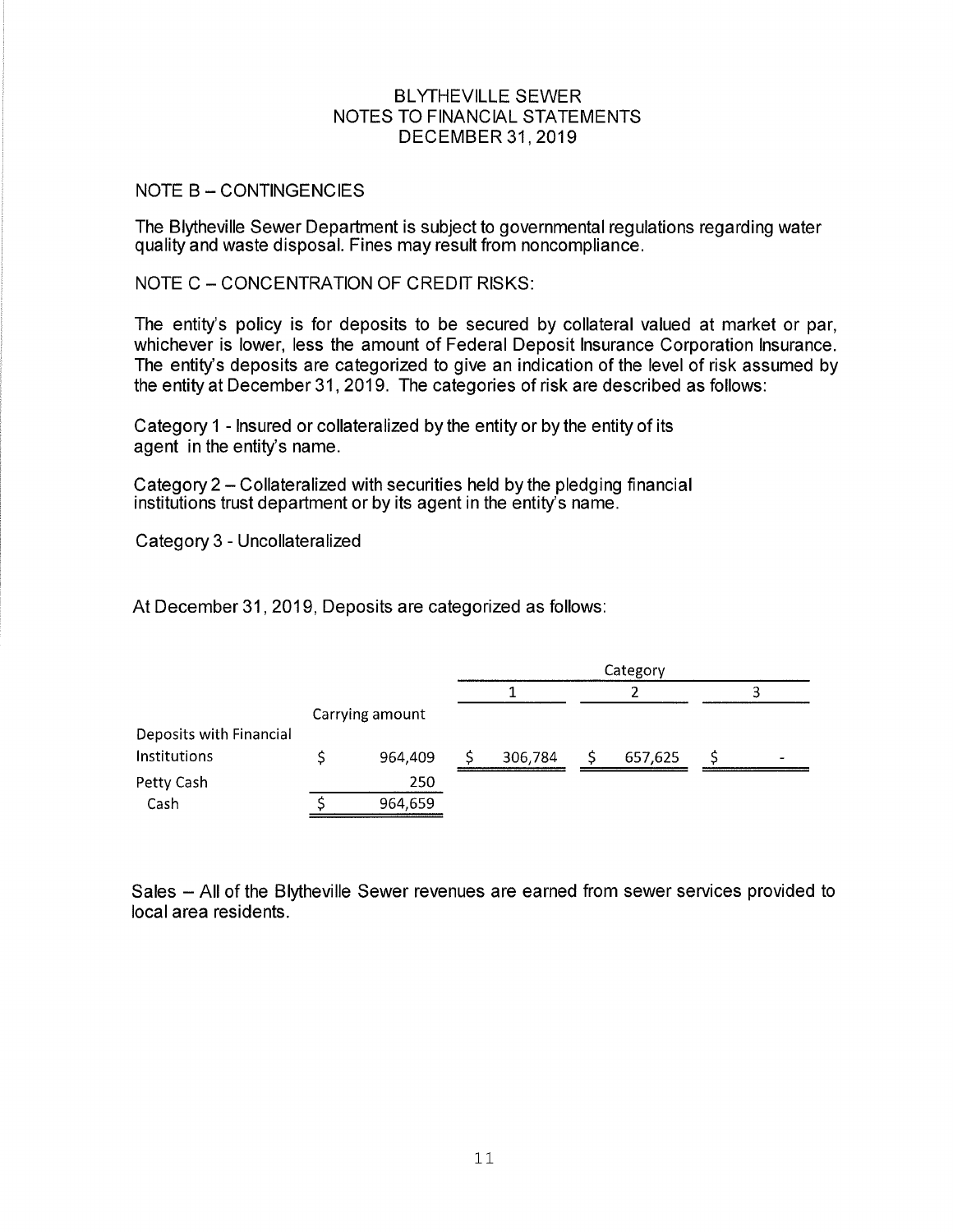# NOTE E - PROPERTYAND EQUIPMENT

# A Summary of activity for property plant and equipment accounts is as follows

|                                                                               | Beginning<br><b>Balance</b> |                    | Additions |            | Reductions |         | Ending<br>Balance |                    |
|-------------------------------------------------------------------------------|-----------------------------|--------------------|-----------|------------|------------|---------|-------------------|--------------------|
| Assets not subject to depreciation:<br>Land<br><b>Construction In Process</b> | \$                          | 407,369<br>137,938 | \$        | 399,573    | \$         | 137,938 | \$                | 407,369<br>399,573 |
| Assets subject to depreciation                                                |                             |                    |           |            |            |         |                   |                    |
| Equipment                                                                     |                             | 1,089,646          |           | 23,169     |            |         |                   | 1,112,815          |
| Trucks                                                                        |                             | 598,354            |           |            |            |         |                   | 598.354            |
| Building and System - Waste Water                                             |                             | 4,365,193          |           | 577,463    |            |         |                   | 4,942,656          |
| Annexation                                                                    |                             | 3,985,687          |           |            |            |         |                   | 3,985,687          |
| Building and System - Office                                                  |                             | 8,690,639          |           |            |            |         |                   | 8,690,639          |
|                                                                               |                             |                    |           |            |            |         |                   |                    |
|                                                                               |                             | 18,729,519         |           | 600,632    |            |         |                   | 19,330,151         |
| Total                                                                         |                             | 19,274,826         |           | 1,000,205  |            |         |                   | 20,137,093         |
| Less Accumulated Depreciation                                                 |                             | (11, 407, 431)     |           | (478, 138) |            |         |                   | (11, 885, 569)     |
| Net Property and Equipment                                                    | \$                          | 7,867,395          |           |            | ९          |         |                   | 8,251,524          |

# NOTE F: RETIREMENT PLAN

All Sewer Department employees are covered under the City of Blytheville Pension Plan. All full time employees 21 or older are eligible to participate after one year's service. The Sewer Department contributes 6% of each participating employee's covered payroll. Contributions are fully vested after 5 years of service. Total employer contributions for 2019 was \$17 ,234.

#### NOTE G: SUBSEQUENT EVENTS

Management has evaluated subsequent events through the date of this report. No events were noted which would require disclosure.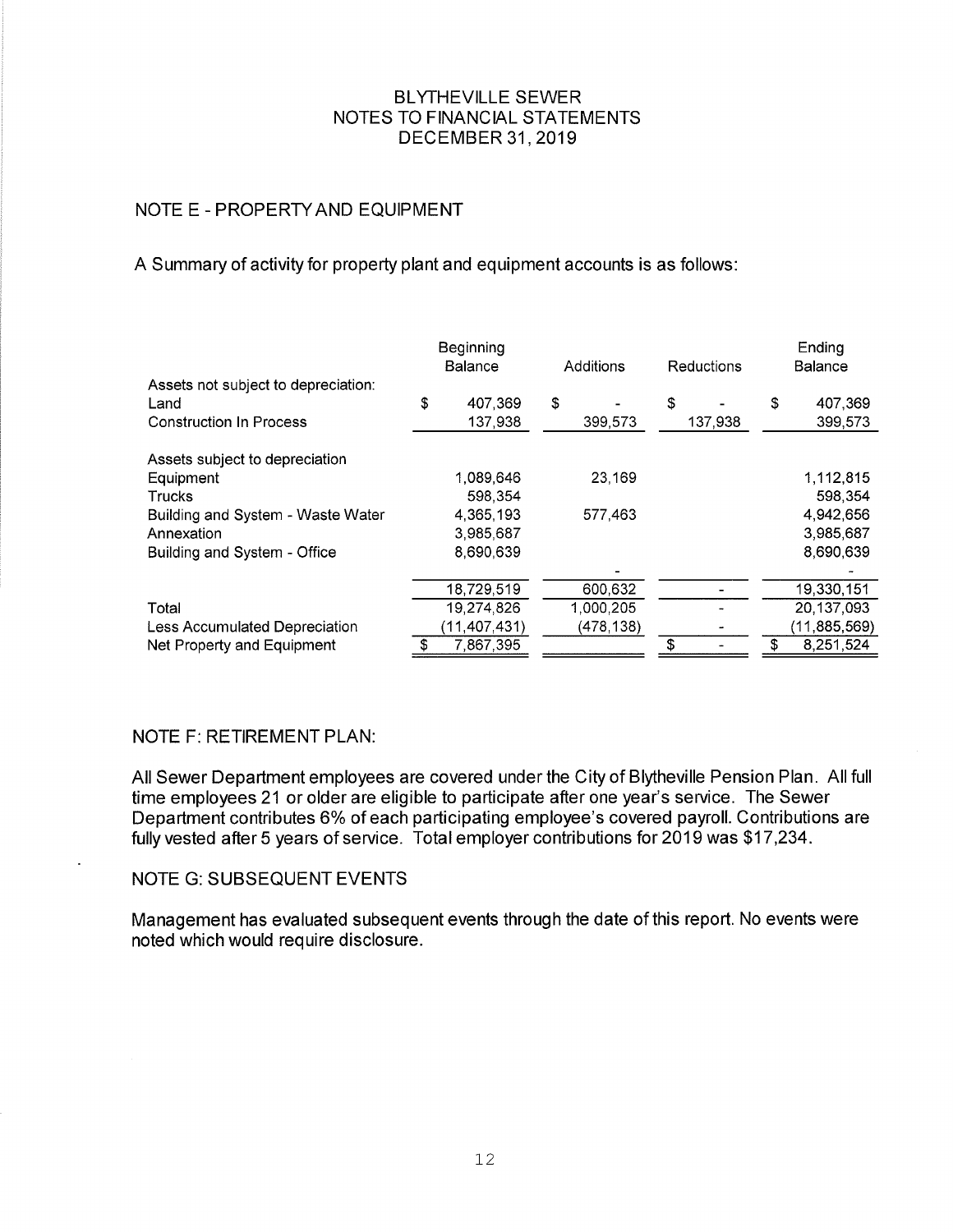#### MEYER & WARD, P.A. CERTIFIED PUBLIC ACCOUNTANTS P.O. BOX 1045<br>, ARKANSAS 72396 WYNNE, ARKANSAS

#### INDEPENDENT AUDITOR'S REPORT ON INTERNAL CONTROL OVER FINANCIAL REPORTING AND ON COMPLIANCE AND OTHER MATTERS BASED ON AN AUDIT OF FINANCIAL STATEMENTS PERFORMED IN ACCORDANCE WITH GOVERNMENT AUDITING STANDARDS

Mayor and City Council Blytheville Sewer Blytheville, AR 72432

We have audited, in accordance with auditing standards generally accepted in the United States of America and the standards applicable to financial audits contained in Gouernment Auditing Standards issued by the Comptroller General of the United States, the financial statements of the business-type activities of the Blytheville Sewer as of and for the year ended December 31, 2019, and the related notes to the financial statements, which collectively comprise the Blytheville Sewer's basic financial statements and have issued our report thereon dated March 27,2020.

#### Internal Control Over Financial Reporting

In planning and performing our audit of the financial statements, we considered the Blytheville Sewer's internal control over financial reporting (internal control) to determine the audit procedures that are appropriate in the circumstances for the purpose of expressing our opinions on the financial statements, but not for the purpose of expressing an opinion on the effectiveness of the Blytheville Sewers' internal control. Accordingly, we do not express an opinion on the effectiveness of the Blytheville Sewers' internal control.

A deficiency in internal control exists when the design or operation of a control does not allow management or employees, in the normal course of performing their assigned functions, to prevent, or detect and correct misstatements on a timely basis. A material weakness is a deficiency, or a combination of deficiencies, in internal control such that there is a reasonable possibility that a material misstatement of the Department's financial statements will not be prevented, or detected and corrected on a timely basis. A *significant* deficiency is a deficiency, or a combination of deficiencies, in internal control that is less severe than a material weakness, yet important enough to merit attention by those charged with governance.

Our consideration of internal control over financial reporting was for the limited purpose described in the first paragraph of this section and was not designed to identify all deficiencies in internal control that might be material weaknesses or significant deficiencies. Given these limitations, during our audit, we did not identify any deficiencies in internal control that we consider to be material weaknesses. However, material weaknesses may exist that have not been identified.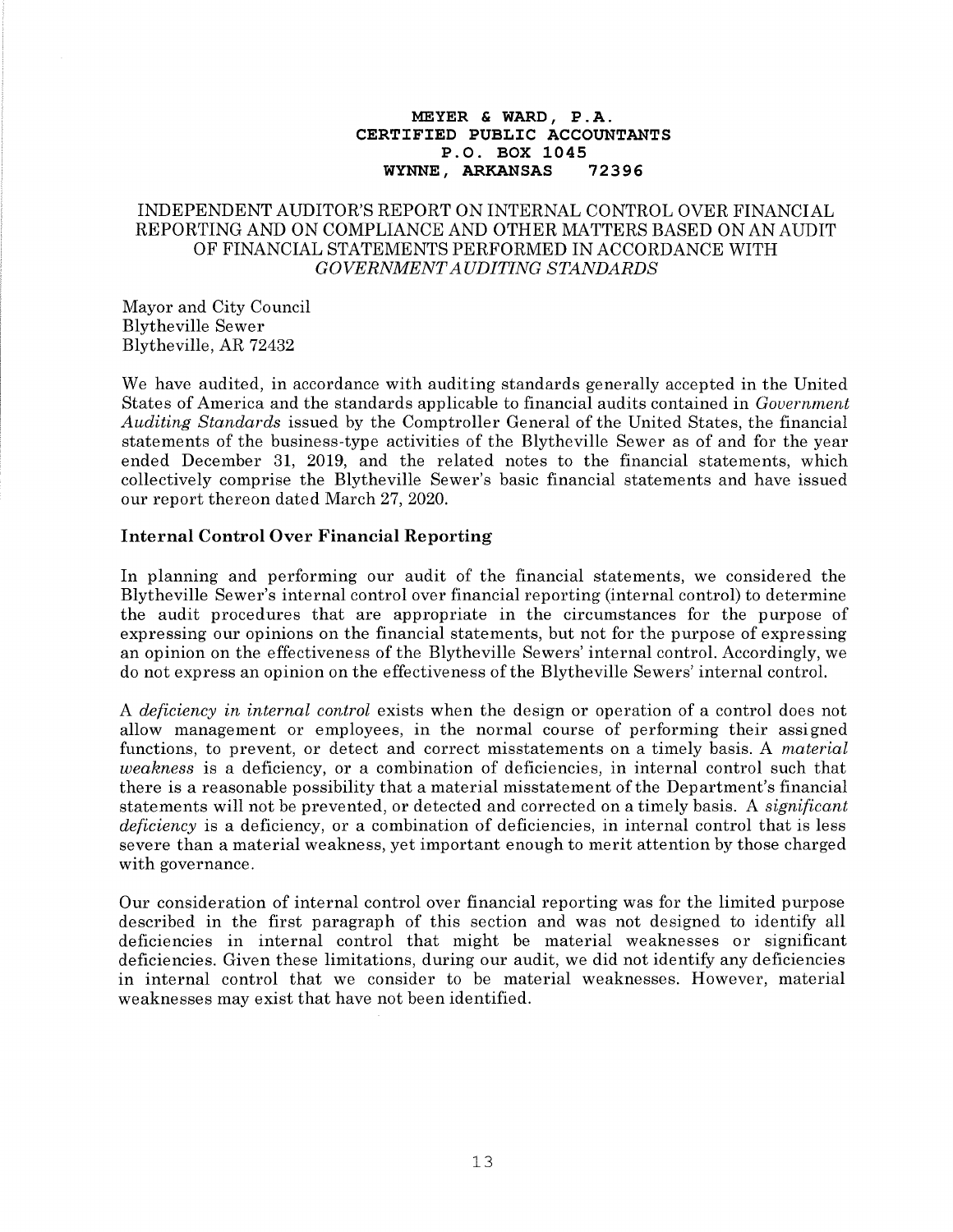#### Compliance and Other Matters

As part of obtaining reasonable assurance about whether the Blytheville Sewers' financial statements are free of material misstatement, we performed tests of its compliance with certain provisions of laws, regulations, contracts, and grant agreements, noncompliance with which could have a direct and material effect on the determination of financial statement amounts. However, providing an opinion on compliance with those provisions was not an objective of our audit, and accordingly, we do not express such an opinion. The results of our tests disclosed no instances of noncompliance that are required to be reported under Government Auditing Standards.

#### Purpose of this Report

The purpose of this report is solely to describe the scope of our testing of internal control and compliance and the results of that testing, and not to provide an opinion on the effectiveness of the Department's internal control or on compliance. This report is an integral part of an audit performed in accordance with Government Auditing Standards in considering the Department's internal control and compliance. Accordingly, this communication is not suitable for any other purpose.

Meyer i l.rr\*)erd

Meyer & Ward, P.A. Certified Public Accountants Wynne, Arkansas 72396

March 27, 2020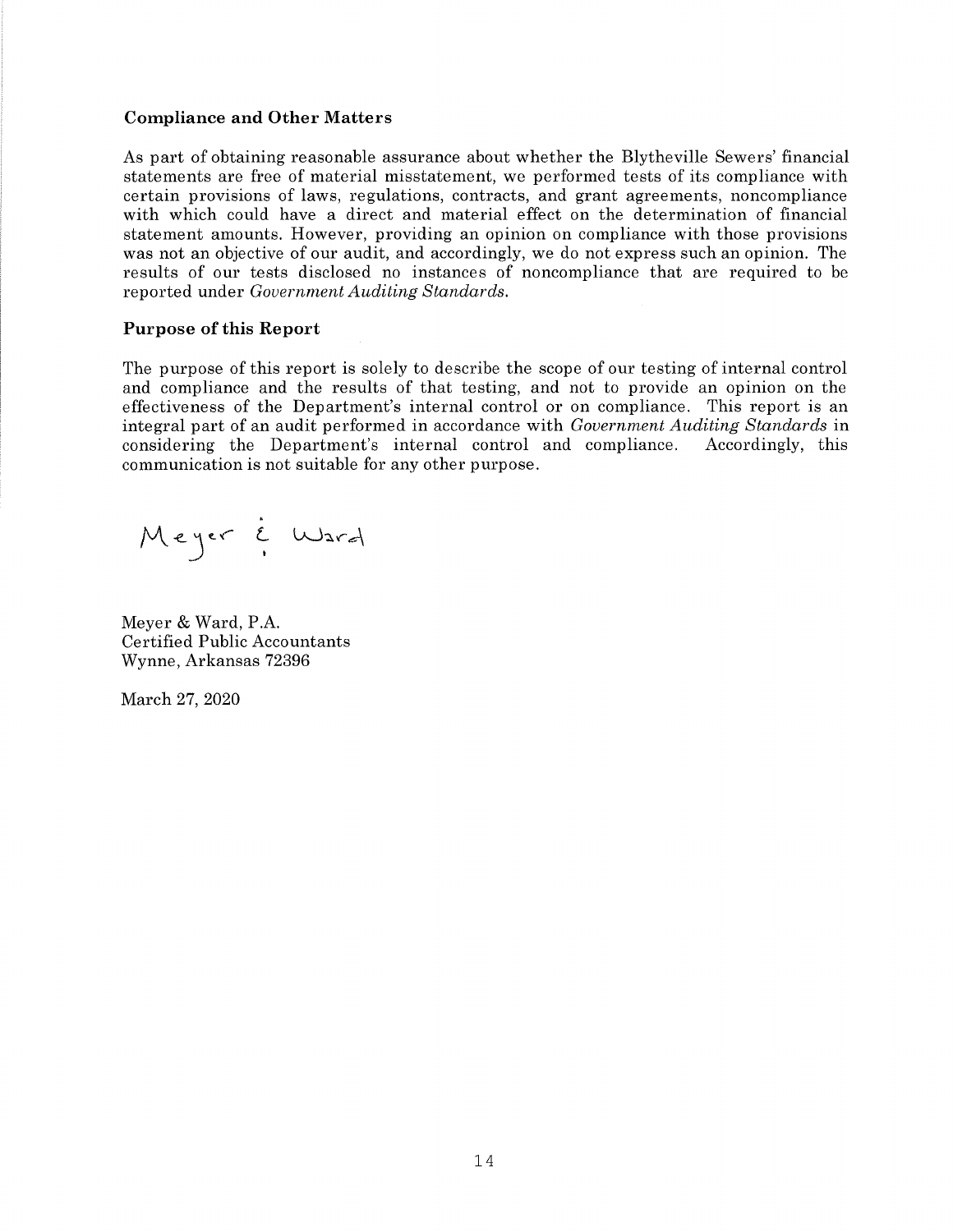#### BLYTHEVILLE SEWER BUDGETARY COMPARISON SCHEDULE FOR THE YEAR ENDED DECEMBER 31, 2019

|                                 | <b>Actual</b>   | <b>Budget</b>    | Variance                           |  |
|---------------------------------|-----------------|------------------|------------------------------------|--|
| <b>OPERATING REVENUES</b>       |                 |                  |                                    |  |
| Sewer Fees, Blytheville         | \$<br>1,646,687 | \$<br>1,805,521  | \$<br>158,834                      |  |
| Sewer Fees, Dogwood             | 43,493          |                  | (43, 493)                          |  |
| <b>Yarbro Water Collections</b> | 6,555           |                  | (6, 555)                           |  |
| Sewer Fees, Precoat Metals      | 60,576          |                  | (60, 576)                          |  |
| Miscellaneous                   | 26,664          |                  | (26, 664)                          |  |
| <b>Total Operating Revenue</b>  | 1,783,975       | 1,805,521        | 21,546                             |  |
| <b>OPERATING EXPENSES:</b>      |                 |                  |                                    |  |
| Salaries and Wages              | 438,491         | 530,000          | 91,509                             |  |
| Payroll Taxes                   | 33,002          | 41,000           | 7,998                              |  |
| Retirement                      | 17,234          | 25,000           | 7,766                              |  |
| Amortization                    |                 |                  |                                    |  |
| <b>Travel &amp; Meetings</b>    |                 | 600              | 600                                |  |
| <b>Workers Compensation</b>     | 889             | 16,000           | 15,111                             |  |
| Engineering                     |                 | 798,481          | 798,481                            |  |
| <b>Grounds Maintenance</b>      | 1,906           | 2,000            | 94                                 |  |
| Repairs                         | 57,897          | 452,500          | 394,603                            |  |
| <b>Utilities</b>                | 330,654         | 305,200          | (25, 454)                          |  |
| Telephone                       | 9,566           | 12,000           | 2,434                              |  |
| <b>Water Utilities</b>          |                 |                  |                                    |  |
| Insurance                       | 34,813          | 86,000           | 51,187                             |  |
| Office expense                  | 667             |                  | (667)                              |  |
| <b>General Supplies</b>         | 32,775          | 30,000           | (2,775)                            |  |
| Dues and Subscriptions          | 3,435           | 5,000            | 1,565                              |  |
| Professional fees               | 28,825          | 10,000           | (18, 825)                          |  |
| Fuel                            | 20,943          | 24,000           | 3,057                              |  |
| Group Insurance                 | 54,661          |                  | (54, 661)                          |  |
| Unemployment                    | 1,316           | 3,000            | 1,684                              |  |
| Chemicals                       | 4,320           | 7,000            | 2,680                              |  |
| Uniforms                        | 18,070          | 15,000           | (3,070)                            |  |
| Permits and Inspections         | 31,948          | 20,000           | (11, 948)                          |  |
| Postage and Freight             | 390             | 250              | (140)                              |  |
| Laboratory testing              | 39,029          |                  | (39, 029)                          |  |
| Industry testing                | 120             |                  | (120)                              |  |
| Depreciation                    | 478,143         |                  | (478, 143)                         |  |
| <b>Collection Fees</b>          |                 |                  |                                    |  |
| Advertising and publications    | 1,724           | 1,500            | (224)                              |  |
| <b>License Fees</b>             | 320             | 400              | 80                                 |  |
| Miscellaneous                   | 710             | 126,000          | 125,290                            |  |
| <b>Total Operating Expenses</b> | 1,641,848       | 2,510,931        | 869,083                            |  |
| OPERATING INCOME (LOSS)         | \$<br>142,127   | \$<br>(705, 410) | $\pmb{\mathfrak{P}}$<br>(847, 537) |  |